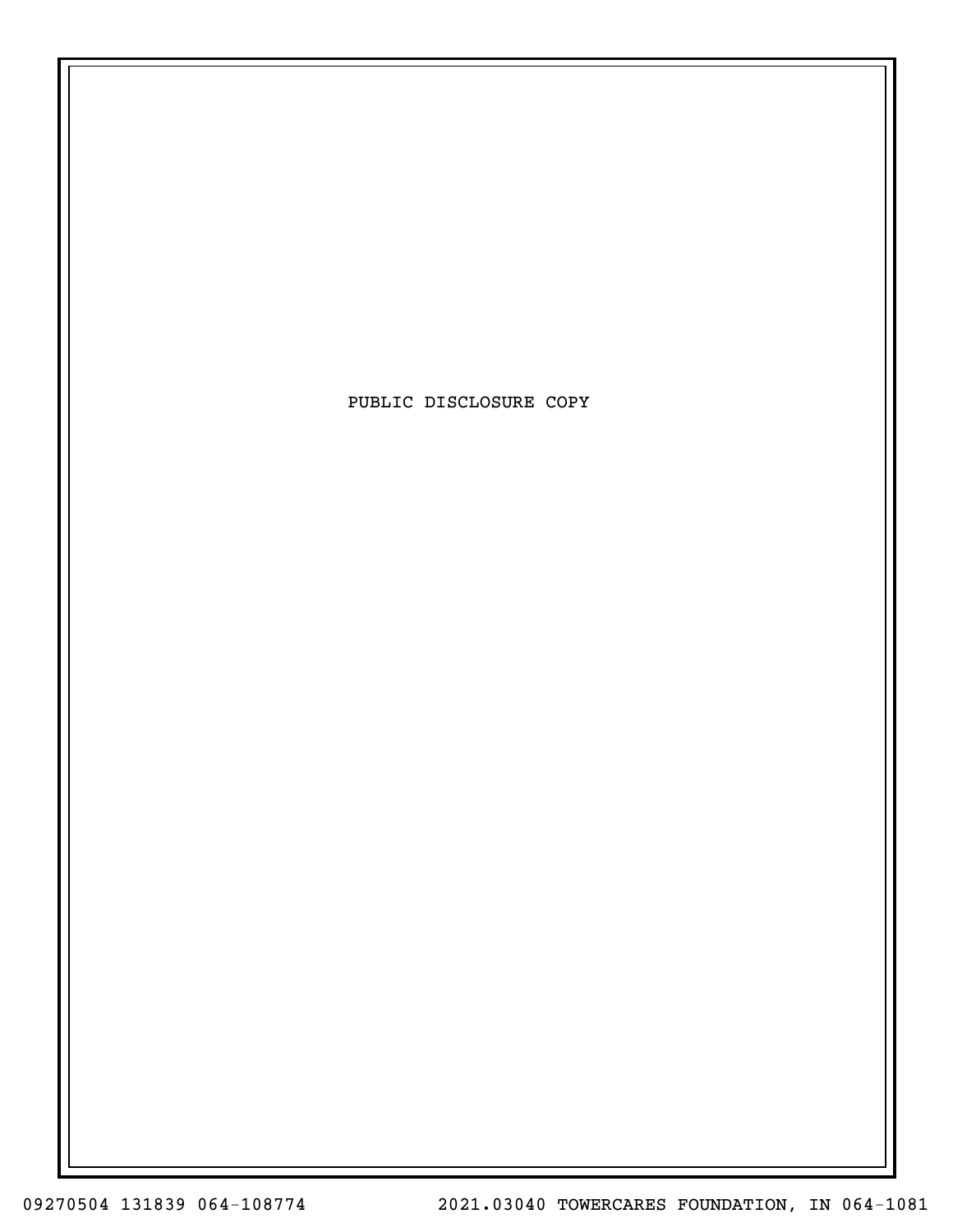

CliftonLarsonAllen LLP CLAconnect.com

Towercares Foundation, Inc. 7901 Sandy Spring Road, 4th Floor Laurel, MD 20707-3589

Towercares Foundation, Inc.:

Enclosed is the organization's 2021 extension form. The extension should be filed as indicated.

Specific filing instructions are as follows.

FORM 8868 FOR FORM 990 RETURN:

No payment is due with Form 8868.

Please mail on or before May 16, 2022.

Mail to:

Department of the Treasury Internal Revenue Service Center Ogden, UT 84201-0045

Form 8868 extends the filing date of the return to November 15, 2022.

Sincerely,

CliftonLarsonAllen LLP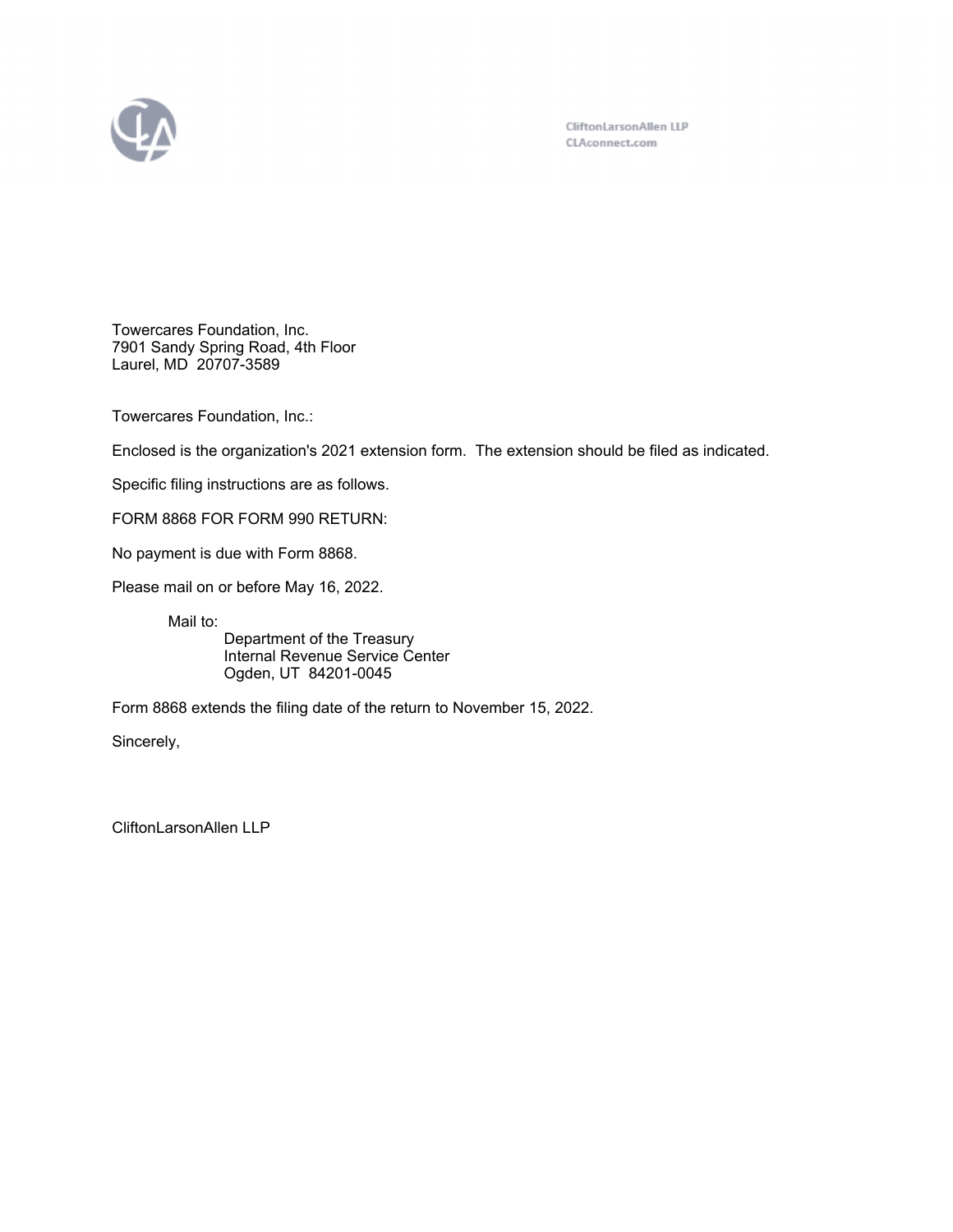|                                                                                                 | <b>Filing Instructions</b>                                                       |
|-------------------------------------------------------------------------------------------------|----------------------------------------------------------------------------------|
| Prepared for:                                                                                   | Prepared by:                                                                     |
| Towercares Foundation, Inc.<br>7901 Sandy Spring Road, 4th Floor<br>Laurel, MD 20707-3589       | CliftonLarsonAllen LLP<br>901 North Glebe Road, Suite 200<br>Arlington, VA 22203 |
| 2021 EXTENSION OF TIME TO FILE FORM 990                                                         |                                                                                  |
| filing date of the return to November 15, 2022.                                                 | Please mail Form 8868 on or before May 16, 2022. Form 8868 extends the           |
| Mail to - Department of the Treasury<br>Internal Revenue Service Center<br>Ogden, UT 84201-0045 |                                                                                  |
|                                                                                                 |                                                                                  |
|                                                                                                 |                                                                                  |
|                                                                                                 |                                                                                  |
|                                                                                                 |                                                                                  |
|                                                                                                 |                                                                                  |
|                                                                                                 |                                                                                  |
|                                                                                                 |                                                                                  |
|                                                                                                 |                                                                                  |
|                                                                                                 |                                                                                  |
|                                                                                                 |                                                                                  |
|                                                                                                 |                                                                                  |
|                                                                                                 |                                                                                  |
|                                                                                                 |                                                                                  |
|                                                                                                 |                                                                                  |
|                                                                                                 |                                                                                  |
|                                                                                                 |                                                                                  |
|                                                                                                 |                                                                                  |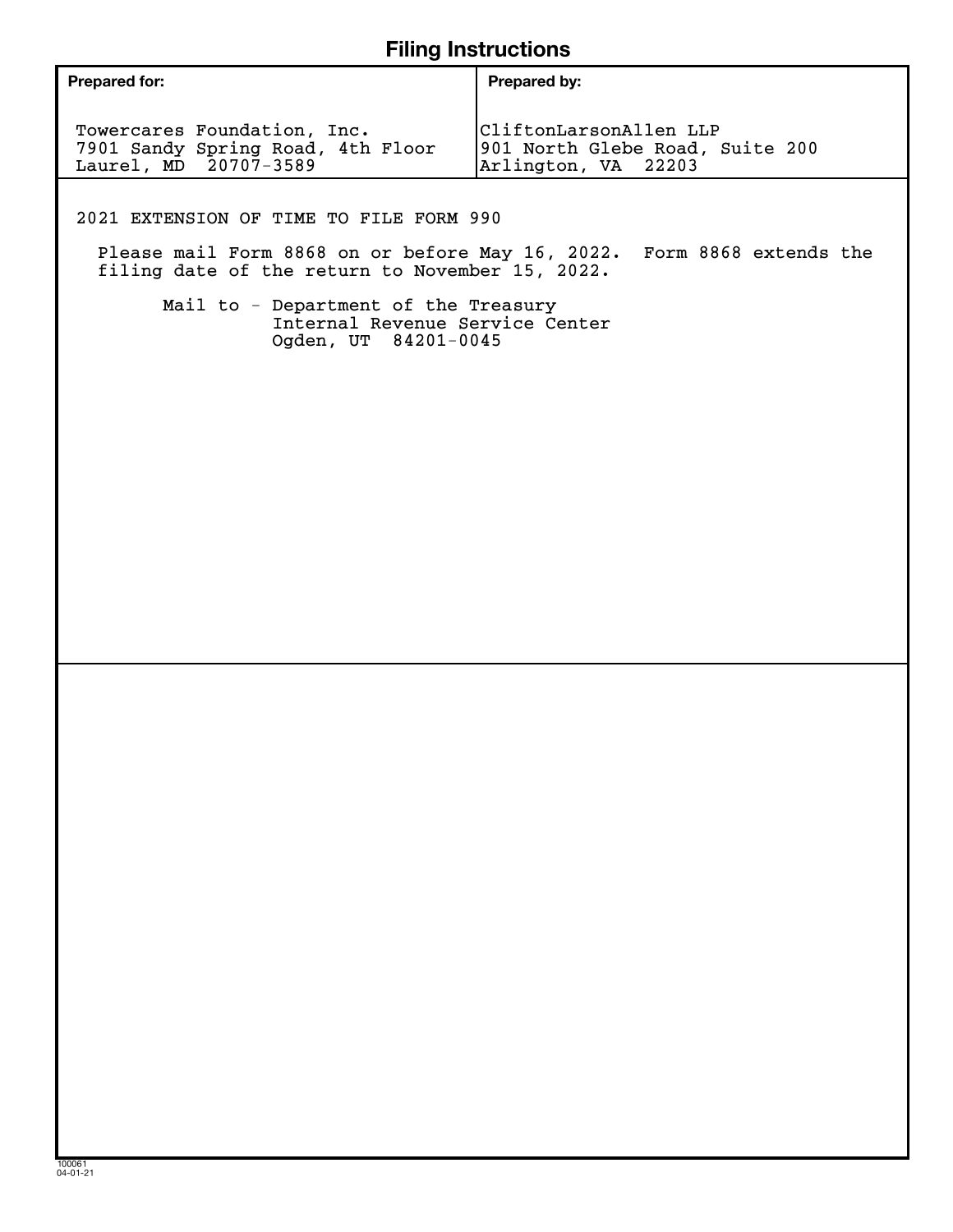TOWERCARES FOUNDATION, INC. 7901 SANDY SPRING ROAD, 4TH FLOOR LAUREL, MD 20707-3589

## INTERNAL REVENUE SERVICE CENTER OGDEN, UT 84201-0027 DEPARTMENT OF THE TREASURY

الماليانية المستالية الاستنبا البلينانيلينا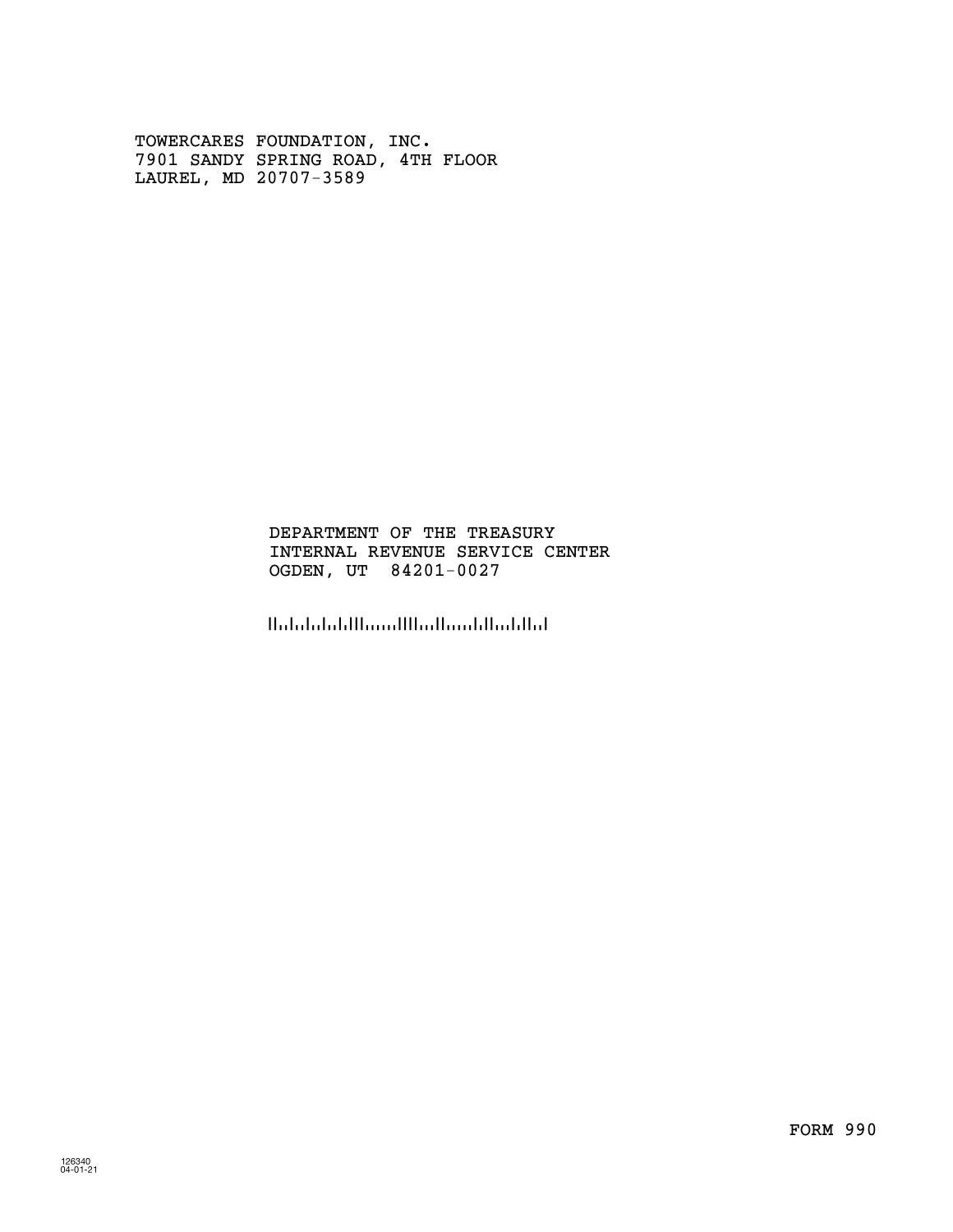(Rev. January 2022)

# **Application for Automatic Extension of Time To File an Exempt Organization Return**

Department of the Treasury Internal Revenue Service

|  |  |  | $\blacktriangleright$ File a separate application for each return. |
|--|--|--|--------------------------------------------------------------------|
|  |  |  |                                                                    |

**| Go to www.irs.gov/Form8868 for the latest information.**

**Electronic filing (e-file).**  You can electronically file Form 8868 to request a 6-month automatic extension of time to file any of the filing of this form, visit www*.irs.gov/e-file-providers/e-file-for-charities-and-non-profits.* forms listed below with the exception of Form 8870, Information Return for Transfers Associated With Certain Personal Benefit Contracts, for which an extension request must be sent to the IRS in paper format (see instructions). For more details on the electronic

**Automatic 6-Month Extension of Time.** Only submit original (no copies needed).

All corporations required to file an income tax return other than Form 990-T (including 1120-C filers), partnerships, REMICs, and trusts must use Form 7004 to request an extension of time to file income tax returns.

| Type or<br>Name of exempt organization or other filer, see instructions.                                                                                      |                                                                                                                                                                                                                                                                                                                                                                                                                                                                                                                                                                                                                                                       |          |                                                                                                                                                                    | Taxpayer identification number (TIN) |                         |          |  |  |
|---------------------------------------------------------------------------------------------------------------------------------------------------------------|-------------------------------------------------------------------------------------------------------------------------------------------------------------------------------------------------------------------------------------------------------------------------------------------------------------------------------------------------------------------------------------------------------------------------------------------------------------------------------------------------------------------------------------------------------------------------------------------------------------------------------------------------------|----------|--------------------------------------------------------------------------------------------------------------------------------------------------------------------|--------------------------------------|-------------------------|----------|--|--|
| print                                                                                                                                                         | TOWERCARES FOUNDATION, INC.                                                                                                                                                                                                                                                                                                                                                                                                                                                                                                                                                                                                                           |          | 47-4164006                                                                                                                                                         |                                      |                         |          |  |  |
| File by the<br>due date for<br>filing your                                                                                                                    | Number, street, and room or suite no. If a P.O. box, see instructions.                                                                                                                                                                                                                                                                                                                                                                                                                                                                                                                                                                                |          |                                                                                                                                                                    |                                      |                         |          |  |  |
| 7901 SANDY SPRING ROAD, 4TH FLOOR<br>return. See<br>City, town or post office, state, and ZIP code. For a foreign address, see instructions.<br>instructions. |                                                                                                                                                                                                                                                                                                                                                                                                                                                                                                                                                                                                                                                       |          |                                                                                                                                                                    |                                      |                         |          |  |  |
|                                                                                                                                                               | 20707-3589<br>LAUREL, MD                                                                                                                                                                                                                                                                                                                                                                                                                                                                                                                                                                                                                              |          |                                                                                                                                                                    |                                      |                         |          |  |  |
|                                                                                                                                                               | Enter the Return Code for the return that this application is for (file a separate application for each return)                                                                                                                                                                                                                                                                                                                                                                                                                                                                                                                                       |          |                                                                                                                                                                    |                                      |                         | 0 1      |  |  |
| <b>Application</b>                                                                                                                                            |                                                                                                                                                                                                                                                                                                                                                                                                                                                                                                                                                                                                                                                       | Return   | Application                                                                                                                                                        |                                      |                         | Return   |  |  |
| Is For                                                                                                                                                        |                                                                                                                                                                                                                                                                                                                                                                                                                                                                                                                                                                                                                                                       | Code     | Is For                                                                                                                                                             |                                      |                         | Code     |  |  |
|                                                                                                                                                               | Form 990 or Form 990-EZ                                                                                                                                                                                                                                                                                                                                                                                                                                                                                                                                                                                                                               | 01       | Form 1041-A                                                                                                                                                        |                                      |                         | 08       |  |  |
|                                                                                                                                                               | Form 4720 (individual)                                                                                                                                                                                                                                                                                                                                                                                                                                                                                                                                                                                                                                | 03       | Form 4720 (other than individual)                                                                                                                                  |                                      |                         | 09       |  |  |
| Form 990-PF                                                                                                                                                   |                                                                                                                                                                                                                                                                                                                                                                                                                                                                                                                                                                                                                                                       | 04<br>05 | Form 5227<br>Form 6069                                                                                                                                             |                                      |                         | 10<br>11 |  |  |
|                                                                                                                                                               | Form 990-T (sec. 401(a) or 408(a) trust)<br>Form 990-T (trust other than above)                                                                                                                                                                                                                                                                                                                                                                                                                                                                                                                                                                       | 06       | Form 8870                                                                                                                                                          |                                      |                         | 12       |  |  |
|                                                                                                                                                               | Form 990-T (corporation)                                                                                                                                                                                                                                                                                                                                                                                                                                                                                                                                                                                                                              | 07       |                                                                                                                                                                    |                                      |                         |          |  |  |
|                                                                                                                                                               | JACKIE MACMANNIS                                                                                                                                                                                                                                                                                                                                                                                                                                                                                                                                                                                                                                      |          |                                                                                                                                                                    |                                      |                         |          |  |  |
|                                                                                                                                                               | • The books are in the care of > 7901 SANDY SPRING ROAD, 4TH FL - LAUREL, MD 20707                                                                                                                                                                                                                                                                                                                                                                                                                                                                                                                                                                    |          |                                                                                                                                                                    |                                      |                         |          |  |  |
| $box \blacktriangleright$  <br>1<br>2                                                                                                                         | $\vert$ . If it is for part of the group, check this box $\blacktriangleright$<br>I request an automatic 6-month extension of time until<br>the organization named above. The extension is for the organization's return for:<br>$\blacktriangleright$ $\boxed{\text{X}}$ calendar year 2021 or<br>tax year beginning <u>equal to the control of the control of the control of the control of the control of the control of the control of the control of the control of the control of the control of the control of the control o</u><br>If the tax year entered in line 1 is for less than 12 months, check reason:<br>Change in accounting period |          | and attach a list with the names and TINs of all members the extension is for.<br>NOVEMBER 15, 2022 , to file the exempt organization return for<br>Initial return | Final return                         |                         |          |  |  |
| За                                                                                                                                                            | If this application is for Forms 990-PF, 990-T, 4720, or 6069, enter the tentative tax, less                                                                                                                                                                                                                                                                                                                                                                                                                                                                                                                                                          |          |                                                                                                                                                                    |                                      |                         | 0.       |  |  |
|                                                                                                                                                               | any nonrefundable credits. See instructions.<br>If this application is for Forms 990-PF, 990-T, 4720, or 6069, enter any refundable credits and                                                                                                                                                                                                                                                                                                                                                                                                                                                                                                       |          |                                                                                                                                                                    | За                                   | \$                      |          |  |  |
| b                                                                                                                                                             | estimated tax payments made. Include any prior year overpayment allowed as a credit.                                                                                                                                                                                                                                                                                                                                                                                                                                                                                                                                                                  |          |                                                                                                                                                                    | 3b                                   | \$                      | 0.       |  |  |
| с                                                                                                                                                             | <b>Balance due.</b> Subtract line 3b from line 3a. Include your payment with this form, if required, by                                                                                                                                                                                                                                                                                                                                                                                                                                                                                                                                               |          |                                                                                                                                                                    |                                      |                         |          |  |  |
|                                                                                                                                                               | using EFTPS (Electronic Federal Tax Payment System). See instructions.                                                                                                                                                                                                                                                                                                                                                                                                                                                                                                                                                                                |          |                                                                                                                                                                    | Зc                                   | \$                      | 0.       |  |  |
| instructions.                                                                                                                                                 | Caution: If you are going to make an electronic funds withdrawal (direct debit) with this Form 8868, see Form 8453-TE and Form 8879-TE for payment                                                                                                                                                                                                                                                                                                                                                                                                                                                                                                    |          |                                                                                                                                                                    |                                      |                         |          |  |  |
| LHA                                                                                                                                                           | For Privacy Act and Paperwork Reduction Act Notice, see instructions.<br>MAIL TO: DEPARTMENT OF THE TREASURY<br>OGDEN, UT 84201-0045                                                                                                                                                                                                                                                                                                                                                                                                                                                                                                                  |          | INTERNAL REVENUE SERVICE CENTER                                                                                                                                    |                                      | Form 8868 (Rev. 1-2022) |          |  |  |

123841 01-12-22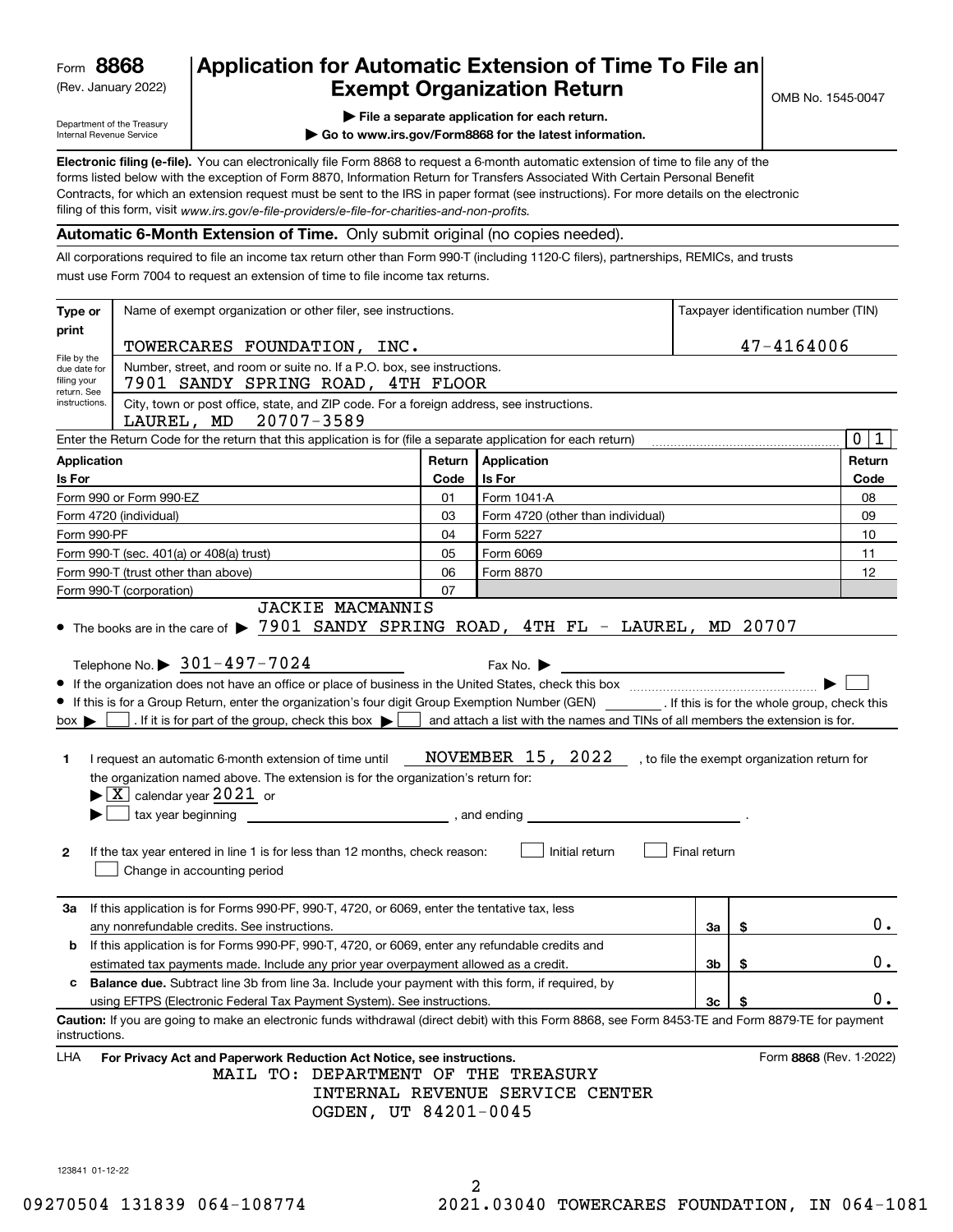| -orm |  |  |
|------|--|--|
|      |  |  |

Department of the Treasury<br>Internal Revenue Service

# \*\*PUBLIC DISCLOSURE COPY\*\*

**Return of Organization Exempt From Income Tax** 

Under section 501(c), 527, or 4947(a)(1) of the internal Revenue Code (except private foundations) Do not enter social security numbers on this form as it may be made public.

Go to www.irs.gov/Form990 for instructions and the latest information.



|                         |                                  | A For the 2021 calendar year, or tax year beginning                                                                                                                                                                                                                                                                      |                                                            | and ending |                                                                 |                                                           |  |  |  |  |  |
|-------------------------|----------------------------------|--------------------------------------------------------------------------------------------------------------------------------------------------------------------------------------------------------------------------------------------------------------------------------------------------------------------------|------------------------------------------------------------|------------|-----------------------------------------------------------------|-----------------------------------------------------------|--|--|--|--|--|
|                         | <b>B</b> Check if<br>applicable: | C Name of organization                                                                                                                                                                                                                                                                                                   |                                                            |            | D Employer identification number                                |                                                           |  |  |  |  |  |
|                         | Address<br>change                | TOWERCARES FOUNDATION, INC.<br>47-4164006                                                                                                                                                                                                                                                                                |                                                            |            |                                                                 |                                                           |  |  |  |  |  |
|                         | Name<br>change                   | Doing business as                                                                                                                                                                                                                                                                                                        |                                                            |            |                                                                 |                                                           |  |  |  |  |  |
|                         | Initial<br>return<br>Final       | Number and street (or P.O. box if mail is not delivered to street address)<br>7901 SANDY SPRING ROAD, 4TH FLOOR                                                                                                                                                                                                          |                                                            | Room/suite | E Telephone number<br>301-497-7041                              |                                                           |  |  |  |  |  |
|                         | return/<br>termin-<br>ated       | City or town, state or province, country, and ZIP or foreign postal code                                                                                                                                                                                                                                                 |                                                            |            | G Gross receipts \$                                             | 750,305.                                                  |  |  |  |  |  |
|                         | Amended                          | 20707-3589<br>LAUREL, MD                                                                                                                                                                                                                                                                                                 |                                                            |            |                                                                 |                                                           |  |  |  |  |  |
|                         | return<br>Applica-               | F Name and address of principal officer: RICHARD STAFFORD                                                                                                                                                                                                                                                                |                                                            |            | H(a) Is this a group return<br>for subordinates?                | $Yes$ $\overline{X}$ No                                   |  |  |  |  |  |
|                         | tion<br>pending                  | SAME AS C ABOVE                                                                                                                                                                                                                                                                                                          |                                                            |            | $H(b)$ Are all subordinates included? $\boxed{\phantom{a}}$ Yes | No                                                        |  |  |  |  |  |
|                         |                                  | 1 Tax-exempt status: $\boxed{\mathbf{X}}$ 501(c)(3)<br>501(c)                                                                                                                                                                                                                                                            | $\blacksquare$ (insert no.)<br>$4947(a)(1)$ or             | 527        |                                                                 | If "No," attach a list. See instructions                  |  |  |  |  |  |
|                         |                                  | J Website: WWW.TOWERCARESFOUNDATION.ORG                                                                                                                                                                                                                                                                                  |                                                            |            | $H(c)$ Group exemption number $\blacktriangleright$             |                                                           |  |  |  |  |  |
|                         |                                  | K Form of organization: $X$ Corporation<br>Trust                                                                                                                                                                                                                                                                         | Other ><br>Association                                     |            |                                                                 | L Year of formation: $2015$ M State of legal domicile: MD |  |  |  |  |  |
|                         | Part                             | <b>Summary</b>                                                                                                                                                                                                                                                                                                           |                                                            |            |                                                                 |                                                           |  |  |  |  |  |
|                         | 1                                | Briefly describe the organization's mission or most significant activities: SUPPORT CHILDREN IN NEED AS WELL                                                                                                                                                                                                             |                                                            |            |                                                                 |                                                           |  |  |  |  |  |
| Governance              |                                  | AS HEROIC INDIVIDUALS AND THEIR FAMILIES.                                                                                                                                                                                                                                                                                |                                                            |            |                                                                 |                                                           |  |  |  |  |  |
|                         | 2                                | Check this box $\blacktriangleright$ if the organization discontinued its operations or disposed of more than 25% of its net assets.                                                                                                                                                                                     |                                                            |            |                                                                 |                                                           |  |  |  |  |  |
|                         | 3                                | Number of voting members of the governing body (Part VI, line 1a)                                                                                                                                                                                                                                                        |                                                            |            | 3                                                               | $\frac{9}{9}$                                             |  |  |  |  |  |
|                         | 4                                |                                                                                                                                                                                                                                                                                                                          |                                                            |            | $\overline{\mathbf{4}}$                                         |                                                           |  |  |  |  |  |
| <b>Activities &amp;</b> | 5                                |                                                                                                                                                                                                                                                                                                                          |                                                            |            | $\mathbf 5$                                                     | $\overline{0}$                                            |  |  |  |  |  |
|                         | 6                                |                                                                                                                                                                                                                                                                                                                          |                                                            |            | 6                                                               | $\overline{25}$                                           |  |  |  |  |  |
|                         |                                  | 7 a Total unrelated business revenue from Part VIII, column (C), line 12 [11] [12] [11] [12] [11] [12] [11] [1                                                                                                                                                                                                           |                                                            |            | 7a                                                              | 0.                                                        |  |  |  |  |  |
|                         |                                  |                                                                                                                                                                                                                                                                                                                          |                                                            |            | 7b                                                              | $\overline{0}$ .                                          |  |  |  |  |  |
|                         |                                  |                                                                                                                                                                                                                                                                                                                          |                                                            |            | <b>Prior Year</b>                                               | <b>Current Year</b>                                       |  |  |  |  |  |
|                         | 8                                | Contributions and grants (Part VIII, line 1h)                                                                                                                                                                                                                                                                            |                                                            |            | 339,925.                                                        | 735, 305.                                                 |  |  |  |  |  |
| Revenue                 | 9                                | Program service revenue (Part VIII, line 2g)                                                                                                                                                                                                                                                                             |                                                            |            | 0.                                                              | 0.                                                        |  |  |  |  |  |
|                         | 10                               |                                                                                                                                                                                                                                                                                                                          |                                                            |            | 511.                                                            | 520.                                                      |  |  |  |  |  |
|                         | 11                               | Other revenue (Part VIII, column (A), lines 5, 6d, 8c, 9c, 10c, and 11e)                                                                                                                                                                                                                                                 |                                                            |            | 1,636.                                                          | 1,864.                                                    |  |  |  |  |  |
|                         | 12                               | Total revenue - add lines 8 through 11 (must equal Part VIII, column (A), line 12)                                                                                                                                                                                                                                       |                                                            |            | 342,072.                                                        | 737,689.                                                  |  |  |  |  |  |
|                         | 13                               | Grants and similar amounts paid (Part IX, column (A), lines 1-3)                                                                                                                                                                                                                                                         |                                                            |            | 253, 254.                                                       | 327,410.                                                  |  |  |  |  |  |
|                         | 14                               | Benefits paid to or for members (Part IX, column (A), line 4)                                                                                                                                                                                                                                                            |                                                            |            | $0$ .                                                           | 0.                                                        |  |  |  |  |  |
|                         | 15                               | Salaries, other compensation, employee benefits (Part IX, column (A), lines 5-10)                                                                                                                                                                                                                                        |                                                            |            | 0.                                                              | $0$ .                                                     |  |  |  |  |  |
| Expenses                |                                  |                                                                                                                                                                                                                                                                                                                          |                                                            |            | 0.                                                              | $0 \cdot$                                                 |  |  |  |  |  |
|                         |                                  | <b>b</b> Total fundraising expenses (Part IX, column (D), line 25)                                                                                                                                                                                                                                                       | $\blacktriangleright$ and the set of $\blacktriangleright$ | $0 \cdot$  |                                                                 |                                                           |  |  |  |  |  |
|                         | 17                               |                                                                                                                                                                                                                                                                                                                          |                                                            |            | 64,418.                                                         | 50, 174.                                                  |  |  |  |  |  |
|                         | 18                               | Total expenses. Add lines 13-17 (must equal Part IX, column (A), line 25) [                                                                                                                                                                                                                                              |                                                            |            | 317,672.                                                        | 377,584.                                                  |  |  |  |  |  |
|                         | 19                               |                                                                                                                                                                                                                                                                                                                          |                                                            |            | 24,400.                                                         | 360, 105.                                                 |  |  |  |  |  |
| គន្លី                   |                                  |                                                                                                                                                                                                                                                                                                                          |                                                            |            | <b>Beginning of Current Year</b>                                | End of Year                                               |  |  |  |  |  |
|                         | 20                               | Total assets (Part X, line 16)                                                                                                                                                                                                                                                                                           |                                                            |            | 359,616.                                                        | 717,380.                                                  |  |  |  |  |  |
| Net Assets              | 21                               | Total liabilities (Part X, line 26)                                                                                                                                                                                                                                                                                      |                                                            |            | 4,591.                                                          | 2,250.<br>715, 130.                                       |  |  |  |  |  |
|                         | 22<br>Part II                    | Net assets or fund balances. Subtract line 21 from line 20<br><b>Signature Block</b>                                                                                                                                                                                                                                     |                                                            |            | 355,025.                                                        |                                                           |  |  |  |  |  |
|                         |                                  |                                                                                                                                                                                                                                                                                                                          |                                                            |            |                                                                 |                                                           |  |  |  |  |  |
|                         |                                  | Under penalties of perjury, I declare that I have examined this return, including accompanying schedules and statements, and to the best of my knowledge and belief, it is<br>true, correct, and complete. Deelaration of preparer fother than officer) is based on all information of which preparer has any knowledge. |                                                            |            |                                                                 |                                                           |  |  |  |  |  |
|                         |                                  |                                                                                                                                                                                                                                                                                                                          |                                                            |            |                                                                 | みる                                                        |  |  |  |  |  |
|                         |                                  | Signature of officer                                                                                                                                                                                                                                                                                                     |                                                            |            | Date                                                            |                                                           |  |  |  |  |  |
| Sign                    |                                  | <b>TREASURER</b><br>TOM POE,                                                                                                                                                                                                                                                                                             |                                                            |            |                                                                 |                                                           |  |  |  |  |  |
| Here                    |                                  | Type or print name and title                                                                                                                                                                                                                                                                                             |                                                            |            |                                                                 |                                                           |  |  |  |  |  |
|                         |                                  |                                                                                                                                                                                                                                                                                                                          |                                                            |            | Date<br>Check                                                   | PTIN                                                      |  |  |  |  |  |
|                         |                                  | Print/Type preparer's name                                                                                                                                                                                                                                                                                               | Preparer's signature                                       |            |                                                                 | ,,,,,,,,,                                                 |  |  |  |  |  |

|          | Print Type preparer's name                                                                               | Preparer's signature               | -----<br>$\sim$<br>.                 |  |  |  |  |  |
|----------|----------------------------------------------------------------------------------------------------------|------------------------------------|--------------------------------------|--|--|--|--|--|
| Paid     | <b>SRILATHA SAIKRISHNAN</b>                                                                              |                                    | $05/04/22$ self-employed $P00874373$ |  |  |  |  |  |
| Preparer | <b>Firm's name CLIFTONLARSONALLEN LLP</b>                                                                | $I$ Firm's EIN $\geq 41 - 0746749$ |                                      |  |  |  |  |  |
| Use Only | Firm's address > 901 NORTH GLEBE ROAD, SUITE 200                                                         |                                    |                                      |  |  |  |  |  |
|          | Phone no. (571) 227-9500<br>ARLINGTON, VA 22203                                                          |                                    |                                      |  |  |  |  |  |
|          | х<br>Yes<br><b>No</b><br>May the IRS discuss this return with the preparer shown above? See instructions |                                    |                                      |  |  |  |  |  |

LHA For Paperwork Reduction Act Notice, see the separate instructions. 132001 12-09-21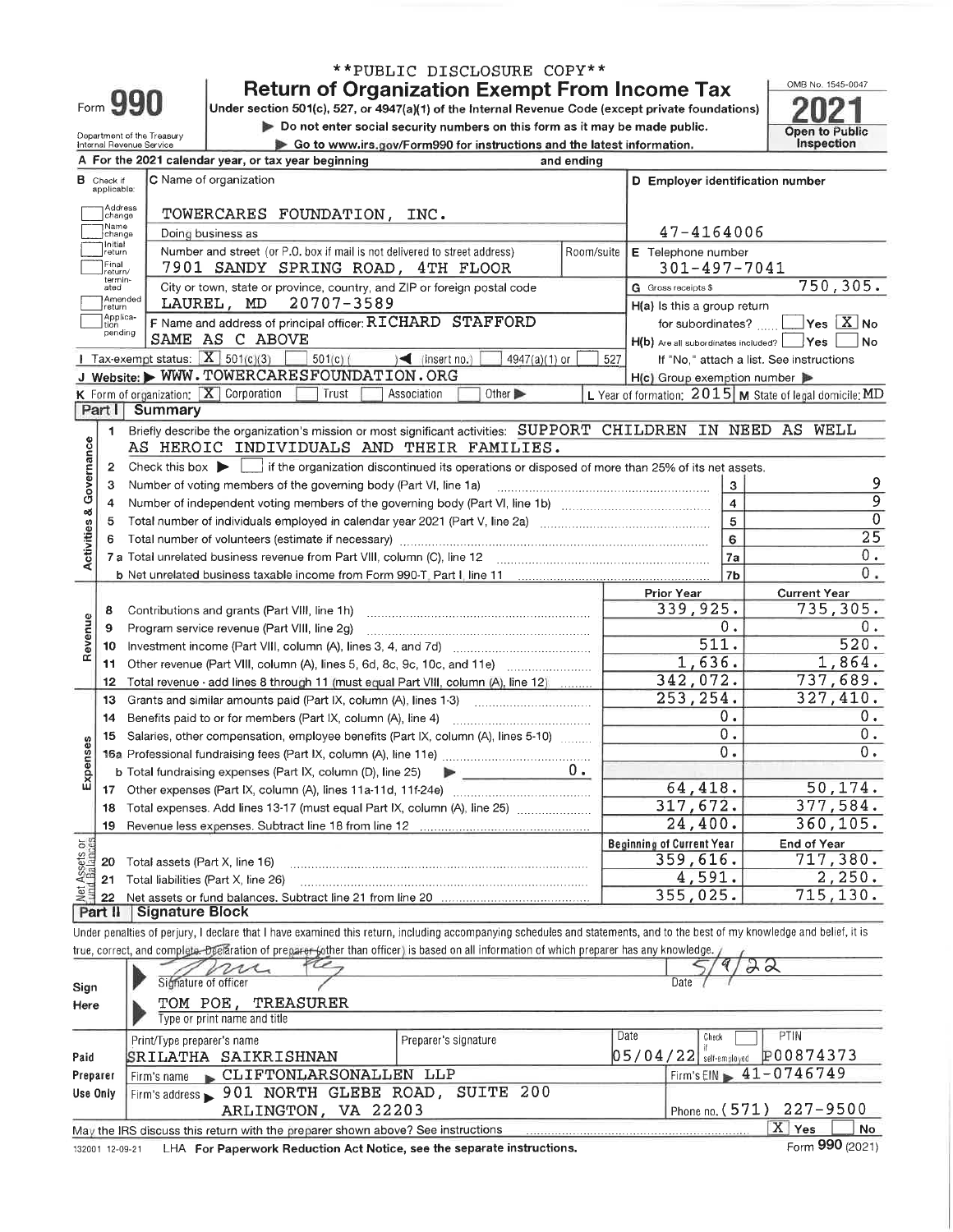| Part III   Statement of Program Service Accomplishments<br>Briefly describe the organization's mission:<br>1<br>TOWERCARES SUPPORTS CHILDREN IN NEED AS WELL AS BRAVE AND HEROIC<br>INDIVIDUALS AND THEIR FAMILIES WHO HAVE SACRIFICED WHILE PROTECTING<br>OUR FREEDOM.<br>Did the organization undertake any significant program services during the year which were not listed on the<br>$\mathbf{2}$<br>$\overline{\ }$ Yes $\overline{\ \ X}$ No<br>prior Form 990 or 990-EZ?<br>If "Yes," describe these new services on Schedule O.<br>$\overline{\mathsf{Y}}$ es $\overline{\mathsf{X}}$ No<br>Did the organization cease conducting, or make significant changes in how it conducts, any program services?<br>3<br>If "Yes," describe these changes on Schedule O.<br>Describe the organization's program service accomplishments for each of its three largest program services, as measured by expenses.<br>4<br>Section 501(c)(3) and 501(c)(4) organizations are required to report the amount of grants and allocations to others, the total expenses, and<br>revenue, if any, for each program service reported.<br>277, 410. including grants of \$277, 410. ) (Revenue \$<br>(Expenses \$<br>4a l<br>(Code:<br>TOWERCARES GRANTS:<br>GRANTS TO SUPPORT CHARITIES THAT MEET OUR MISSION:<br>CHILDREN IN NEED<br>AND BRAVE AND HEROIC INDIVIDUALS AND THEIR FAMILIES WHO HAVE SACRIFICED<br>WHILE PROTECTING OUR FREEDOM.<br>TOWERCARES HOLDS AN ANNUAL GOLF TOURNAMENT TO BENEFIT JOHNS HOPKINS<br>CHILDREN'S CENTER TO SUPPORT PEDIATRIC CARE AND RESEARCH.<br>IN 2021<br>PROCEEDS OF DONATED \$26,330.<br>$50,000.$ ) (Revenue \$<br>57,946. including grants of \$<br>4b<br>(Expenses \$<br>(Code:<br>TOWERCARES SCHOLARSHIP PROGRAM:<br>PROVIDED TEN \$5,000 SCHOLARSHIPS TO STUDENT PURSUING STEM STUDIES AS<br>THEIR COLLEGE MAJOR TO SUPPORT OUR MISSION TO ASSIST CHILDREN IN NEED.<br>\$7,846 ADMIN FEE AND \$100 FOR CHECKS.<br>EXPENSES:<br>$($ Revenue \$<br>4с<br>Other program services (Describe on Schedule O.)<br>4d<br>(Expenses \$<br>(Revenue \$<br>including grants of \$<br>335,356.<br>Total program service expenses<br>4е<br>Form 990 (2021)<br>132002 12-09-21 | 47-4164006<br>TOWERCARES FOUNDATION, INC.<br>Page 2<br>Form 990 (2021) |
|---------------------------------------------------------------------------------------------------------------------------------------------------------------------------------------------------------------------------------------------------------------------------------------------------------------------------------------------------------------------------------------------------------------------------------------------------------------------------------------------------------------------------------------------------------------------------------------------------------------------------------------------------------------------------------------------------------------------------------------------------------------------------------------------------------------------------------------------------------------------------------------------------------------------------------------------------------------------------------------------------------------------------------------------------------------------------------------------------------------------------------------------------------------------------------------------------------------------------------------------------------------------------------------------------------------------------------------------------------------------------------------------------------------------------------------------------------------------------------------------------------------------------------------------------------------------------------------------------------------------------------------------------------------------------------------------------------------------------------------------------------------------------------------------------------------------------------------------------------------------------------------------------------------------------------------------------------------------------------------------------------------------------------------------------------------------------------------------------------------------------------------------------------------------------------------------------------|------------------------------------------------------------------------|
|                                                                                                                                                                                                                                                                                                                                                                                                                                                                                                                                                                                                                                                                                                                                                                                                                                                                                                                                                                                                                                                                                                                                                                                                                                                                                                                                                                                                                                                                                                                                                                                                                                                                                                                                                                                                                                                                                                                                                                                                                                                                                                                                                                                                         |                                                                        |
|                                                                                                                                                                                                                                                                                                                                                                                                                                                                                                                                                                                                                                                                                                                                                                                                                                                                                                                                                                                                                                                                                                                                                                                                                                                                                                                                                                                                                                                                                                                                                                                                                                                                                                                                                                                                                                                                                                                                                                                                                                                                                                                                                                                                         |                                                                        |
|                                                                                                                                                                                                                                                                                                                                                                                                                                                                                                                                                                                                                                                                                                                                                                                                                                                                                                                                                                                                                                                                                                                                                                                                                                                                                                                                                                                                                                                                                                                                                                                                                                                                                                                                                                                                                                                                                                                                                                                                                                                                                                                                                                                                         |                                                                        |
|                                                                                                                                                                                                                                                                                                                                                                                                                                                                                                                                                                                                                                                                                                                                                                                                                                                                                                                                                                                                                                                                                                                                                                                                                                                                                                                                                                                                                                                                                                                                                                                                                                                                                                                                                                                                                                                                                                                                                                                                                                                                                                                                                                                                         |                                                                        |
|                                                                                                                                                                                                                                                                                                                                                                                                                                                                                                                                                                                                                                                                                                                                                                                                                                                                                                                                                                                                                                                                                                                                                                                                                                                                                                                                                                                                                                                                                                                                                                                                                                                                                                                                                                                                                                                                                                                                                                                                                                                                                                                                                                                                         |                                                                        |
|                                                                                                                                                                                                                                                                                                                                                                                                                                                                                                                                                                                                                                                                                                                                                                                                                                                                                                                                                                                                                                                                                                                                                                                                                                                                                                                                                                                                                                                                                                                                                                                                                                                                                                                                                                                                                                                                                                                                                                                                                                                                                                                                                                                                         |                                                                        |
|                                                                                                                                                                                                                                                                                                                                                                                                                                                                                                                                                                                                                                                                                                                                                                                                                                                                                                                                                                                                                                                                                                                                                                                                                                                                                                                                                                                                                                                                                                                                                                                                                                                                                                                                                                                                                                                                                                                                                                                                                                                                                                                                                                                                         |                                                                        |
|                                                                                                                                                                                                                                                                                                                                                                                                                                                                                                                                                                                                                                                                                                                                                                                                                                                                                                                                                                                                                                                                                                                                                                                                                                                                                                                                                                                                                                                                                                                                                                                                                                                                                                                                                                                                                                                                                                                                                                                                                                                                                                                                                                                                         |                                                                        |
|                                                                                                                                                                                                                                                                                                                                                                                                                                                                                                                                                                                                                                                                                                                                                                                                                                                                                                                                                                                                                                                                                                                                                                                                                                                                                                                                                                                                                                                                                                                                                                                                                                                                                                                                                                                                                                                                                                                                                                                                                                                                                                                                                                                                         |                                                                        |
|                                                                                                                                                                                                                                                                                                                                                                                                                                                                                                                                                                                                                                                                                                                                                                                                                                                                                                                                                                                                                                                                                                                                                                                                                                                                                                                                                                                                                                                                                                                                                                                                                                                                                                                                                                                                                                                                                                                                                                                                                                                                                                                                                                                                         |                                                                        |
|                                                                                                                                                                                                                                                                                                                                                                                                                                                                                                                                                                                                                                                                                                                                                                                                                                                                                                                                                                                                                                                                                                                                                                                                                                                                                                                                                                                                                                                                                                                                                                                                                                                                                                                                                                                                                                                                                                                                                                                                                                                                                                                                                                                                         |                                                                        |
|                                                                                                                                                                                                                                                                                                                                                                                                                                                                                                                                                                                                                                                                                                                                                                                                                                                                                                                                                                                                                                                                                                                                                                                                                                                                                                                                                                                                                                                                                                                                                                                                                                                                                                                                                                                                                                                                                                                                                                                                                                                                                                                                                                                                         |                                                                        |
|                                                                                                                                                                                                                                                                                                                                                                                                                                                                                                                                                                                                                                                                                                                                                                                                                                                                                                                                                                                                                                                                                                                                                                                                                                                                                                                                                                                                                                                                                                                                                                                                                                                                                                                                                                                                                                                                                                                                                                                                                                                                                                                                                                                                         |                                                                        |
|                                                                                                                                                                                                                                                                                                                                                                                                                                                                                                                                                                                                                                                                                                                                                                                                                                                                                                                                                                                                                                                                                                                                                                                                                                                                                                                                                                                                                                                                                                                                                                                                                                                                                                                                                                                                                                                                                                                                                                                                                                                                                                                                                                                                         |                                                                        |
|                                                                                                                                                                                                                                                                                                                                                                                                                                                                                                                                                                                                                                                                                                                                                                                                                                                                                                                                                                                                                                                                                                                                                                                                                                                                                                                                                                                                                                                                                                                                                                                                                                                                                                                                                                                                                                                                                                                                                                                                                                                                                                                                                                                                         |                                                                        |
|                                                                                                                                                                                                                                                                                                                                                                                                                                                                                                                                                                                                                                                                                                                                                                                                                                                                                                                                                                                                                                                                                                                                                                                                                                                                                                                                                                                                                                                                                                                                                                                                                                                                                                                                                                                                                                                                                                                                                                                                                                                                                                                                                                                                         |                                                                        |
|                                                                                                                                                                                                                                                                                                                                                                                                                                                                                                                                                                                                                                                                                                                                                                                                                                                                                                                                                                                                                                                                                                                                                                                                                                                                                                                                                                                                                                                                                                                                                                                                                                                                                                                                                                                                                                                                                                                                                                                                                                                                                                                                                                                                         |                                                                        |
|                                                                                                                                                                                                                                                                                                                                                                                                                                                                                                                                                                                                                                                                                                                                                                                                                                                                                                                                                                                                                                                                                                                                                                                                                                                                                                                                                                                                                                                                                                                                                                                                                                                                                                                                                                                                                                                                                                                                                                                                                                                                                                                                                                                                         |                                                                        |
|                                                                                                                                                                                                                                                                                                                                                                                                                                                                                                                                                                                                                                                                                                                                                                                                                                                                                                                                                                                                                                                                                                                                                                                                                                                                                                                                                                                                                                                                                                                                                                                                                                                                                                                                                                                                                                                                                                                                                                                                                                                                                                                                                                                                         |                                                                        |
|                                                                                                                                                                                                                                                                                                                                                                                                                                                                                                                                                                                                                                                                                                                                                                                                                                                                                                                                                                                                                                                                                                                                                                                                                                                                                                                                                                                                                                                                                                                                                                                                                                                                                                                                                                                                                                                                                                                                                                                                                                                                                                                                                                                                         |                                                                        |
|                                                                                                                                                                                                                                                                                                                                                                                                                                                                                                                                                                                                                                                                                                                                                                                                                                                                                                                                                                                                                                                                                                                                                                                                                                                                                                                                                                                                                                                                                                                                                                                                                                                                                                                                                                                                                                                                                                                                                                                                                                                                                                                                                                                                         |                                                                        |
|                                                                                                                                                                                                                                                                                                                                                                                                                                                                                                                                                                                                                                                                                                                                                                                                                                                                                                                                                                                                                                                                                                                                                                                                                                                                                                                                                                                                                                                                                                                                                                                                                                                                                                                                                                                                                                                                                                                                                                                                                                                                                                                                                                                                         |                                                                        |
|                                                                                                                                                                                                                                                                                                                                                                                                                                                                                                                                                                                                                                                                                                                                                                                                                                                                                                                                                                                                                                                                                                                                                                                                                                                                                                                                                                                                                                                                                                                                                                                                                                                                                                                                                                                                                                                                                                                                                                                                                                                                                                                                                                                                         |                                                                        |
|                                                                                                                                                                                                                                                                                                                                                                                                                                                                                                                                                                                                                                                                                                                                                                                                                                                                                                                                                                                                                                                                                                                                                                                                                                                                                                                                                                                                                                                                                                                                                                                                                                                                                                                                                                                                                                                                                                                                                                                                                                                                                                                                                                                                         |                                                                        |
|                                                                                                                                                                                                                                                                                                                                                                                                                                                                                                                                                                                                                                                                                                                                                                                                                                                                                                                                                                                                                                                                                                                                                                                                                                                                                                                                                                                                                                                                                                                                                                                                                                                                                                                                                                                                                                                                                                                                                                                                                                                                                                                                                                                                         |                                                                        |
|                                                                                                                                                                                                                                                                                                                                                                                                                                                                                                                                                                                                                                                                                                                                                                                                                                                                                                                                                                                                                                                                                                                                                                                                                                                                                                                                                                                                                                                                                                                                                                                                                                                                                                                                                                                                                                                                                                                                                                                                                                                                                                                                                                                                         |                                                                        |
|                                                                                                                                                                                                                                                                                                                                                                                                                                                                                                                                                                                                                                                                                                                                                                                                                                                                                                                                                                                                                                                                                                                                                                                                                                                                                                                                                                                                                                                                                                                                                                                                                                                                                                                                                                                                                                                                                                                                                                                                                                                                                                                                                                                                         |                                                                        |
|                                                                                                                                                                                                                                                                                                                                                                                                                                                                                                                                                                                                                                                                                                                                                                                                                                                                                                                                                                                                                                                                                                                                                                                                                                                                                                                                                                                                                                                                                                                                                                                                                                                                                                                                                                                                                                                                                                                                                                                                                                                                                                                                                                                                         |                                                                        |
|                                                                                                                                                                                                                                                                                                                                                                                                                                                                                                                                                                                                                                                                                                                                                                                                                                                                                                                                                                                                                                                                                                                                                                                                                                                                                                                                                                                                                                                                                                                                                                                                                                                                                                                                                                                                                                                                                                                                                                                                                                                                                                                                                                                                         |                                                                        |
|                                                                                                                                                                                                                                                                                                                                                                                                                                                                                                                                                                                                                                                                                                                                                                                                                                                                                                                                                                                                                                                                                                                                                                                                                                                                                                                                                                                                                                                                                                                                                                                                                                                                                                                                                                                                                                                                                                                                                                                                                                                                                                                                                                                                         |                                                                        |
|                                                                                                                                                                                                                                                                                                                                                                                                                                                                                                                                                                                                                                                                                                                                                                                                                                                                                                                                                                                                                                                                                                                                                                                                                                                                                                                                                                                                                                                                                                                                                                                                                                                                                                                                                                                                                                                                                                                                                                                                                                                                                                                                                                                                         |                                                                        |
|                                                                                                                                                                                                                                                                                                                                                                                                                                                                                                                                                                                                                                                                                                                                                                                                                                                                                                                                                                                                                                                                                                                                                                                                                                                                                                                                                                                                                                                                                                                                                                                                                                                                                                                                                                                                                                                                                                                                                                                                                                                                                                                                                                                                         |                                                                        |
|                                                                                                                                                                                                                                                                                                                                                                                                                                                                                                                                                                                                                                                                                                                                                                                                                                                                                                                                                                                                                                                                                                                                                                                                                                                                                                                                                                                                                                                                                                                                                                                                                                                                                                                                                                                                                                                                                                                                                                                                                                                                                                                                                                                                         |                                                                        |
|                                                                                                                                                                                                                                                                                                                                                                                                                                                                                                                                                                                                                                                                                                                                                                                                                                                                                                                                                                                                                                                                                                                                                                                                                                                                                                                                                                                                                                                                                                                                                                                                                                                                                                                                                                                                                                                                                                                                                                                                                                                                                                                                                                                                         |                                                                        |
|                                                                                                                                                                                                                                                                                                                                                                                                                                                                                                                                                                                                                                                                                                                                                                                                                                                                                                                                                                                                                                                                                                                                                                                                                                                                                                                                                                                                                                                                                                                                                                                                                                                                                                                                                                                                                                                                                                                                                                                                                                                                                                                                                                                                         |                                                                        |
|                                                                                                                                                                                                                                                                                                                                                                                                                                                                                                                                                                                                                                                                                                                                                                                                                                                                                                                                                                                                                                                                                                                                                                                                                                                                                                                                                                                                                                                                                                                                                                                                                                                                                                                                                                                                                                                                                                                                                                                                                                                                                                                                                                                                         |                                                                        |
|                                                                                                                                                                                                                                                                                                                                                                                                                                                                                                                                                                                                                                                                                                                                                                                                                                                                                                                                                                                                                                                                                                                                                                                                                                                                                                                                                                                                                                                                                                                                                                                                                                                                                                                                                                                                                                                                                                                                                                                                                                                                                                                                                                                                         |                                                                        |
|                                                                                                                                                                                                                                                                                                                                                                                                                                                                                                                                                                                                                                                                                                                                                                                                                                                                                                                                                                                                                                                                                                                                                                                                                                                                                                                                                                                                                                                                                                                                                                                                                                                                                                                                                                                                                                                                                                                                                                                                                                                                                                                                                                                                         |                                                                        |
|                                                                                                                                                                                                                                                                                                                                                                                                                                                                                                                                                                                                                                                                                                                                                                                                                                                                                                                                                                                                                                                                                                                                                                                                                                                                                                                                                                                                                                                                                                                                                                                                                                                                                                                                                                                                                                                                                                                                                                                                                                                                                                                                                                                                         |                                                                        |
|                                                                                                                                                                                                                                                                                                                                                                                                                                                                                                                                                                                                                                                                                                                                                                                                                                                                                                                                                                                                                                                                                                                                                                                                                                                                                                                                                                                                                                                                                                                                                                                                                                                                                                                                                                                                                                                                                                                                                                                                                                                                                                                                                                                                         |                                                                        |
|                                                                                                                                                                                                                                                                                                                                                                                                                                                                                                                                                                                                                                                                                                                                                                                                                                                                                                                                                                                                                                                                                                                                                                                                                                                                                                                                                                                                                                                                                                                                                                                                                                                                                                                                                                                                                                                                                                                                                                                                                                                                                                                                                                                                         |                                                                        |
|                                                                                                                                                                                                                                                                                                                                                                                                                                                                                                                                                                                                                                                                                                                                                                                                                                                                                                                                                                                                                                                                                                                                                                                                                                                                                                                                                                                                                                                                                                                                                                                                                                                                                                                                                                                                                                                                                                                                                                                                                                                                                                                                                                                                         |                                                                        |
|                                                                                                                                                                                                                                                                                                                                                                                                                                                                                                                                                                                                                                                                                                                                                                                                                                                                                                                                                                                                                                                                                                                                                                                                                                                                                                                                                                                                                                                                                                                                                                                                                                                                                                                                                                                                                                                                                                                                                                                                                                                                                                                                                                                                         |                                                                        |
|                                                                                                                                                                                                                                                                                                                                                                                                                                                                                                                                                                                                                                                                                                                                                                                                                                                                                                                                                                                                                                                                                                                                                                                                                                                                                                                                                                                                                                                                                                                                                                                                                                                                                                                                                                                                                                                                                                                                                                                                                                                                                                                                                                                                         |                                                                        |
|                                                                                                                                                                                                                                                                                                                                                                                                                                                                                                                                                                                                                                                                                                                                                                                                                                                                                                                                                                                                                                                                                                                                                                                                                                                                                                                                                                                                                                                                                                                                                                                                                                                                                                                                                                                                                                                                                                                                                                                                                                                                                                                                                                                                         |                                                                        |
|                                                                                                                                                                                                                                                                                                                                                                                                                                                                                                                                                                                                                                                                                                                                                                                                                                                                                                                                                                                                                                                                                                                                                                                                                                                                                                                                                                                                                                                                                                                                                                                                                                                                                                                                                                                                                                                                                                                                                                                                                                                                                                                                                                                                         |                                                                        |
|                                                                                                                                                                                                                                                                                                                                                                                                                                                                                                                                                                                                                                                                                                                                                                                                                                                                                                                                                                                                                                                                                                                                                                                                                                                                                                                                                                                                                                                                                                                                                                                                                                                                                                                                                                                                                                                                                                                                                                                                                                                                                                                                                                                                         |                                                                        |
|                                                                                                                                                                                                                                                                                                                                                                                                                                                                                                                                                                                                                                                                                                                                                                                                                                                                                                                                                                                                                                                                                                                                                                                                                                                                                                                                                                                                                                                                                                                                                                                                                                                                                                                                                                                                                                                                                                                                                                                                                                                                                                                                                                                                         |                                                                        |
|                                                                                                                                                                                                                                                                                                                                                                                                                                                                                                                                                                                                                                                                                                                                                                                                                                                                                                                                                                                                                                                                                                                                                                                                                                                                                                                                                                                                                                                                                                                                                                                                                                                                                                                                                                                                                                                                                                                                                                                                                                                                                                                                                                                                         |                                                                        |
|                                                                                                                                                                                                                                                                                                                                                                                                                                                                                                                                                                                                                                                                                                                                                                                                                                                                                                                                                                                                                                                                                                                                                                                                                                                                                                                                                                                                                                                                                                                                                                                                                                                                                                                                                                                                                                                                                                                                                                                                                                                                                                                                                                                                         |                                                                        |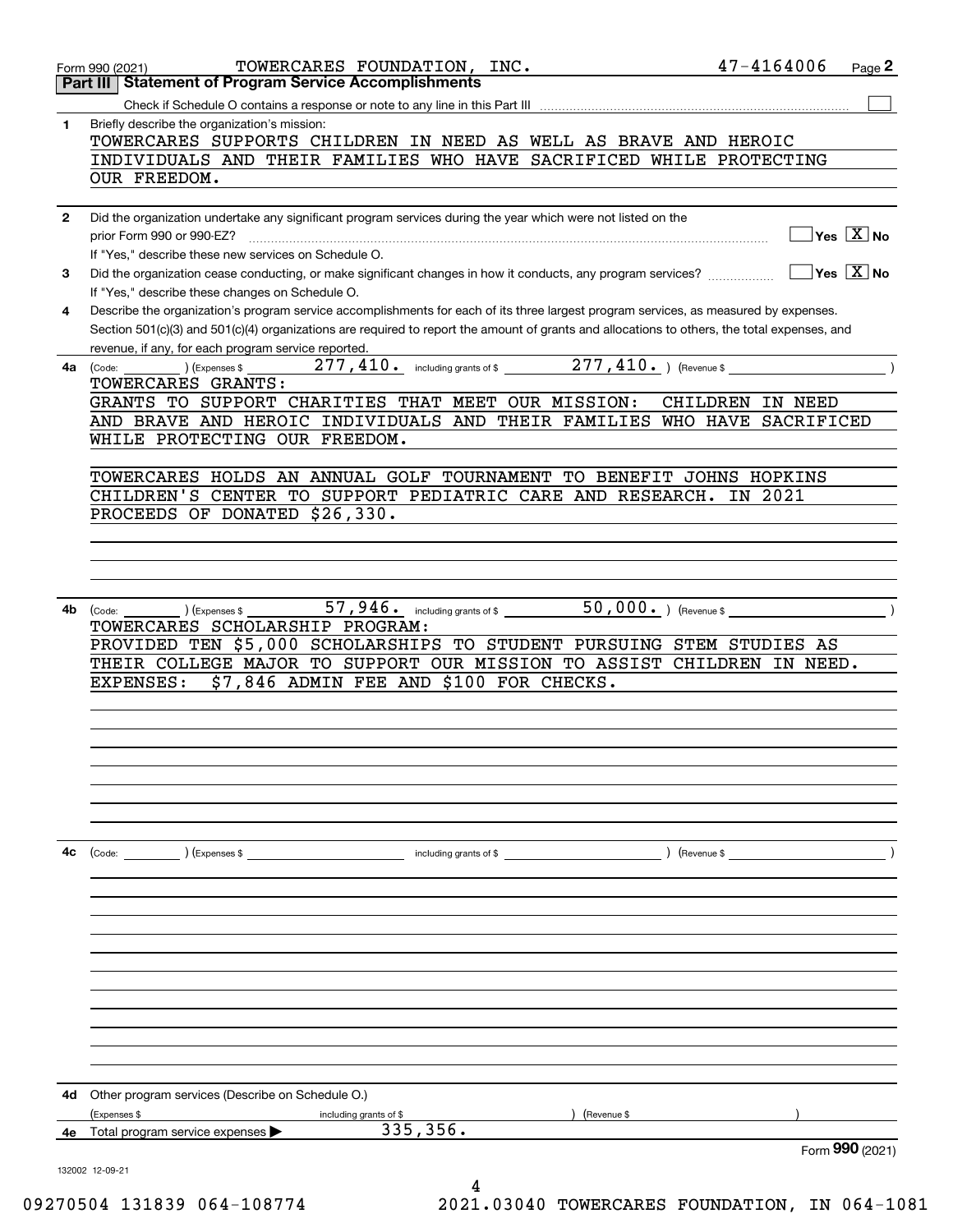|  | Form 990 (2021) |  |
|--|-----------------|--|

Form 990 (2021) TOWERCARES FOUNDATION,INC. 47-4164006 <sub>Page</sub> 3<br>**Part IV | Checklist of Required Schedules** 

|     |                                                                                                                                       |                  | Yes             | No                           |
|-----|---------------------------------------------------------------------------------------------------------------------------------------|------------------|-----------------|------------------------------|
| 1.  | Is the organization described in section $501(c)(3)$ or $4947(a)(1)$ (other than a private foundation)?                               |                  |                 |                              |
|     |                                                                                                                                       | 1                | X               |                              |
| 2   |                                                                                                                                       | $\overline{2}$   |                 | X                            |
| 3   | Did the organization engage in direct or indirect political campaign activities on behalf of or in opposition to candidates for       |                  |                 |                              |
|     |                                                                                                                                       | 3                |                 | x                            |
| 4   | Section 501(c)(3) organizations. Did the organization engage in lobbying activities, or have a section 501(h) election in effect      |                  |                 | x                            |
| 5   | Is the organization a section 501(c)(4), 501(c)(5), or 501(c)(6) organization that receives membership dues, assessments, or          | 4                |                 |                              |
|     |                                                                                                                                       | 5                |                 | x                            |
| 6   | Did the organization maintain any donor advised funds or any similar funds or accounts for which donors have the right to             |                  |                 |                              |
|     | provide advice on the distribution or investment of amounts in such funds or accounts? If "Yes," complete Schedule D, Part I          | 6                |                 | x                            |
| 7   | Did the organization receive or hold a conservation easement, including easements to preserve open space,                             |                  |                 |                              |
|     |                                                                                                                                       | $\overline{7}$   |                 | x                            |
| 8   | Did the organization maintain collections of works of art, historical treasures, or other similar assets? If "Yes," complete          |                  |                 |                              |
|     |                                                                                                                                       | 8                |                 | x                            |
| 9   | Did the organization report an amount in Part X, line 21, for escrow or custodial account liability, serve as a custodian for         |                  |                 |                              |
|     | amounts not listed in Part X; or provide credit counseling, debt management, credit repair, or debt negotiation services?             |                  |                 |                              |
|     |                                                                                                                                       | 9                |                 | x                            |
| 10  | Did the organization, directly or through a related organization, hold assets in donor-restricted endowments                          |                  |                 |                              |
|     |                                                                                                                                       | 10               |                 | х                            |
| 11  | If the organization's answer to any of the following questions is "Yes," then complete Schedule D, Parts VI, VII, VIII, IX, or X,     |                  |                 |                              |
|     | as applicable.                                                                                                                        |                  |                 |                              |
|     | a Did the organization report an amount for land, buildings, and equipment in Part X, line 10? If "Yes," complete Schedule D,         | 11a              | X               |                              |
|     | <b>b</b> Did the organization report an amount for investments - other securities in Part X, line 12, that is 5% or more of its total |                  |                 |                              |
|     |                                                                                                                                       | 11b              |                 | X                            |
|     | c Did the organization report an amount for investments - program related in Part X, line 13, that is 5% or more of its total         |                  |                 |                              |
|     |                                                                                                                                       | 11c              |                 | x                            |
|     | d Did the organization report an amount for other assets in Part X, line 15, that is 5% or more of its total assets reported in       |                  |                 |                              |
|     |                                                                                                                                       | 11d              |                 | X                            |
|     |                                                                                                                                       | <b>11e</b>       |                 | $\overline{\mathtt{x}}$      |
| f   | Did the organization's separate or consolidated financial statements for the tax year include a footnote that addresses               |                  |                 |                              |
|     | the organization's liability for uncertain tax positions under FIN 48 (ASC 740)? If "Yes," complete Schedule D, Part X                | 11f              |                 | x                            |
|     | 12a Did the organization obtain separate, independent audited financial statements for the tax year? If "Yes," complete               |                  |                 |                              |
|     |                                                                                                                                       | 12a              | Х               |                              |
|     | <b>b</b> Was the organization included in consolidated, independent audited financial statements for the tax year?                    |                  |                 |                              |
| 13  | If "Yes," and if the organization answered "No" to line 12a, then completing Schedule D, Parts XI and XII is optional                 | 12b<br>13        |                 | X,<br>$\mathbf X$            |
| 14a | Did the organization maintain an office, employees, or agents outside of the United States?                                           | 14a              |                 | $\overline{\mathbf{x}}$      |
|     | b Did the organization have aggregate revenues or expenses of more than \$10,000 from grantmaking, fundraising, business,             |                  |                 |                              |
|     | investment, and program service activities outside the United States, or aggregate foreign investments valued at \$100,000            |                  |                 |                              |
|     |                                                                                                                                       | 14b              |                 | x                            |
| 15  | Did the organization report on Part IX, column (A), line 3, more than \$5,000 of grants or other assistance to or for any             |                  |                 |                              |
|     |                                                                                                                                       | 15               |                 | x                            |
| 16  | Did the organization report on Part IX, column (A), line 3, more than \$5,000 of aggregate grants or other assistance to              |                  |                 |                              |
|     |                                                                                                                                       | 16               |                 | x                            |
| 17  | Did the organization report a total of more than \$15,000 of expenses for professional fundraising services on Part IX,               |                  |                 |                              |
|     |                                                                                                                                       | 17               |                 | X                            |
| 18  | Did the organization report more than \$15,000 total of fundraising event gross income and contributions on Part VIII, lines          |                  |                 |                              |
|     |                                                                                                                                       | 18               | х               |                              |
| 19  | Did the organization report more than \$15,000 of gross income from gaming activities on Part VIII, line 9a? If "Yes."                |                  |                 |                              |
|     |                                                                                                                                       | 19<br><b>20a</b> |                 | x<br>$\overline{\mathbf{x}}$ |
|     | b If "Yes" to line 20a, did the organization attach a copy of its audited financial statements to this return?                        | 20 <sub>b</sub>  |                 |                              |
| 21  | Did the organization report more than \$5,000 of grants or other assistance to any domestic organization or                           |                  |                 |                              |
|     |                                                                                                                                       | 21               | х               |                              |
|     | 132003 12-09-21                                                                                                                       |                  | Form 990 (2021) |                              |

5

132003 12-09-21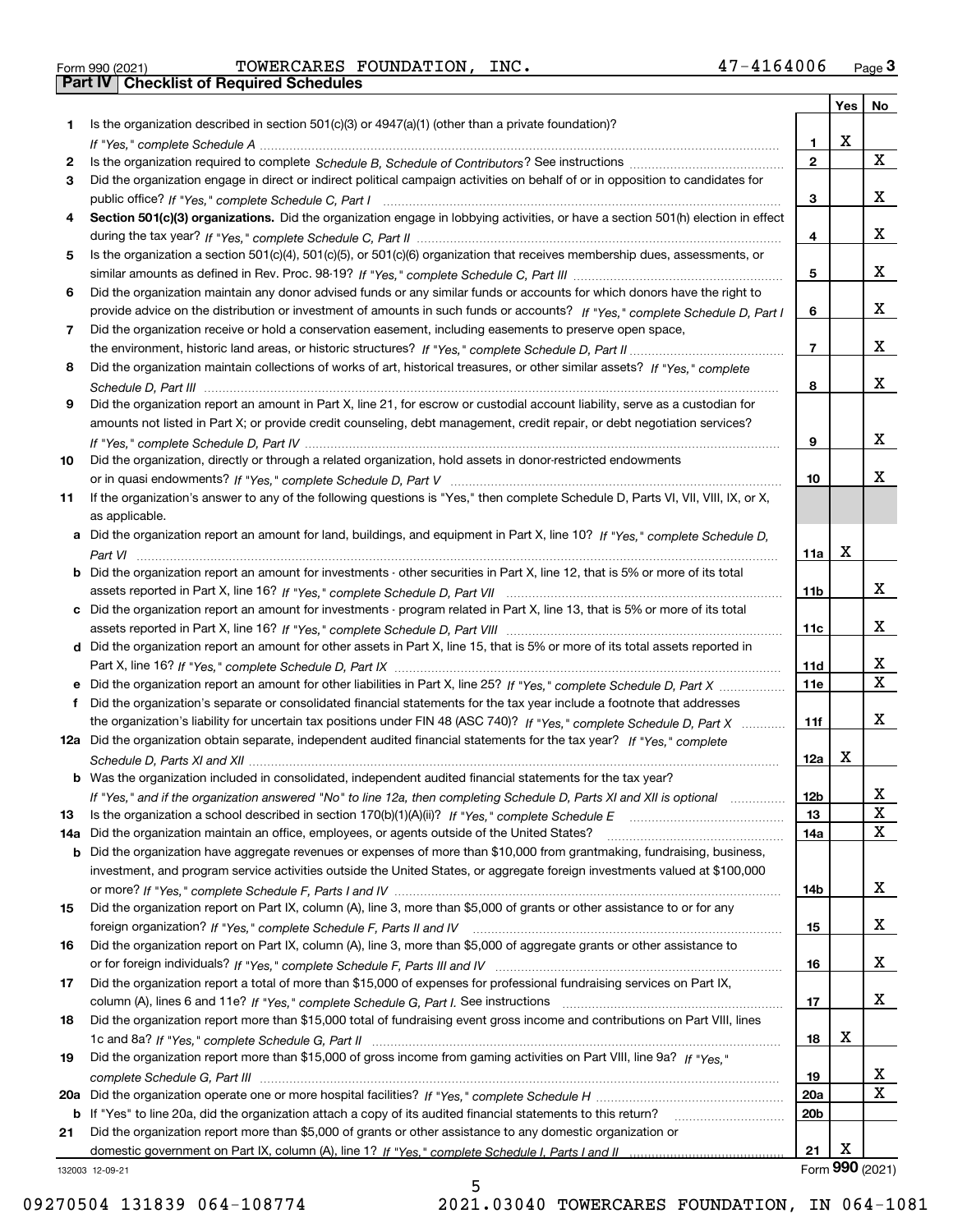|  | Form 990 (2021) |
|--|-----------------|
|  |                 |

Form 990 (2021) TOWERCARES FOUNDATION,INC**.** 47-4164006 <sub>Page</sub> 4<br>**Part IV | Checklist of Required Schedules** <sub>(continued)</sub>

*(continued)*

|               |                                                                                                                                    |                 | Yes | No              |
|---------------|------------------------------------------------------------------------------------------------------------------------------------|-----------------|-----|-----------------|
| 22            | Did the organization report more than \$5,000 of grants or other assistance to or for domestic individuals on                      |                 |     |                 |
|               |                                                                                                                                    | 22              | X   |                 |
| 23            | Did the organization answer "Yes" to Part VII, Section A, line 3, 4, or 5, about compensation of the organization's current        |                 |     |                 |
|               | and former officers, directors, trustees, key employees, and highest compensated employees? If "Yes," complete                     |                 |     |                 |
|               |                                                                                                                                    | 23              |     | x.              |
|               | 24a Did the organization have a tax-exempt bond issue with an outstanding principal amount of more than \$100,000 as of the        |                 |     |                 |
|               | last day of the year, that was issued after December 31, 2002? If "Yes," answer lines 24b through 24d and complete                 |                 |     |                 |
|               |                                                                                                                                    | 24a             |     | х               |
|               | <b>b</b> Did the organization invest any proceeds of tax-exempt bonds beyond a temporary period exception?                         | 24b             |     |                 |
|               | c Did the organization maintain an escrow account other than a refunding escrow at any time during the year to defease             |                 |     |                 |
|               |                                                                                                                                    | 24c             |     |                 |
|               |                                                                                                                                    | 24d             |     |                 |
|               | 25a Section 501(c)(3), 501(c)(4), and 501(c)(29) organizations. Did the organization engage in an excess benefit                   |                 |     |                 |
|               |                                                                                                                                    | 25a             |     | x               |
|               | b Is the organization aware that it engaged in an excess benefit transaction with a disqualified person in a prior year, and       |                 |     |                 |
|               | that the transaction has not been reported on any of the organization's prior Forms 990 or 990-EZ? If "Yes," complete              |                 |     |                 |
|               | Schedule L, Part I                                                                                                                 | 25b             |     | x               |
| 26            | Did the organization report any amount on Part X, line 5 or 22, for receivables from or payables to any current                    |                 |     |                 |
|               | or former officer, director, trustee, key employee, creator or founder, substantial contributor, or 35%                            |                 |     |                 |
|               |                                                                                                                                    | 26              |     | х               |
| 27            | Did the organization provide a grant or other assistance to any current or former officer, director, trustee, key employee,        |                 |     |                 |
|               | creator or founder, substantial contributor or employee thereof, a grant selection committee member, or to a 35% controlled        |                 |     |                 |
|               | entity (including an employee thereof) or family member of any of these persons? If "Yes," complete Schedule L, Part III           | 27              |     | x               |
| 28            | Was the organization a party to a business transaction with one of the following parties (see the Schedule L, Part IV,             |                 |     |                 |
|               | instructions for applicable filing thresholds, conditions, and exceptions):                                                        |                 |     |                 |
|               | a A current or former officer, director, trustee, key employee, creator or founder, or substantial contributor? If                 |                 |     |                 |
|               |                                                                                                                                    | 28a             |     | x               |
|               |                                                                                                                                    | 28 <sub>b</sub> |     | X               |
|               | c A 35% controlled entity of one or more individuals and/or organizations described in line 28a or 28b? If                         |                 |     |                 |
|               |                                                                                                                                    | 28c             |     | x               |
| 29            |                                                                                                                                    | 29              |     | х               |
| 30            | Did the organization receive contributions of art, historical treasures, or other similar assets, or qualified conservation        |                 |     |                 |
|               |                                                                                                                                    | 30              |     | х               |
| 31            | Did the organization liquidate, terminate, or dissolve and cease operations? If "Yes," complete Schedule N, Part I                 | 31              |     | $\mathbf X$     |
| 32            | Did the organization sell, exchange, dispose of, or transfer more than 25% of its net assets? If "Yes," complete                   |                 |     |                 |
|               |                                                                                                                                    | 32              |     | х               |
| 33            | Did the organization own 100% of an entity disregarded as separate from the organization under Regulations                         |                 |     |                 |
|               |                                                                                                                                    | 33              |     | х               |
| 34            | Was the organization related to any tax-exempt or taxable entity? If "Yes," complete Schedule R, Part II, III, or IV, and          |                 |     |                 |
|               |                                                                                                                                    | 34              |     | x               |
|               | 35a Did the organization have a controlled entity within the meaning of section 512(b)(13)?                                        | 35a             |     | X               |
|               | <b>b</b> If "Yes" to line 35a, did the organization receive any payment from or engage in any transaction with a controlled entity |                 |     |                 |
|               |                                                                                                                                    | 35b             |     |                 |
| 36            | Section 501(c)(3) organizations. Did the organization make any transfers to an exempt non-charitable related organization?         |                 |     |                 |
|               |                                                                                                                                    | 36              |     | x               |
| 37            | Did the organization conduct more than 5% of its activities through an entity that is not a related organization                   |                 |     |                 |
|               |                                                                                                                                    | 37              |     | х               |
| 38            | Did the organization complete Schedule O and provide explanations on Schedule O for Part VI, lines 11b and 19?                     |                 |     |                 |
|               | Note: All Form 990 filers are required to complete Schedule O                                                                      | 38              | х   |                 |
| <b>Part V</b> | <b>Statements Regarding Other IRS Filings and Tax Compliance</b>                                                                   |                 |     |                 |
|               | Check if Schedule O contains a response or note to any line in this Part V                                                         |                 |     |                 |
|               |                                                                                                                                    |                 | Yes | No              |
|               | 1a Enter the number reported in box 3 of Form 1096. Enter -0- if not applicable<br>1a                                              |                 |     |                 |
|               | $\Omega$<br><b>b</b> Enter the number of Forms W-2G included on line 1a. Enter -0- if not applicable <i>manumumum</i><br>1b        |                 |     |                 |
|               | c Did the organization comply with backup withholding rules for reportable payments to vendors and reportable gaming               |                 |     |                 |
|               | (gambling) winnings to prize winners?                                                                                              | 1c              | X   |                 |
|               | 132004 12-09-21                                                                                                                    |                 |     | Form 990 (2021) |
|               | 6                                                                                                                                  |                 |     |                 |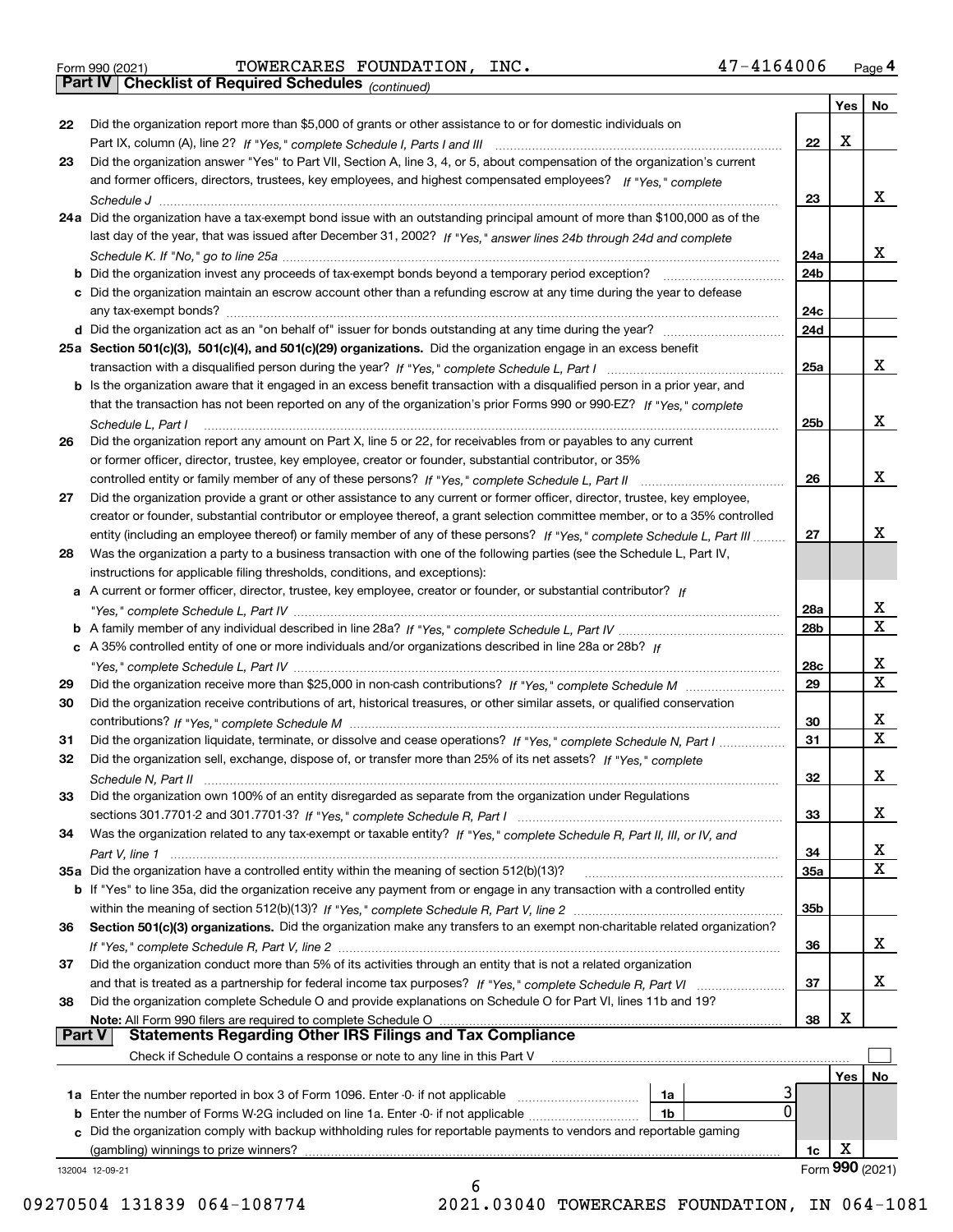| Form 990 (2021) |                                                                                                | TOWERCARES FOUNDATION, INC. |  | 47-4164006 | Page $5$ |
|-----------------|------------------------------------------------------------------------------------------------|-----------------------------|--|------------|----------|
|                 | <b>Part V</b> Statements Regarding Other IRS Filings and Tax Compliance <sub>(continued)</sub> |                             |  |            |          |

*(continued)*

|     |                                                                                                                                                                                            |                                    |   |                | Yes | <b>No</b>       |
|-----|--------------------------------------------------------------------------------------------------------------------------------------------------------------------------------------------|------------------------------------|---|----------------|-----|-----------------|
|     | 2a Enter the number of employees reported on Form W-3, Transmittal of Wage and Tax Statements,                                                                                             |                                    |   |                |     |                 |
|     | filed for the calendar year ending with or within the year covered by this return                                                                                                          | 2a                                 | 0 |                |     |                 |
|     |                                                                                                                                                                                            |                                    |   | 2 <sub>b</sub> |     |                 |
|     |                                                                                                                                                                                            |                                    |   |                |     |                 |
|     | 3a Did the organization have unrelated business gross income of \$1,000 or more during the year?                                                                                           |                                    |   | 3a             |     | х               |
|     |                                                                                                                                                                                            |                                    |   | 3b             |     |                 |
|     | 4a At any time during the calendar year, did the organization have an interest in, or a signature or other authority over, a                                                               |                                    |   |                |     | х               |
|     | <b>b</b> If "Yes," enter the name of the foreign country $\triangleright$                                                                                                                  |                                    |   | 4a             |     |                 |
|     | See instructions for filing requirements for FinCEN Form 114, Report of Foreign Bank and Financial Accounts (FBAR).                                                                        |                                    |   |                |     |                 |
| 5а  | Was the organization a party to a prohibited tax shelter transaction at any time during the tax year?                                                                                      |                                    |   | 5a             |     | х               |
| b   |                                                                                                                                                                                            |                                    |   | 5b             |     | X               |
|     |                                                                                                                                                                                            |                                    |   | 5c             |     |                 |
| 6а  | Does the organization have annual gross receipts that are normally greater than \$100,000, and did the organization solicit                                                                |                                    |   |                |     |                 |
|     | any contributions that were not tax deductible as charitable contributions?                                                                                                                |                                    |   | 6a             |     | х               |
|     | b If "Yes," did the organization include with every solicitation an express statement that such contributions or gifts                                                                     |                                    |   |                |     |                 |
|     | were not tax deductible?                                                                                                                                                                   |                                    |   | 6b             |     |                 |
| 7   | Organizations that may receive deductible contributions under section 170(c).                                                                                                              |                                    |   |                |     |                 |
| а   | Did the organization receive a payment in excess of \$75 made partly as a contribution and partly for goods and services provided to the payor?                                            |                                    |   | 7a             |     | х               |
| b   | If "Yes," did the organization notify the donor of the value of the goods or services provided?                                                                                            |                                    |   | 7b             |     |                 |
|     | Did the organization sell, exchange, or otherwise dispose of tangible personal property for which it was required                                                                          |                                    |   |                |     |                 |
|     | to file Form 8282?                                                                                                                                                                         |                                    |   | 7c             |     | х               |
| d   | If "Yes," indicate the number of Forms 8282 filed during the year                                                                                                                          | 7d                                 |   |                |     |                 |
| е   | Did the organization receive any funds, directly or indirectly, to pay premiums on a personal benefit contract?                                                                            |                                    |   | 7е             |     | х               |
| Ť   | Did the organization, during the year, pay premiums, directly or indirectly, on a personal benefit contract?                                                                               |                                    |   | 7f             |     | X               |
| g   | If the organization received a contribution of qualified intellectual property, did the organization file Form 8899 as required?                                                           |                                    |   | 7g             |     |                 |
| h.  | If the organization received a contribution of cars, boats, airplanes, or other vehicles, did the organization file a Form 1098-C?                                                         |                                    |   | 7h             |     |                 |
| 8   | Sponsoring organizations maintaining donor advised funds. Did a donor advised fund maintained by the<br>sponsoring organization have excess business holdings at any time during the year? |                                    |   | 8              |     |                 |
| 9   | Sponsoring organizations maintaining donor advised funds.                                                                                                                                  |                                    |   |                |     |                 |
| а   | Did the sponsoring organization make any taxable distributions under section 4966?                                                                                                         |                                    |   | 9а             |     |                 |
| b   | Did the sponsoring organization make a distribution to a donor, donor advisor, or related person?                                                                                          |                                    |   | 9b             |     |                 |
| 10  | Section 501(c)(7) organizations. Enter:                                                                                                                                                    |                                    |   |                |     |                 |
| а   |                                                                                                                                                                                            | 10a                                |   |                |     |                 |
| b   | Gross receipts, included on Form 990, Part VIII, line 12, for public use of club facilities<br>$\ldots$                                                                                    | 10 <sub>b</sub>                    |   |                |     |                 |
| 11  | Section 501(c)(12) organizations. Enter:                                                                                                                                                   |                                    |   |                |     |                 |
|     | Gross income from members or shareholders                                                                                                                                                  | 11a                                |   |                |     |                 |
|     | <b>b</b> Gross income from other sources. (Do not net amounts due or paid to other sources against                                                                                         |                                    |   |                |     |                 |
|     | amounts due or received from them.)                                                                                                                                                        | 11b                                |   |                |     |                 |
|     | 12a Section 4947(a)(1) non-exempt charitable trusts. Is the organization filing Form 990 in lieu of Form 1041?                                                                             |                                    |   | 12a            |     |                 |
|     | <b>b</b> If "Yes," enter the amount of tax-exempt interest received or accrued during the year <i>manument</i>                                                                             | 12b                                |   |                |     |                 |
| 13  | Section 501(c)(29) qualified nonprofit health insurance issuers.                                                                                                                           |                                    |   |                |     |                 |
|     | a Is the organization licensed to issue qualified health plans in more than one state?                                                                                                     |                                    |   | 13a            |     |                 |
|     | Note: See the instructions for additional information the organization must report on Schedule O.                                                                                          |                                    |   |                |     |                 |
|     | <b>b</b> Enter the amount of reserves the organization is required to maintain by the states in which the                                                                                  |                                    |   |                |     |                 |
|     |                                                                                                                                                                                            | 13 <sub>b</sub><br>13 <sub>c</sub> |   |                |     |                 |
| 14a | Did the organization receive any payments for indoor tanning services during the tax year?                                                                                                 |                                    |   | 14a            |     | X               |
|     | <b>b</b> If "Yes," has it filed a Form 720 to report these payments? If "No," provide an explanation on Schedule O                                                                         |                                    |   | 14b            |     |                 |
| 15  | Is the organization subject to the section 4960 tax on payment(s) of more than \$1,000,000 in remuneration or                                                                              |                                    |   |                |     |                 |
|     |                                                                                                                                                                                            |                                    |   | 15             |     | х               |
|     | If "Yes," see the instructions and file Form 4720, Schedule N.                                                                                                                             |                                    |   |                |     |                 |
| 16  | Is the organization an educational institution subject to the section 4968 excise tax on net investment income?                                                                            |                                    |   | 16             |     | х               |
|     | If "Yes," complete Form 4720, Schedule O.                                                                                                                                                  |                                    |   |                |     |                 |
| 17  | Section 501(c)(21) organizations. Did the trust, any disqualified person, or mine operator engage in any                                                                                   |                                    |   |                |     |                 |
|     |                                                                                                                                                                                            |                                    |   | 17             |     |                 |
|     | If "Yes," complete Form 6069.                                                                                                                                                              |                                    |   |                |     |                 |
|     | 7<br>132005 12-09-21                                                                                                                                                                       |                                    |   |                |     | Form 990 (2021) |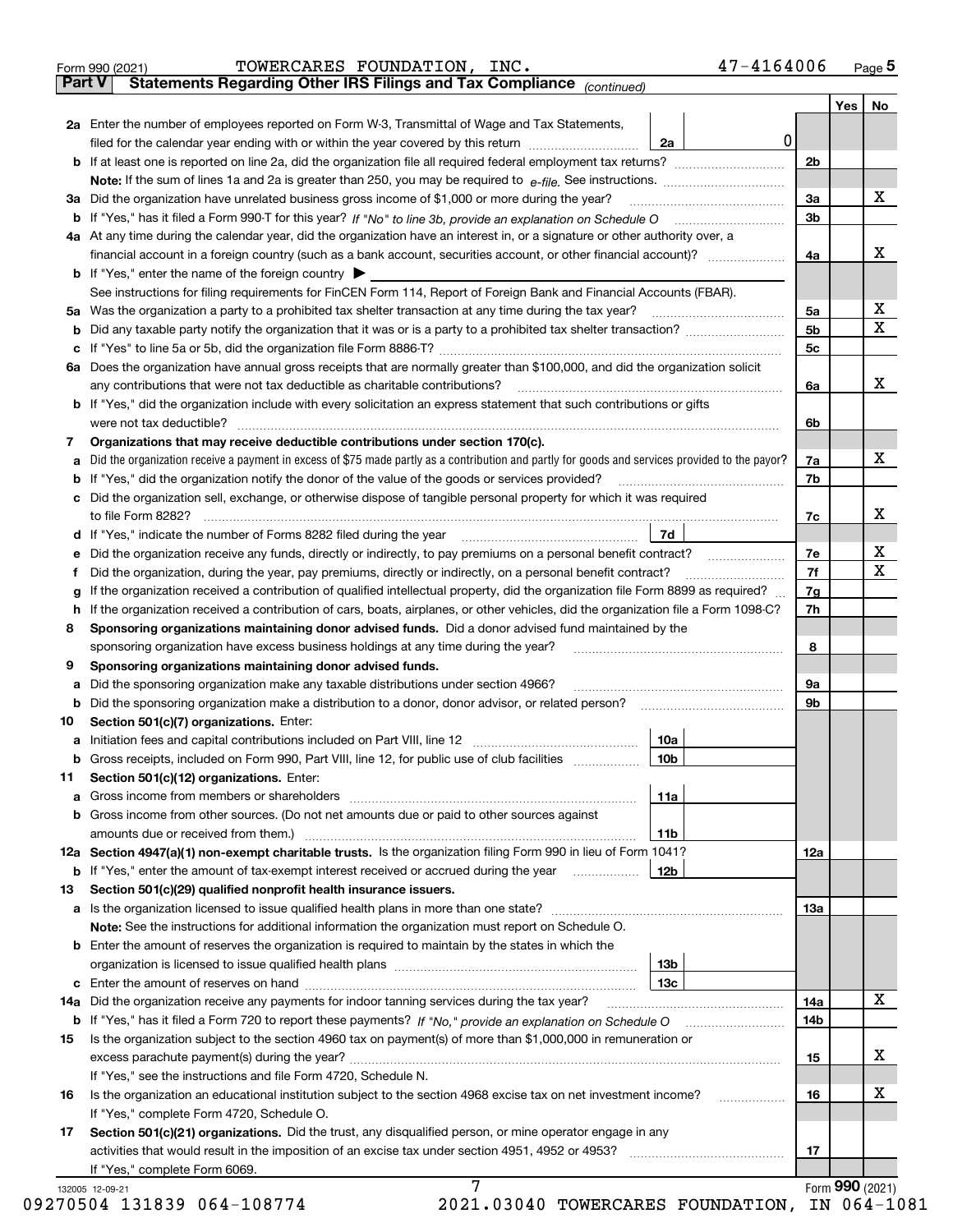|  | Form 990 (2021) |
|--|-----------------|
|  |                 |

TOWERCARES FOUNDATION, INC. 47-4164006

*For each "Yes" response to lines 2 through 7b below, and for a "No" response to line 8a, 8b, or 10b below, describe the circumstances, processes, or changes on Schedule O. See instructions.* Form 990 (2021) **COMERCARES FOUNDATION, INC.** 47-4164006 Page 6<br>**Part VI Governance, Management, and Disclosure.** For each "Yes" response to lines 2 through 7b below, and for a "No" response

|     | Check if Schedule O contains a response or note to any line in this Part VI [11] [12] Check if Schedule O contains a response or note to any line in this Part VI                                                              |    |   |                 |             | $\overline{\text{X}}$   |
|-----|--------------------------------------------------------------------------------------------------------------------------------------------------------------------------------------------------------------------------------|----|---|-----------------|-------------|-------------------------|
|     | Section A. Governing Body and Management                                                                                                                                                                                       |    |   |                 |             |                         |
|     |                                                                                                                                                                                                                                |    |   |                 | Yes         | No                      |
|     | <b>1a</b> Enter the number of voting members of the governing body at the end of the tax year <i>manumum</i>                                                                                                                   | 1a | 9 |                 |             |                         |
|     | If there are material differences in voting rights among members of the governing body, or if the governing                                                                                                                    |    |   |                 |             |                         |
|     | body delegated broad authority to an executive committee or similar committee, explain on Schedule O.                                                                                                                          |    |   |                 |             |                         |
| b   | Enter the number of voting members included on line 1a, above, who are independent                                                                                                                                             | 1b | 9 |                 |             |                         |
| 2   | Did any officer, director, trustee, or key employee have a family relationship or a business relationship with any other                                                                                                       |    |   |                 |             |                         |
|     | officer, director, trustee, or key employee?                                                                                                                                                                                   |    |   | $\mathbf{2}$    |             | X                       |
| З   | Did the organization delegate control over management duties customarily performed by or under the direct supervision                                                                                                          |    |   |                 |             |                         |
|     | of officers, directors, trustees, or key employees to a management company or other person?                                                                                                                                    |    |   | 3               |             | х                       |
| 4   | Did the organization make any significant changes to its governing documents since the prior Form 990 was filed?                                                                                                               |    |   | 4               |             | $\overline{\textbf{x}}$ |
| 5   | Did the organization become aware during the year of a significant diversion of the organization's assets?                                                                                                                     |    |   | 5               |             | $\overline{\mathbf{x}}$ |
| 6   | Did the organization have members or stockholders?                                                                                                                                                                             |    |   | 6               |             | $\mathbf X$             |
| 7a  | Did the organization have members, stockholders, or other persons who had the power to elect or appoint one or                                                                                                                 |    |   |                 |             |                         |
|     |                                                                                                                                                                                                                                |    |   | 7a              |             | x                       |
|     | <b>b</b> Are any governance decisions of the organization reserved to (or subject to approval by) members, stockholders, or                                                                                                    |    |   |                 |             |                         |
|     | persons other than the governing body?                                                                                                                                                                                         |    |   | 7b              |             | х                       |
| 8   | Did the organization contemporaneously document the meetings held or written actions undertaken during the year by the following:                                                                                              |    |   |                 |             |                         |
|     | <b>a</b> The governing body?                                                                                                                                                                                                   |    |   | 8a              | х           |                         |
| b   |                                                                                                                                                                                                                                |    |   | 8b              | $\mathbf x$ |                         |
| 9   | Is there any officer, director, trustee, or key employee listed in Part VII, Section A, who cannot be reached at the                                                                                                           |    |   |                 |             |                         |
|     |                                                                                                                                                                                                                                |    |   | 9               |             | x                       |
|     | Section B. Policies (This Section B requests information about policies not required by the Internal Revenue Code.)                                                                                                            |    |   |                 |             |                         |
|     |                                                                                                                                                                                                                                |    |   |                 | Yes         | No                      |
|     |                                                                                                                                                                                                                                |    |   | 10a             |             | X                       |
|     | b If "Yes," did the organization have written policies and procedures governing the activities of such chapters, affiliates,                                                                                                   |    |   |                 |             |                         |
|     | and branches to ensure their operations are consistent with the organization's exempt purposes?                                                                                                                                |    |   | 10 <sub>b</sub> |             |                         |
|     | 11a Has the organization provided a complete copy of this Form 990 to all members of its governing body before filing the form?                                                                                                |    |   | 11a             | X           |                         |
| b   | Describe on Schedule O the process, if any, used by the organization to review this Form 990.                                                                                                                                  |    |   |                 |             |                         |
| 12a |                                                                                                                                                                                                                                |    |   | 12a             | х           |                         |
|     |                                                                                                                                                                                                                                |    |   | 12 <sub>b</sub> | X           |                         |
|     | c Did the organization regularly and consistently monitor and enforce compliance with the policy? If "Yes." describe                                                                                                           |    |   |                 |             |                         |
|     |                                                                                                                                                                                                                                |    |   | 12c             | х           |                         |
| 13  | Did the organization have a written whistleblower policy?                                                                                                                                                                      |    |   | 13              | X           |                         |
| 14  | Did the organization have a written document retention and destruction policy?                                                                                                                                                 |    |   | 14              | X           |                         |
| 15  | Did the process for determining compensation of the following persons include a review and approval by independent                                                                                                             |    |   |                 |             |                         |
|     | persons, comparability data, and contemporaneous substantiation of the deliberation and decision?                                                                                                                              |    |   |                 |             |                         |
|     | a The organization's CEO, Executive Director, or top management official manufactured content content of the organization's CEO, Executive Director, or top management official manufactured content of the state of the state |    |   | 15a             |             | х                       |
|     |                                                                                                                                                                                                                                |    |   | 15b             |             | X                       |
|     | If "Yes" to line 15a or 15b, describe the process on Schedule O. See instructions.                                                                                                                                             |    |   |                 |             |                         |
|     | 16a Did the organization invest in, contribute assets to, or participate in a joint venture or similar arrangement with a                                                                                                      |    |   |                 |             |                         |
|     | taxable entity during the year?                                                                                                                                                                                                |    |   | 16a             |             | х                       |
|     | b If "Yes," did the organization follow a written policy or procedure requiring the organization to evaluate its participation                                                                                                 |    |   |                 |             |                         |
|     | in joint venture arrangements under applicable federal tax law, and take steps to safeguard the organization's                                                                                                                 |    |   |                 |             |                         |
|     |                                                                                                                                                                                                                                |    |   | 16b             |             |                         |
|     | <b>Section C. Disclosure</b>                                                                                                                                                                                                   |    |   |                 |             |                         |
| 17  | List the states with which a copy of this Form 990 is required to be filed $\blacktriangleright$ MD                                                                                                                            |    |   |                 |             |                         |
| 18  | Section 6104 requires an organization to make its Forms 1023 (1024 or 1024-A, if applicable), 990, and 990-T (section 501(c)(3)s only) available                                                                               |    |   |                 |             |                         |
|     | for public inspection. Indicate how you made these available. Check all that apply.                                                                                                                                            |    |   |                 |             |                         |
|     | $\lfloor x \rfloor$ Own website<br>$\lfloor x \rfloor$ Upon request<br>Another's website<br>Other (explain on Schedule O)                                                                                                      |    |   |                 |             |                         |
| 19  | Describe on Schedule O whether (and if so, how) the organization made its governing documents, conflict of interest policy, and financial                                                                                      |    |   |                 |             |                         |
|     | statements available to the public during the tax year.                                                                                                                                                                        |    |   |                 |             |                         |
| 20  | State the name, address, and telephone number of the person who possesses the organization's books and records                                                                                                                 |    |   |                 |             |                         |
|     | JACKIE MACMANNIS - 301-497-7024                                                                                                                                                                                                |    |   |                 |             |                         |
|     | 20707<br>7901 SANDY SPRING ROAD, 4TH FL, LAUREL,<br>MD                                                                                                                                                                         |    |   |                 |             |                         |
|     | 132006 12-09-21                                                                                                                                                                                                                |    |   |                 |             | Form 990 (2021)         |
|     | 8                                                                                                                                                                                                                              |    |   |                 |             |                         |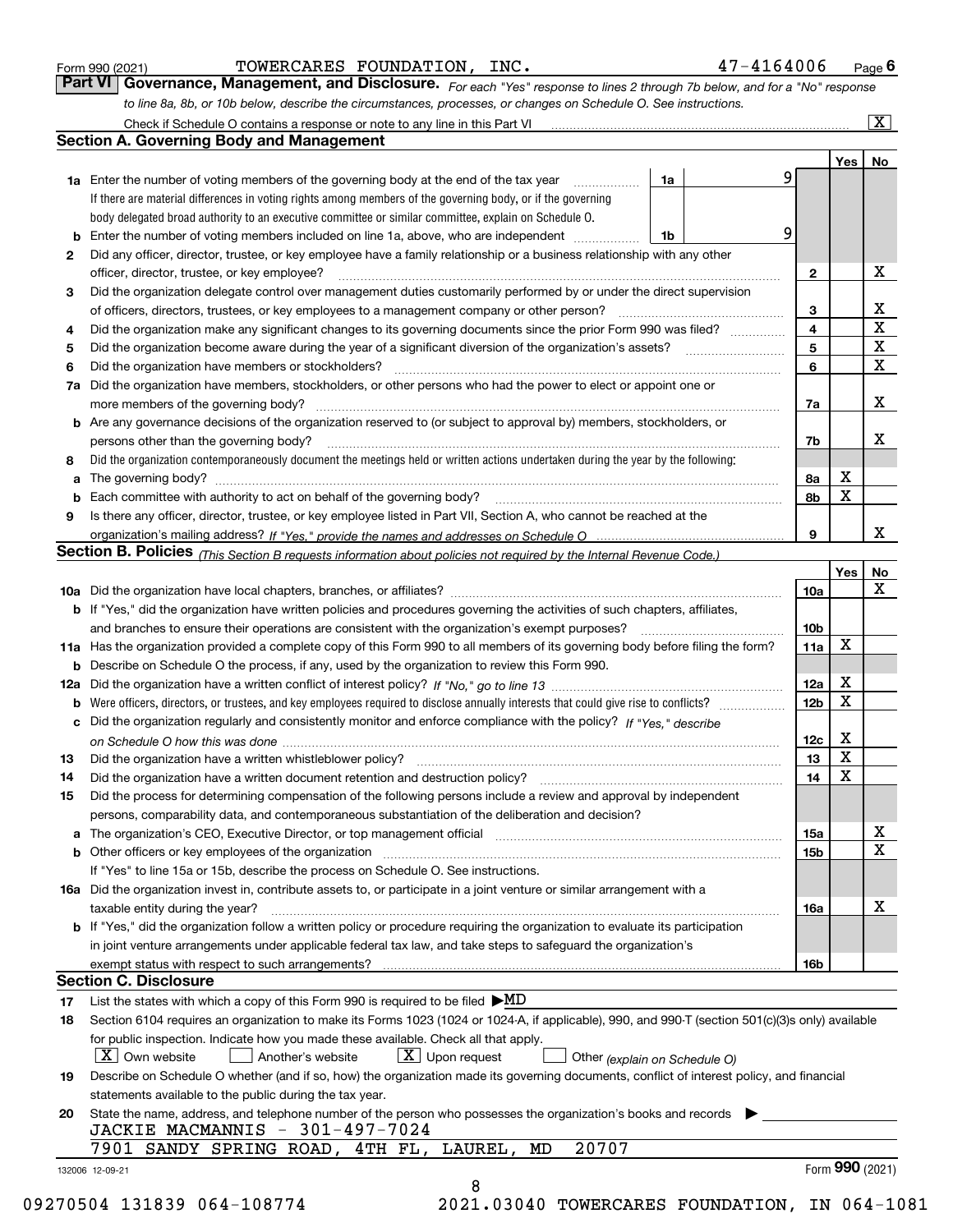$\mathcal{L}^{\text{max}}$ 

| Form 990 (2021) | TOWERCARES FOUNDATION, INC.                                                                | 47-4164006 | Page 7 |
|-----------------|--------------------------------------------------------------------------------------------|------------|--------|
|                 | Part VII Compensation of Officers, Directors, Trustees, Key Employees, Highest Compensated |            |        |
|                 | <b>Employees, and Independent Contractors</b>                                              |            |        |

Check if Schedule O contains a response or note to any line in this Part VII

**Section A. Officers, Directors, Trustees, Key Employees, and Highest Compensated Employees**

**1a**  Complete this table for all persons required to be listed. Report compensation for the calendar year ending with or within the organization's tax year. **•** List all of the organization's current officers, directors, trustees (whether individuals or organizations), regardless of amount of compensation.

Enter -0- in columns (D), (E), and (F) if no compensation was paid.

 $\bullet$  List all of the organization's  $\sf current$  key employees, if any. See the instructions for definition of "key employee."

**•** List the organization's five current highest compensated employees (other than an officer, director, trustee, or key employee) who received reportable compensation (box 5 of Form W-2, Form 1099-MISC, and/or box 1 of Form 1099-NEC) of more than \$100,000 from the organization and any related organizations.

**•** List all of the organization's former officers, key employees, and highest compensated employees who received more than \$100,000 of reportable compensation from the organization and any related organizations.

**former directors or trustees**  ¥ List all of the organization's that received, in the capacity as a former director or trustee of the organization, more than \$10,000 of reportable compensation from the organization and any related organizations.

See the instructions for the order in which to list the persons above.

 $\boxed{\textbf{X}}$  Check this box if neither the organization nor any related organization compensated any current officer, director, or trustee.

| (A)                    | (B)            |                               |                                 |             | (C)          |                                  |        | (D)             | (E)             | (F)           |
|------------------------|----------------|-------------------------------|---------------------------------|-------------|--------------|----------------------------------|--------|-----------------|-----------------|---------------|
| Name and title         | Average        |                               | (do not check more than one     | Position    |              |                                  |        | Reportable      | Reportable      | Estimated     |
|                        | hours per      |                               | box, unless person is both an   |             |              |                                  |        | compensation    | compensation    | amount of     |
|                        | week           |                               | officer and a director/trustee) |             |              |                                  |        | from            | from related    | other         |
|                        | (list any      |                               |                                 |             |              |                                  |        | the             | organizations   | compensation  |
|                        | hours for      |                               |                                 |             |              |                                  |        | organization    | (W-2/1099-MISC/ | from the      |
|                        | related        |                               |                                 |             |              |                                  |        | (W-2/1099-MISC/ | 1099-NEC)       | organization  |
|                        | organizations  |                               |                                 |             |              |                                  |        | 1099-NEC)       |                 | and related   |
|                        | below<br>line) | ndividual trustee or director | Institutional trustee           | Officer     | Key employee | Highest compensated<br> employee | Former |                 |                 | organizations |
| (1) RICHARD STAFFORD   | 1.00           |                               |                                 |             |              |                                  |        |                 |                 |               |
| PRESIDENT              |                | $\mathbf X$                   |                                 | $\mathbf X$ |              |                                  |        | 0.              | 0.              | 0.            |
| (2) GEORGE CUMBERLEDGE | 0.30           |                               |                                 |             |              |                                  |        |                 |                 |               |
| CHAIR                  |                | $\mathbf x$                   |                                 | $\rm X$     |              |                                  |        | $0$ .           | $0$ .           | $0_{.}$       |
| $(3)$ TOM POE          | 1.00           |                               |                                 |             |              |                                  |        |                 |                 |               |
| TREASURER              |                | $\mathbf X$                   |                                 | $\mathbf X$ |              |                                  |        | 0.              | 0.              | $\mathbf 0$ . |
| (4) ALVIN SMITH        | 0.30           |                               |                                 |             |              |                                  |        |                 |                 |               |
| <b>SECRETARY</b>       |                | $\mathbf X$                   |                                 | $\mathbf X$ |              |                                  |        | 0.              | 0.              | $0_{.}$       |
| (5) MARTIN BRELAND     | 0.30           |                               |                                 |             |              |                                  |        |                 |                 |               |
| <b>DIRECTOR</b>        |                | $\mathbf X$                   |                                 |             |              |                                  |        | 0.              | 0.              | $\mathbf 0$ . |
| (6) ALLEN BRISENTINE   | 0.30           |                               |                                 |             |              |                                  |        |                 |                 |               |
| <b>DIRECTOR</b>        |                | $\mathbf X$                   |                                 |             |              |                                  |        | 0.              | 0.              | $0$ .         |
| (7) BREAN FITZSIMMONS  | 0.30           |                               |                                 |             |              |                                  |        |                 |                 |               |
| <b>DIRECTOR</b>        |                | $\mathbf X$                   |                                 |             |              |                                  |        | 0.              | 0.              | $\mathbf 0$ . |
| (8) MARIE ROWLAND      | 0.30           |                               |                                 |             |              |                                  |        |                 |                 |               |
| <b>DIRECTOR</b>        |                | X                             |                                 |             |              |                                  |        | 0.              | 0.              | 0.            |
| (9) ARLAND WHITE       | 0.30           |                               |                                 |             |              |                                  |        |                 |                 |               |
| <b>DIRECTOR</b>        |                | $\mathbf X$                   |                                 |             |              |                                  |        | 0.              | 0.              | $\mathbf 0$ . |
|                        |                |                               |                                 |             |              |                                  |        |                 |                 |               |
|                        |                |                               |                                 |             |              |                                  |        |                 |                 |               |
|                        |                |                               |                                 |             |              |                                  |        |                 |                 |               |
|                        |                |                               |                                 |             |              |                                  |        |                 |                 |               |
|                        |                |                               |                                 |             |              |                                  |        |                 |                 |               |
|                        |                |                               |                                 |             |              |                                  |        |                 |                 |               |
|                        |                |                               |                                 |             |              |                                  |        |                 |                 |               |
|                        |                |                               |                                 |             |              |                                  |        |                 |                 |               |
|                        |                |                               |                                 |             |              |                                  |        |                 |                 |               |
|                        |                |                               |                                 |             |              |                                  |        |                 |                 |               |
|                        |                |                               |                                 |             |              |                                  |        |                 |                 |               |
|                        |                |                               |                                 |             |              |                                  |        |                 |                 |               |
|                        |                |                               |                                 |             |              |                                  |        |                 |                 |               |

9

132007 12-09-21

Form (2021) **990**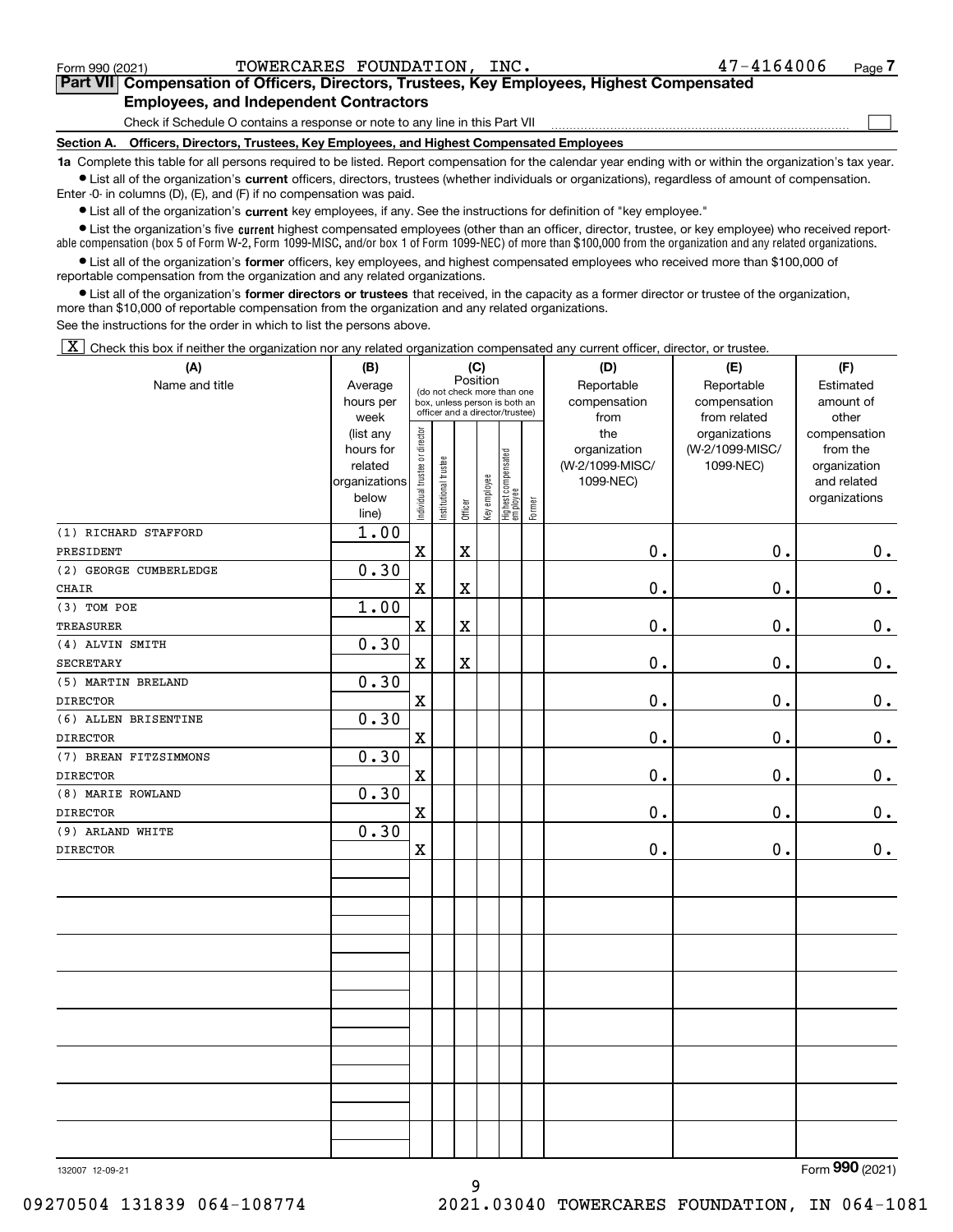|                 | TOWERCARES FOUNDATION, INC.<br>Form 990 (2021)                                                                                                                                                                                                                       |                                                         |                                |                       |                 |              |                                                                                                 |        |                                                  | 47-4164006                                                         |                                            |     |                                                          | Page 8            |
|-----------------|----------------------------------------------------------------------------------------------------------------------------------------------------------------------------------------------------------------------------------------------------------------------|---------------------------------------------------------|--------------------------------|-----------------------|-----------------|--------------|-------------------------------------------------------------------------------------------------|--------|--------------------------------------------------|--------------------------------------------------------------------|--------------------------------------------|-----|----------------------------------------------------------|-------------------|
| <b>Part VII</b> | Section A. Officers, Directors, Trustees, Key Employees, and Highest Compensated Employees (continued)                                                                                                                                                               |                                                         |                                |                       |                 |              |                                                                                                 |        |                                                  |                                                                    |                                            |     |                                                          |                   |
|                 | (A)<br>Name and title                                                                                                                                                                                                                                                | (B)<br>Average<br>hours per<br>week<br>(list any        |                                |                       | (C)<br>Position |              | (do not check more than one<br>box, unless person is both an<br>officer and a director/trustee) |        | (D)<br>Reportable<br>compensation<br>from<br>the | (E)<br>Reportable<br>compensation<br>from related<br>organizations |                                            |     | (F)<br>Estimated<br>amount of<br>other<br>compensation   |                   |
|                 |                                                                                                                                                                                                                                                                      | hours for<br>related<br>organizations<br>below<br>line) | Individual trustee or director | Institutional trustee | Officer         | key employee | Highest compensated<br>  employee                                                               | Former | organization<br>(W-2/1099-MISC/<br>1099-NEC)     | (W-2/1099-MISC/<br>1099-NEC)                                       |                                            |     | from the<br>organization<br>and related<br>organizations |                   |
|                 |                                                                                                                                                                                                                                                                      |                                                         |                                |                       |                 |              |                                                                                                 |        |                                                  |                                                                    |                                            |     |                                                          |                   |
|                 |                                                                                                                                                                                                                                                                      |                                                         |                                |                       |                 |              |                                                                                                 |        |                                                  |                                                                    |                                            |     |                                                          |                   |
|                 |                                                                                                                                                                                                                                                                      |                                                         |                                |                       |                 |              |                                                                                                 |        |                                                  |                                                                    |                                            |     |                                                          |                   |
|                 |                                                                                                                                                                                                                                                                      |                                                         |                                |                       |                 |              |                                                                                                 |        |                                                  |                                                                    |                                            |     |                                                          |                   |
|                 |                                                                                                                                                                                                                                                                      |                                                         |                                |                       |                 |              |                                                                                                 |        |                                                  |                                                                    |                                            |     |                                                          |                   |
|                 | c Total from continuation sheets to Part VII, Section A                                                                                                                                                                                                              |                                                         |                                |                       |                 |              |                                                                                                 |        | 0.<br>$\mathbf 0$ .<br>0.                        |                                                                    | 0.<br>$\overline{0}$ .<br>$\overline{0}$ . |     |                                                          | 0.<br>0.<br>$0$ . |
| $\mathbf{2}$    | Total number of individuals (including but not limited to those listed above) who received more than \$100,000 of reportable<br>compensation from the organization $\blacktriangleright$                                                                             |                                                         |                                |                       |                 |              |                                                                                                 |        |                                                  |                                                                    |                                            |     | Yes                                                      | 0<br>No           |
| 3               | Did the organization list any former officer, director, trustee, key employee, or highest compensated employee on<br>line 1a? If "Yes," complete Schedule J for such individual manufactured contained and the 1a? If "Yes," complete Schedule J for such individual |                                                         |                                |                       |                 |              |                                                                                                 |        |                                                  |                                                                    |                                            | 3   |                                                          | x                 |
| 5               | For any individual listed on line 1a, is the sum of reportable compensation and other compensation from the organization<br>Did any person listed on line 1a receive or accrue compensation from any unrelated organization or individual for services               |                                                         |                                |                       |                 |              |                                                                                                 |        |                                                  |                                                                    |                                            | 4   |                                                          | X                 |
|                 | <b>Section B. Independent Contractors</b>                                                                                                                                                                                                                            |                                                         |                                |                       |                 |              |                                                                                                 |        |                                                  |                                                                    |                                            | 5   |                                                          | х                 |
| 1               | Complete this table for your five highest compensated independent contractors that received more than \$100,000 of compensation from<br>the organization. Report compensation for the calendar year ending with or within the organization's tax year.               |                                                         |                                |                       |                 |              |                                                                                                 |        |                                                  |                                                                    |                                            |     |                                                          |                   |
|                 | (A)<br>Name and business address                                                                                                                                                                                                                                     |                                                         |                                | <b>NONE</b>           |                 |              |                                                                                                 |        | (B)<br>Description of services                   |                                                                    |                                            | (C) | Compensation                                             |                   |
|                 |                                                                                                                                                                                                                                                                      |                                                         |                                |                       |                 |              |                                                                                                 |        |                                                  |                                                                    |                                            |     |                                                          |                   |
|                 |                                                                                                                                                                                                                                                                      |                                                         |                                |                       |                 |              |                                                                                                 |        |                                                  |                                                                    |                                            |     |                                                          |                   |
|                 |                                                                                                                                                                                                                                                                      |                                                         |                                |                       |                 |              |                                                                                                 |        |                                                  |                                                                    |                                            |     |                                                          |                   |
| 2               | Total number of independent contractors (including but not limited to those listed above) who received more than                                                                                                                                                     |                                                         |                                |                       |                 |              |                                                                                                 |        |                                                  |                                                                    |                                            |     |                                                          |                   |
|                 | \$100,000 of compensation from the organization                                                                                                                                                                                                                      |                                                         |                                |                       |                 | 0            |                                                                                                 |        |                                                  |                                                                    |                                            |     | ההה                                                      |                   |

132008 12-09-21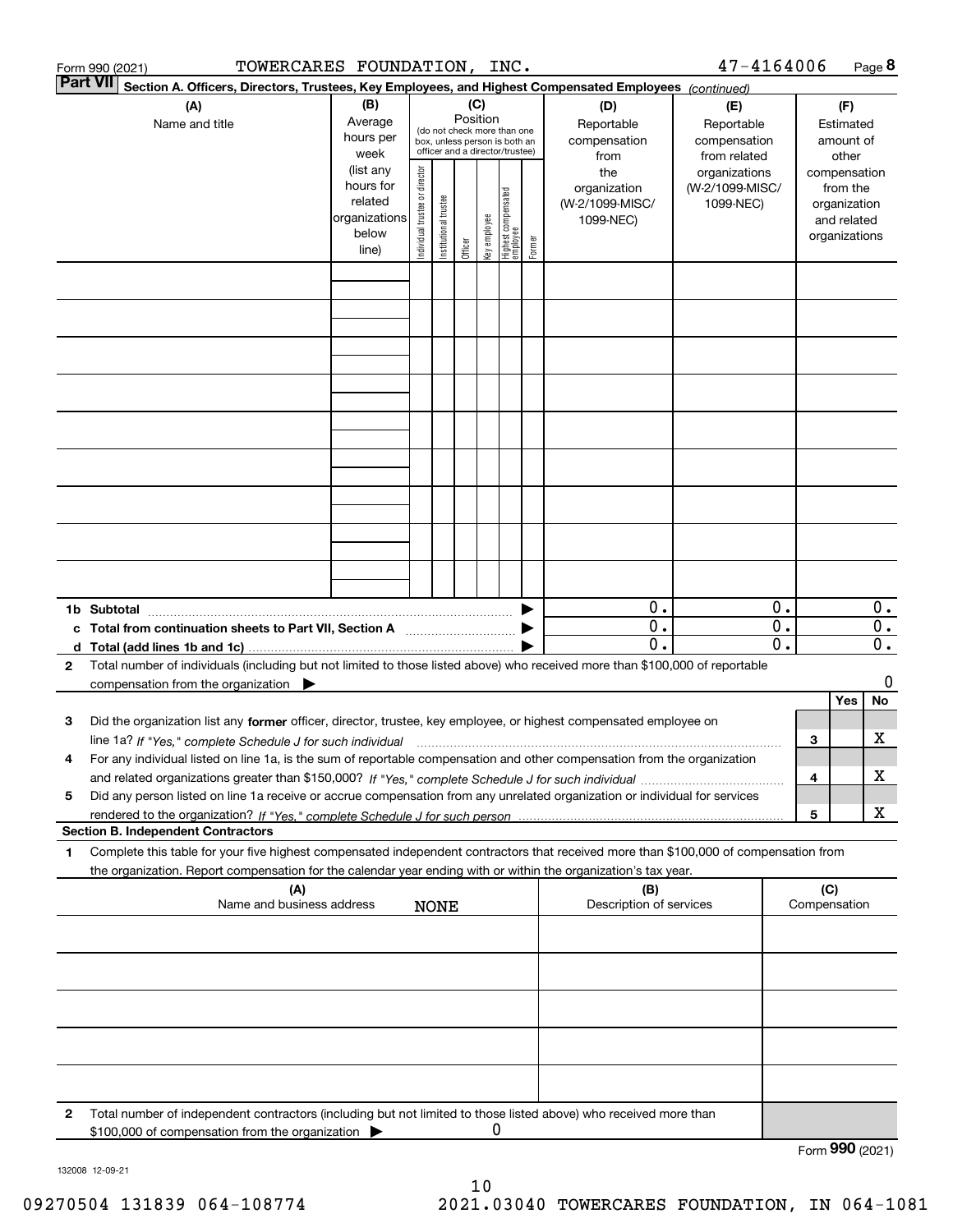| <b>Part VIII</b><br>Check if Schedule O contains a response or note to any line in this Part VIII<br>(B)<br>$\overline{C}$<br>(D)<br>(A)<br>Related or exempt<br>Unrelated<br>Total revenue<br>function revenue<br>business revenue<br>1 a Federated campaigns<br>Contributions, Gifts, Grants<br>and Other Similar Amounts<br>1a<br>479,647.<br>1 <sub>b</sub><br>Membership dues<br>b<br>13,785.<br>1 <sub>c</sub><br>Fundraising events<br>c<br>1 <sub>d</sub><br>Related organizations<br>d<br>Government grants (contributions)<br>1e<br>е<br>f All other contributions, gifts, grants, and<br><u>241,873.</u><br>similar amounts not included above<br>1f<br>275.<br>$1g$ \$<br>Noncash contributions included in lines 1a-1f<br>g<br>735, 305.<br><b>Business Code</b><br>2a<br>Program Service<br>Revenue<br><u> 1989 - Johann Stoff, deutscher Stoffen und der Stoffen und der Stoffen und der Stoffen und der Stoffen und der</u><br>b<br><u> 1989 - Johann Harry Barn, mars ar breist fan de Fryske kommunent fan de ferstjer fan de ferstjer fan de fers</u><br>c<br>d<br>е<br>All other program service revenue <i>mimiming</i><br>f<br>▶<br>a<br>Investment income (including dividends, interest, and<br>3<br>520.<br>520.<br>Income from investment of tax-exempt bond proceeds<br>4<br>5<br>(i) Real<br>(ii) Personal<br>6a<br>6 a Gross rents<br>.<br>6 <sub>b</sub><br>Less: rental expenses<br>b<br>6c<br>Rental income or (loss)<br>c<br>Net rental income or (loss)<br>d<br>(i) Securities<br>(ii) Other<br>7 a Gross amount from sales of<br>assets other than inventory<br>7a<br><b>b</b> Less: cost or other basis<br>venue<br>and sales expenses<br>7b<br>7c<br>c Gain or (loss)<br>Other Re<br>8 a Gross income from fundraising events (not<br>$13,785.$ of<br>including \$<br>contributions reported on line 1c). See<br>$11,670$ .<br> 8a <br>12,616.<br>8 <sub>b</sub><br><b>b</b> Less: direct expenses<br>$-946.$<br>Net income or (loss) from fundraising events<br>c<br>9 a Gross income from gaming activities. See<br>2,545.<br>9a<br>О.<br>9b<br>2,545.<br>2,545.<br>Net income or (loss) from gaming activities<br>c<br>10 a Gross sales of inventory, less returns<br> 10al<br>10bl<br><b>b</b> Less: cost of goods sold<br>c Net income or (loss) from sales of inventory<br><b>Business Code</b><br>Miscellaneous<br>Revenue<br>265.<br>900099<br>MISCELLANEOUS REVENUE<br>11 a<br>b<br>c<br>265.<br>▶ |  | Form 990 (2021)             | TOWERCARES FOUNDATION, INC. |          |        | 47-4164006 | Page 9                                                   |
|--------------------------------------------------------------------------------------------------------------------------------------------------------------------------------------------------------------------------------------------------------------------------------------------------------------------------------------------------------------------------------------------------------------------------------------------------------------------------------------------------------------------------------------------------------------------------------------------------------------------------------------------------------------------------------------------------------------------------------------------------------------------------------------------------------------------------------------------------------------------------------------------------------------------------------------------------------------------------------------------------------------------------------------------------------------------------------------------------------------------------------------------------------------------------------------------------------------------------------------------------------------------------------------------------------------------------------------------------------------------------------------------------------------------------------------------------------------------------------------------------------------------------------------------------------------------------------------------------------------------------------------------------------------------------------------------------------------------------------------------------------------------------------------------------------------------------------------------------------------------------------------------------------------------------------------------------------------------------------------------------------------------------------------------------------------------------------------------------------------------------------------------------------------------------------------------------------------------------------------------------------------------------------------------------------------------------------------------------------------------------------------------------------------------------------------------------|--|-----------------------------|-----------------------------|----------|--------|------------|----------------------------------------------------------|
|                                                                                                                                                                                                                                                                                                                                                                                                                                                                                                                                                                                                                                                                                                                                                                                                                                                                                                                                                                                                                                                                                                                                                                                                                                                                                                                                                                                                                                                                                                                                                                                                                                                                                                                                                                                                                                                                                                                                                                                                                                                                                                                                                                                                                                                                                                                                                                                                                                                  |  | <b>Statement of Revenue</b> |                             |          |        |            |                                                          |
|                                                                                                                                                                                                                                                                                                                                                                                                                                                                                                                                                                                                                                                                                                                                                                                                                                                                                                                                                                                                                                                                                                                                                                                                                                                                                                                                                                                                                                                                                                                                                                                                                                                                                                                                                                                                                                                                                                                                                                                                                                                                                                                                                                                                                                                                                                                                                                                                                                                  |  |                             |                             |          |        |            |                                                          |
|                                                                                                                                                                                                                                                                                                                                                                                                                                                                                                                                                                                                                                                                                                                                                                                                                                                                                                                                                                                                                                                                                                                                                                                                                                                                                                                                                                                                                                                                                                                                                                                                                                                                                                                                                                                                                                                                                                                                                                                                                                                                                                                                                                                                                                                                                                                                                                                                                                                  |  |                             |                             |          |        |            | Revenue excluded<br>from tax under<br>sections 512 - 514 |
|                                                                                                                                                                                                                                                                                                                                                                                                                                                                                                                                                                                                                                                                                                                                                                                                                                                                                                                                                                                                                                                                                                                                                                                                                                                                                                                                                                                                                                                                                                                                                                                                                                                                                                                                                                                                                                                                                                                                                                                                                                                                                                                                                                                                                                                                                                                                                                                                                                                  |  |                             |                             |          |        |            |                                                          |
|                                                                                                                                                                                                                                                                                                                                                                                                                                                                                                                                                                                                                                                                                                                                                                                                                                                                                                                                                                                                                                                                                                                                                                                                                                                                                                                                                                                                                                                                                                                                                                                                                                                                                                                                                                                                                                                                                                                                                                                                                                                                                                                                                                                                                                                                                                                                                                                                                                                  |  |                             |                             |          |        |            |                                                          |
|                                                                                                                                                                                                                                                                                                                                                                                                                                                                                                                                                                                                                                                                                                                                                                                                                                                                                                                                                                                                                                                                                                                                                                                                                                                                                                                                                                                                                                                                                                                                                                                                                                                                                                                                                                                                                                                                                                                                                                                                                                                                                                                                                                                                                                                                                                                                                                                                                                                  |  |                             |                             |          |        |            |                                                          |
|                                                                                                                                                                                                                                                                                                                                                                                                                                                                                                                                                                                                                                                                                                                                                                                                                                                                                                                                                                                                                                                                                                                                                                                                                                                                                                                                                                                                                                                                                                                                                                                                                                                                                                                                                                                                                                                                                                                                                                                                                                                                                                                                                                                                                                                                                                                                                                                                                                                  |  |                             |                             |          |        |            |                                                          |
|                                                                                                                                                                                                                                                                                                                                                                                                                                                                                                                                                                                                                                                                                                                                                                                                                                                                                                                                                                                                                                                                                                                                                                                                                                                                                                                                                                                                                                                                                                                                                                                                                                                                                                                                                                                                                                                                                                                                                                                                                                                                                                                                                                                                                                                                                                                                                                                                                                                  |  |                             |                             |          |        |            |                                                          |
|                                                                                                                                                                                                                                                                                                                                                                                                                                                                                                                                                                                                                                                                                                                                                                                                                                                                                                                                                                                                                                                                                                                                                                                                                                                                                                                                                                                                                                                                                                                                                                                                                                                                                                                                                                                                                                                                                                                                                                                                                                                                                                                                                                                                                                                                                                                                                                                                                                                  |  |                             |                             |          |        |            |                                                          |
|                                                                                                                                                                                                                                                                                                                                                                                                                                                                                                                                                                                                                                                                                                                                                                                                                                                                                                                                                                                                                                                                                                                                                                                                                                                                                                                                                                                                                                                                                                                                                                                                                                                                                                                                                                                                                                                                                                                                                                                                                                                                                                                                                                                                                                                                                                                                                                                                                                                  |  |                             |                             |          |        |            |                                                          |
|                                                                                                                                                                                                                                                                                                                                                                                                                                                                                                                                                                                                                                                                                                                                                                                                                                                                                                                                                                                                                                                                                                                                                                                                                                                                                                                                                                                                                                                                                                                                                                                                                                                                                                                                                                                                                                                                                                                                                                                                                                                                                                                                                                                                                                                                                                                                                                                                                                                  |  |                             |                             |          |        |            |                                                          |
|                                                                                                                                                                                                                                                                                                                                                                                                                                                                                                                                                                                                                                                                                                                                                                                                                                                                                                                                                                                                                                                                                                                                                                                                                                                                                                                                                                                                                                                                                                                                                                                                                                                                                                                                                                                                                                                                                                                                                                                                                                                                                                                                                                                                                                                                                                                                                                                                                                                  |  |                             |                             |          |        |            |                                                          |
|                                                                                                                                                                                                                                                                                                                                                                                                                                                                                                                                                                                                                                                                                                                                                                                                                                                                                                                                                                                                                                                                                                                                                                                                                                                                                                                                                                                                                                                                                                                                                                                                                                                                                                                                                                                                                                                                                                                                                                                                                                                                                                                                                                                                                                                                                                                                                                                                                                                  |  |                             |                             |          |        |            |                                                          |
|                                                                                                                                                                                                                                                                                                                                                                                                                                                                                                                                                                                                                                                                                                                                                                                                                                                                                                                                                                                                                                                                                                                                                                                                                                                                                                                                                                                                                                                                                                                                                                                                                                                                                                                                                                                                                                                                                                                                                                                                                                                                                                                                                                                                                                                                                                                                                                                                                                                  |  |                             |                             |          |        |            |                                                          |
|                                                                                                                                                                                                                                                                                                                                                                                                                                                                                                                                                                                                                                                                                                                                                                                                                                                                                                                                                                                                                                                                                                                                                                                                                                                                                                                                                                                                                                                                                                                                                                                                                                                                                                                                                                                                                                                                                                                                                                                                                                                                                                                                                                                                                                                                                                                                                                                                                                                  |  |                             |                             |          |        |            |                                                          |
|                                                                                                                                                                                                                                                                                                                                                                                                                                                                                                                                                                                                                                                                                                                                                                                                                                                                                                                                                                                                                                                                                                                                                                                                                                                                                                                                                                                                                                                                                                                                                                                                                                                                                                                                                                                                                                                                                                                                                                                                                                                                                                                                                                                                                                                                                                                                                                                                                                                  |  |                             |                             |          |        |            |                                                          |
|                                                                                                                                                                                                                                                                                                                                                                                                                                                                                                                                                                                                                                                                                                                                                                                                                                                                                                                                                                                                                                                                                                                                                                                                                                                                                                                                                                                                                                                                                                                                                                                                                                                                                                                                                                                                                                                                                                                                                                                                                                                                                                                                                                                                                                                                                                                                                                                                                                                  |  |                             |                             |          |        |            |                                                          |
|                                                                                                                                                                                                                                                                                                                                                                                                                                                                                                                                                                                                                                                                                                                                                                                                                                                                                                                                                                                                                                                                                                                                                                                                                                                                                                                                                                                                                                                                                                                                                                                                                                                                                                                                                                                                                                                                                                                                                                                                                                                                                                                                                                                                                                                                                                                                                                                                                                                  |  |                             |                             |          |        |            |                                                          |
|                                                                                                                                                                                                                                                                                                                                                                                                                                                                                                                                                                                                                                                                                                                                                                                                                                                                                                                                                                                                                                                                                                                                                                                                                                                                                                                                                                                                                                                                                                                                                                                                                                                                                                                                                                                                                                                                                                                                                                                                                                                                                                                                                                                                                                                                                                                                                                                                                                                  |  |                             |                             |          |        |            |                                                          |
|                                                                                                                                                                                                                                                                                                                                                                                                                                                                                                                                                                                                                                                                                                                                                                                                                                                                                                                                                                                                                                                                                                                                                                                                                                                                                                                                                                                                                                                                                                                                                                                                                                                                                                                                                                                                                                                                                                                                                                                                                                                                                                                                                                                                                                                                                                                                                                                                                                                  |  |                             |                             |          |        |            |                                                          |
|                                                                                                                                                                                                                                                                                                                                                                                                                                                                                                                                                                                                                                                                                                                                                                                                                                                                                                                                                                                                                                                                                                                                                                                                                                                                                                                                                                                                                                                                                                                                                                                                                                                                                                                                                                                                                                                                                                                                                                                                                                                                                                                                                                                                                                                                                                                                                                                                                                                  |  |                             |                             |          |        |            |                                                          |
|                                                                                                                                                                                                                                                                                                                                                                                                                                                                                                                                                                                                                                                                                                                                                                                                                                                                                                                                                                                                                                                                                                                                                                                                                                                                                                                                                                                                                                                                                                                                                                                                                                                                                                                                                                                                                                                                                                                                                                                                                                                                                                                                                                                                                                                                                                                                                                                                                                                  |  |                             |                             |          |        |            |                                                          |
|                                                                                                                                                                                                                                                                                                                                                                                                                                                                                                                                                                                                                                                                                                                                                                                                                                                                                                                                                                                                                                                                                                                                                                                                                                                                                                                                                                                                                                                                                                                                                                                                                                                                                                                                                                                                                                                                                                                                                                                                                                                                                                                                                                                                                                                                                                                                                                                                                                                  |  |                             |                             |          |        |            |                                                          |
|                                                                                                                                                                                                                                                                                                                                                                                                                                                                                                                                                                                                                                                                                                                                                                                                                                                                                                                                                                                                                                                                                                                                                                                                                                                                                                                                                                                                                                                                                                                                                                                                                                                                                                                                                                                                                                                                                                                                                                                                                                                                                                                                                                                                                                                                                                                                                                                                                                                  |  |                             |                             |          |        |            |                                                          |
|                                                                                                                                                                                                                                                                                                                                                                                                                                                                                                                                                                                                                                                                                                                                                                                                                                                                                                                                                                                                                                                                                                                                                                                                                                                                                                                                                                                                                                                                                                                                                                                                                                                                                                                                                                                                                                                                                                                                                                                                                                                                                                                                                                                                                                                                                                                                                                                                                                                  |  |                             |                             |          |        |            |                                                          |
|                                                                                                                                                                                                                                                                                                                                                                                                                                                                                                                                                                                                                                                                                                                                                                                                                                                                                                                                                                                                                                                                                                                                                                                                                                                                                                                                                                                                                                                                                                                                                                                                                                                                                                                                                                                                                                                                                                                                                                                                                                                                                                                                                                                                                                                                                                                                                                                                                                                  |  |                             |                             |          |        |            |                                                          |
|                                                                                                                                                                                                                                                                                                                                                                                                                                                                                                                                                                                                                                                                                                                                                                                                                                                                                                                                                                                                                                                                                                                                                                                                                                                                                                                                                                                                                                                                                                                                                                                                                                                                                                                                                                                                                                                                                                                                                                                                                                                                                                                                                                                                                                                                                                                                                                                                                                                  |  |                             |                             |          |        |            |                                                          |
|                                                                                                                                                                                                                                                                                                                                                                                                                                                                                                                                                                                                                                                                                                                                                                                                                                                                                                                                                                                                                                                                                                                                                                                                                                                                                                                                                                                                                                                                                                                                                                                                                                                                                                                                                                                                                                                                                                                                                                                                                                                                                                                                                                                                                                                                                                                                                                                                                                                  |  |                             |                             |          |        |            |                                                          |
|                                                                                                                                                                                                                                                                                                                                                                                                                                                                                                                                                                                                                                                                                                                                                                                                                                                                                                                                                                                                                                                                                                                                                                                                                                                                                                                                                                                                                                                                                                                                                                                                                                                                                                                                                                                                                                                                                                                                                                                                                                                                                                                                                                                                                                                                                                                                                                                                                                                  |  |                             |                             |          |        |            |                                                          |
|                                                                                                                                                                                                                                                                                                                                                                                                                                                                                                                                                                                                                                                                                                                                                                                                                                                                                                                                                                                                                                                                                                                                                                                                                                                                                                                                                                                                                                                                                                                                                                                                                                                                                                                                                                                                                                                                                                                                                                                                                                                                                                                                                                                                                                                                                                                                                                                                                                                  |  |                             |                             |          |        |            |                                                          |
|                                                                                                                                                                                                                                                                                                                                                                                                                                                                                                                                                                                                                                                                                                                                                                                                                                                                                                                                                                                                                                                                                                                                                                                                                                                                                                                                                                                                                                                                                                                                                                                                                                                                                                                                                                                                                                                                                                                                                                                                                                                                                                                                                                                                                                                                                                                                                                                                                                                  |  |                             |                             |          |        |            |                                                          |
|                                                                                                                                                                                                                                                                                                                                                                                                                                                                                                                                                                                                                                                                                                                                                                                                                                                                                                                                                                                                                                                                                                                                                                                                                                                                                                                                                                                                                                                                                                                                                                                                                                                                                                                                                                                                                                                                                                                                                                                                                                                                                                                                                                                                                                                                                                                                                                                                                                                  |  |                             |                             |          |        |            |                                                          |
|                                                                                                                                                                                                                                                                                                                                                                                                                                                                                                                                                                                                                                                                                                                                                                                                                                                                                                                                                                                                                                                                                                                                                                                                                                                                                                                                                                                                                                                                                                                                                                                                                                                                                                                                                                                                                                                                                                                                                                                                                                                                                                                                                                                                                                                                                                                                                                                                                                                  |  |                             |                             |          |        |            |                                                          |
|                                                                                                                                                                                                                                                                                                                                                                                                                                                                                                                                                                                                                                                                                                                                                                                                                                                                                                                                                                                                                                                                                                                                                                                                                                                                                                                                                                                                                                                                                                                                                                                                                                                                                                                                                                                                                                                                                                                                                                                                                                                                                                                                                                                                                                                                                                                                                                                                                                                  |  |                             |                             |          |        |            |                                                          |
|                                                                                                                                                                                                                                                                                                                                                                                                                                                                                                                                                                                                                                                                                                                                                                                                                                                                                                                                                                                                                                                                                                                                                                                                                                                                                                                                                                                                                                                                                                                                                                                                                                                                                                                                                                                                                                                                                                                                                                                                                                                                                                                                                                                                                                                                                                                                                                                                                                                  |  |                             |                             |          |        |            |                                                          |
|                                                                                                                                                                                                                                                                                                                                                                                                                                                                                                                                                                                                                                                                                                                                                                                                                                                                                                                                                                                                                                                                                                                                                                                                                                                                                                                                                                                                                                                                                                                                                                                                                                                                                                                                                                                                                                                                                                                                                                                                                                                                                                                                                                                                                                                                                                                                                                                                                                                  |  |                             |                             |          |        |            |                                                          |
|                                                                                                                                                                                                                                                                                                                                                                                                                                                                                                                                                                                                                                                                                                                                                                                                                                                                                                                                                                                                                                                                                                                                                                                                                                                                                                                                                                                                                                                                                                                                                                                                                                                                                                                                                                                                                                                                                                                                                                                                                                                                                                                                                                                                                                                                                                                                                                                                                                                  |  |                             |                             |          |        |            |                                                          |
|                                                                                                                                                                                                                                                                                                                                                                                                                                                                                                                                                                                                                                                                                                                                                                                                                                                                                                                                                                                                                                                                                                                                                                                                                                                                                                                                                                                                                                                                                                                                                                                                                                                                                                                                                                                                                                                                                                                                                                                                                                                                                                                                                                                                                                                                                                                                                                                                                                                  |  |                             |                             |          |        |            | $-946.$                                                  |
|                                                                                                                                                                                                                                                                                                                                                                                                                                                                                                                                                                                                                                                                                                                                                                                                                                                                                                                                                                                                                                                                                                                                                                                                                                                                                                                                                                                                                                                                                                                                                                                                                                                                                                                                                                                                                                                                                                                                                                                                                                                                                                                                                                                                                                                                                                                                                                                                                                                  |  |                             |                             |          |        |            |                                                          |
|                                                                                                                                                                                                                                                                                                                                                                                                                                                                                                                                                                                                                                                                                                                                                                                                                                                                                                                                                                                                                                                                                                                                                                                                                                                                                                                                                                                                                                                                                                                                                                                                                                                                                                                                                                                                                                                                                                                                                                                                                                                                                                                                                                                                                                                                                                                                                                                                                                                  |  |                             |                             |          |        |            |                                                          |
|                                                                                                                                                                                                                                                                                                                                                                                                                                                                                                                                                                                                                                                                                                                                                                                                                                                                                                                                                                                                                                                                                                                                                                                                                                                                                                                                                                                                                                                                                                                                                                                                                                                                                                                                                                                                                                                                                                                                                                                                                                                                                                                                                                                                                                                                                                                                                                                                                                                  |  |                             |                             |          |        |            |                                                          |
|                                                                                                                                                                                                                                                                                                                                                                                                                                                                                                                                                                                                                                                                                                                                                                                                                                                                                                                                                                                                                                                                                                                                                                                                                                                                                                                                                                                                                                                                                                                                                                                                                                                                                                                                                                                                                                                                                                                                                                                                                                                                                                                                                                                                                                                                                                                                                                                                                                                  |  |                             |                             |          |        |            |                                                          |
|                                                                                                                                                                                                                                                                                                                                                                                                                                                                                                                                                                                                                                                                                                                                                                                                                                                                                                                                                                                                                                                                                                                                                                                                                                                                                                                                                                                                                                                                                                                                                                                                                                                                                                                                                                                                                                                                                                                                                                                                                                                                                                                                                                                                                                                                                                                                                                                                                                                  |  |                             |                             |          |        |            |                                                          |
|                                                                                                                                                                                                                                                                                                                                                                                                                                                                                                                                                                                                                                                                                                                                                                                                                                                                                                                                                                                                                                                                                                                                                                                                                                                                                                                                                                                                                                                                                                                                                                                                                                                                                                                                                                                                                                                                                                                                                                                                                                                                                                                                                                                                                                                                                                                                                                                                                                                  |  |                             |                             |          |        |            |                                                          |
|                                                                                                                                                                                                                                                                                                                                                                                                                                                                                                                                                                                                                                                                                                                                                                                                                                                                                                                                                                                                                                                                                                                                                                                                                                                                                                                                                                                                                                                                                                                                                                                                                                                                                                                                                                                                                                                                                                                                                                                                                                                                                                                                                                                                                                                                                                                                                                                                                                                  |  |                             |                             |          |        |            |                                                          |
|                                                                                                                                                                                                                                                                                                                                                                                                                                                                                                                                                                                                                                                                                                                                                                                                                                                                                                                                                                                                                                                                                                                                                                                                                                                                                                                                                                                                                                                                                                                                                                                                                                                                                                                                                                                                                                                                                                                                                                                                                                                                                                                                                                                                                                                                                                                                                                                                                                                  |  |                             |                             |          |        |            |                                                          |
|                                                                                                                                                                                                                                                                                                                                                                                                                                                                                                                                                                                                                                                                                                                                                                                                                                                                                                                                                                                                                                                                                                                                                                                                                                                                                                                                                                                                                                                                                                                                                                                                                                                                                                                                                                                                                                                                                                                                                                                                                                                                                                                                                                                                                                                                                                                                                                                                                                                  |  |                             |                             |          |        |            | 265.                                                     |
|                                                                                                                                                                                                                                                                                                                                                                                                                                                                                                                                                                                                                                                                                                                                                                                                                                                                                                                                                                                                                                                                                                                                                                                                                                                                                                                                                                                                                                                                                                                                                                                                                                                                                                                                                                                                                                                                                                                                                                                                                                                                                                                                                                                                                                                                                                                                                                                                                                                  |  |                             |                             |          |        |            |                                                          |
|                                                                                                                                                                                                                                                                                                                                                                                                                                                                                                                                                                                                                                                                                                                                                                                                                                                                                                                                                                                                                                                                                                                                                                                                                                                                                                                                                                                                                                                                                                                                                                                                                                                                                                                                                                                                                                                                                                                                                                                                                                                                                                                                                                                                                                                                                                                                                                                                                                                  |  |                             |                             |          |        |            |                                                          |
|                                                                                                                                                                                                                                                                                                                                                                                                                                                                                                                                                                                                                                                                                                                                                                                                                                                                                                                                                                                                                                                                                                                                                                                                                                                                                                                                                                                                                                                                                                                                                                                                                                                                                                                                                                                                                                                                                                                                                                                                                                                                                                                                                                                                                                                                                                                                                                                                                                                  |  |                             |                             |          |        |            |                                                          |
|                                                                                                                                                                                                                                                                                                                                                                                                                                                                                                                                                                                                                                                                                                                                                                                                                                                                                                                                                                                                                                                                                                                                                                                                                                                                                                                                                                                                                                                                                                                                                                                                                                                                                                                                                                                                                                                                                                                                                                                                                                                                                                                                                                                                                                                                                                                                                                                                                                                  |  |                             |                             | 737,689. | 2,545. | $0$ .      | $-161.$                                                  |
| 12<br>132009 12-09-21                                                                                                                                                                                                                                                                                                                                                                                                                                                                                                                                                                                                                                                                                                                                                                                                                                                                                                                                                                                                                                                                                                                                                                                                                                                                                                                                                                                                                                                                                                                                                                                                                                                                                                                                                                                                                                                                                                                                                                                                                                                                                                                                                                                                                                                                                                                                                                                                                            |  |                             |                             |          |        |            | Form 990 (2021)                                          |

<sup>11</sup>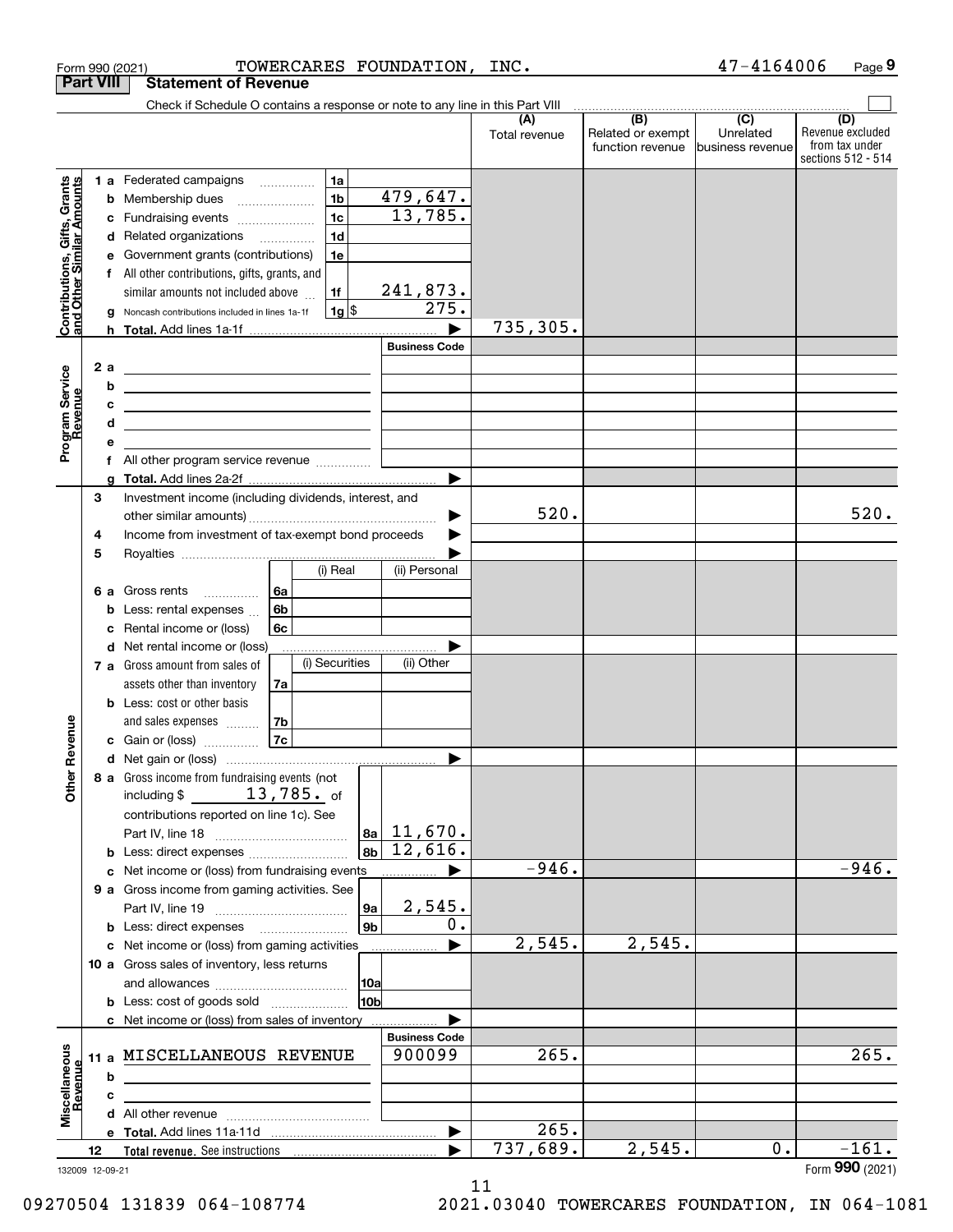Form 990 (2021) TOWERCARES FOUNDATION,INC . 4 7 – 41 6 4 0 0 6  $\,$  Page **Part IX Statement of Functional Expenses**

*Section 501(c)(3) and 501(c)(4) organizations must complete all columns. All other organizations must complete column (A).*

|              | Do not include amounts reported on lines 6b,<br>7b, 8b, 9b, and 10b of Part VIII.                                             | (A)<br>Total expenses | (B)<br>Program service<br>expenses | $\overline{C}$<br>Management and<br>general expenses | (D)<br>Fundraising<br>expenses |
|--------------|-------------------------------------------------------------------------------------------------------------------------------|-----------------------|------------------------------------|------------------------------------------------------|--------------------------------|
| 1.           | Grants and other assistance to domestic organizations                                                                         |                       |                                    |                                                      |                                |
|              | and domestic governments. See Part IV, line 21                                                                                | 277,410.              | 277,410.                           |                                                      |                                |
| $\mathbf{2}$ | Grants and other assistance to domestic                                                                                       |                       |                                    |                                                      |                                |
|              | individuals. See Part IV, line 22                                                                                             | 50,000.               | 50,000.                            |                                                      |                                |
| 3            | Grants and other assistance to foreign                                                                                        |                       |                                    |                                                      |                                |
|              | organizations, foreign governments, and foreign                                                                               |                       |                                    |                                                      |                                |
|              | individuals. See Part IV, lines 15 and 16                                                                                     |                       |                                    |                                                      |                                |
| 4            | Benefits paid to or for members                                                                                               |                       |                                    |                                                      |                                |
| 5            | Compensation of current officers, directors,                                                                                  |                       |                                    |                                                      |                                |
|              | trustees, and key employees                                                                                                   |                       |                                    |                                                      |                                |
| 6            | Compensation not included above to disqualified                                                                               |                       |                                    |                                                      |                                |
|              | persons (as defined under section $4958(f)(1)$ ) and                                                                          |                       |                                    |                                                      |                                |
|              | persons described in section 4958(c)(3)(B)                                                                                    |                       |                                    |                                                      |                                |
| 7            |                                                                                                                               |                       |                                    |                                                      |                                |
| 8            | Pension plan accruals and contributions (include                                                                              |                       |                                    |                                                      |                                |
|              | section 401(k) and 403(b) employer contributions)                                                                             |                       |                                    |                                                      |                                |
| 9            |                                                                                                                               |                       |                                    |                                                      |                                |
| 10           |                                                                                                                               |                       |                                    |                                                      |                                |
| 11           | Fees for services (nonemployees):                                                                                             |                       |                                    |                                                      |                                |
| a            |                                                                                                                               |                       |                                    |                                                      |                                |
| b            |                                                                                                                               |                       |                                    |                                                      |                                |
| c            |                                                                                                                               | 19,996.               |                                    | 19,996.                                              |                                |
| d            |                                                                                                                               |                       |                                    |                                                      |                                |
| e            | Professional fundraising services. See Part IV, line 17                                                                       |                       |                                    |                                                      |                                |
| f            | Investment management fees                                                                                                    |                       |                                    |                                                      |                                |
| g            | Other. (If line 11g amount exceeds 10% of line 25,                                                                            |                       |                                    |                                                      |                                |
|              | column (A), amount, list line 11g expenses on Sch O.)                                                                         |                       |                                    |                                                      |                                |
| 12           |                                                                                                                               |                       |                                    |                                                      |                                |
| 13           |                                                                                                                               | 15,570.               |                                    | 15,570.                                              |                                |
| 14           |                                                                                                                               |                       |                                    |                                                      |                                |
| 15           |                                                                                                                               |                       |                                    |                                                      |                                |
| 16           |                                                                                                                               |                       |                                    |                                                      |                                |
| 17           | Travel                                                                                                                        |                       |                                    |                                                      |                                |
| 18           | Payments of travel or entertainment expenses                                                                                  |                       |                                    |                                                      |                                |
|              | for any federal, state, or local public officials                                                                             |                       |                                    |                                                      |                                |
| 19           | Conferences, conventions, and meetings                                                                                        |                       |                                    |                                                      |                                |
| 20           | Interest                                                                                                                      |                       |                                    |                                                      |                                |
| 21           |                                                                                                                               |                       |                                    |                                                      |                                |
| 22           | Depreciation, depletion, and amortization                                                                                     |                       |                                    |                                                      |                                |
| 23           | Insurance                                                                                                                     |                       |                                    |                                                      |                                |
| 24           | Other expenses. Itemize expenses not covered<br>above. (List miscellaneous expenses on line 24e. If                           |                       |                                    |                                                      |                                |
|              | line 24e amount exceeds 10% of line 25, column (A),                                                                           |                       |                                    |                                                      |                                |
|              | amount, list line 24e expenses on Schedule O.)<br>a GRANT ADMINISTRATION                                                      | 7,946.                | 7,946.                             |                                                      |                                |
|              | <b>b STATE REGISTRATION FEES</b>                                                                                              | 6, 162.               |                                    | 6, 162.                                              |                                |
|              |                                                                                                                               | 275.                  |                                    | 275.                                                 |                                |
| c.           | DONATION EXPENSE<br>d DUES                                                                                                    | $\overline{225}$ .    |                                    | 225.                                                 |                                |
|              |                                                                                                                               |                       |                                    |                                                      |                                |
|              | e All other expenses                                                                                                          | 377,584.              | 335,356.                           | 42,228.                                              | $0$ .                          |
| 25           | Total functional expenses. Add lines 1 through 24e                                                                            |                       |                                    |                                                      |                                |
| 26           | Joint costs. Complete this line only if the organization                                                                      |                       |                                    |                                                      |                                |
|              | reported in column (B) joint costs from a combined                                                                            |                       |                                    |                                                      |                                |
|              | educational campaign and fundraising solicitation.<br>Check here $\blacktriangleright$<br>if following SOP 98-2 (ASC 958-720) |                       |                                    |                                                      |                                |
|              | 132010 12-09-21                                                                                                               |                       |                                    |                                                      | Form 990 (2021)                |
|              |                                                                                                                               |                       |                                    |                                                      |                                |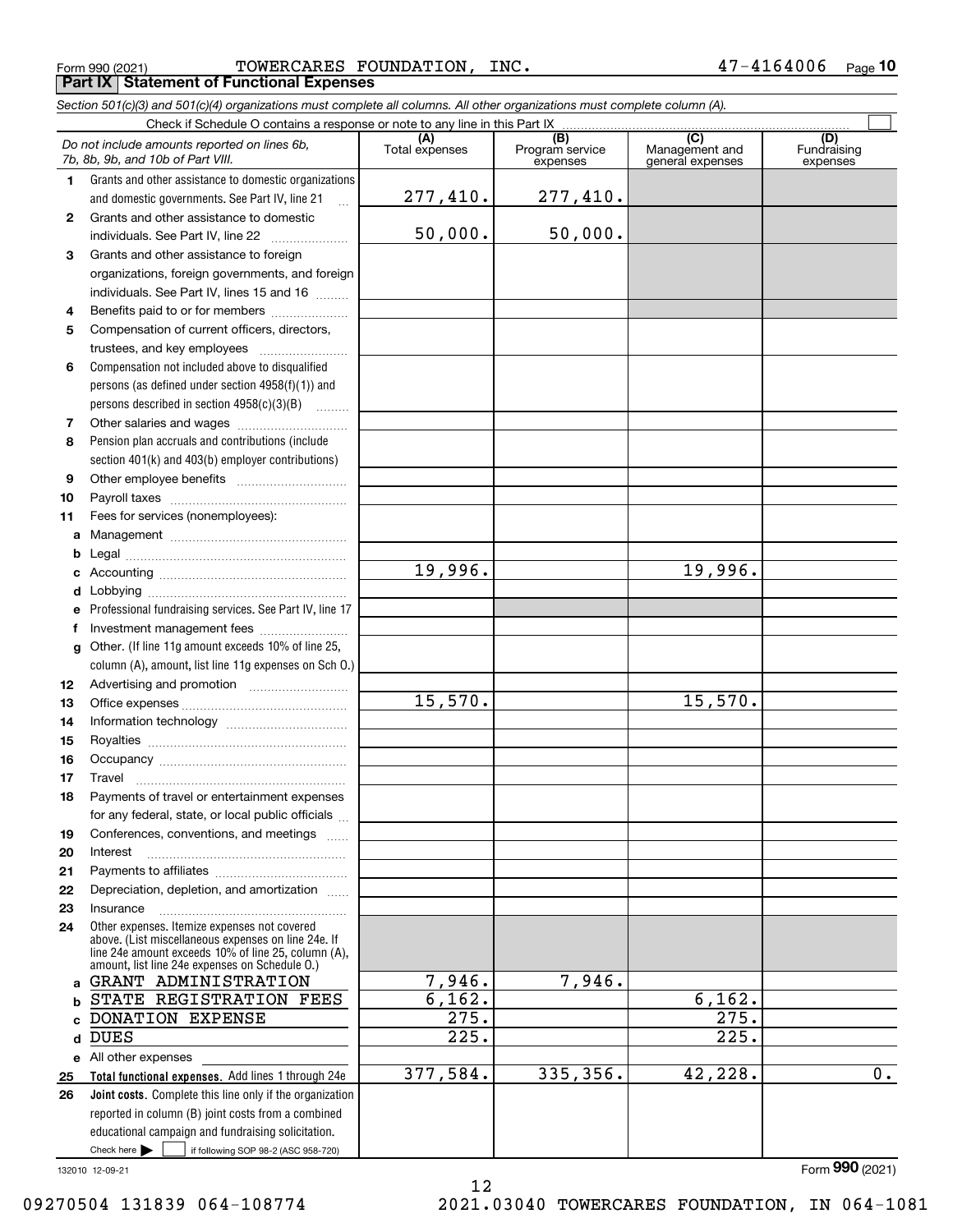**33**

Form (2021) **990**

Total liabilities and net assets/fund balances

 $87,432.$  1 39,650. **11**Cash - non-interest-bearing ~~~~~~~~~~~~~~~~~~~~~~~~~  $266,097.$  2 618,787. **22**Savings and temporary cash investments ~~~~~~~~~~~~~~~~~~**33**Pledges and grants receivable, net ~~~~~~~~~~~~~~~~~~~~~ 55,026. Accounts receivable, net ~~~~~~~~~~~~~~~~~~~~~~~~~~ **44**Loans and other receivables from any current or former officer, director, **5**trustee, key employee, creator or founder, substantial contributor, or 35% controlled entity or family member of any of these persons ............................ **5**Loans and other receivables from other disqualified persons (as defined **6**under section  $4958(f)(1)$ , and persons described in section  $4958(c)(3)(B)$ **677**Notes and loans receivable, net ~~~~~~~~~~~~~~~~~~~~~~~**Assets 88**Inventories for sale or use ~~~~~~~~~~~~~~~~~~~~~~~~~~6,087. 3,917. **99**Prepaid expenses and deferred charges ~~~~~~~~~~~~~~~~~~ **10a**Land, buildings, and equipment: cost or other 15,247. basis. Complete Part VI of Schedule D will aller  $15,247.$  0.  $10c$  0. 0. **10cb** Less: accumulated depreciation  $\ldots$  **10b 1111**Investments - publicly traded securities ~~~~~~~~~~~~~~~~~~~ **1212**Investments - other securities. See Part IV, line 11 ~~~~~~~~~~~~~~ **1313**Investments - program-related. See Part IV, line 11 [2010] [2010] [2010] [2010] [2010] [2010] [2010] [2010] [2 **1414**Intangible assets ~~~~~~~~~~~~~~~~~~~~~~~~~~~~~~ Other assets. See Part IV, line 11 ~~~~~~~~~~~~~~~~~~~~~~ **1515**359,616. 717,380. **1616Total assets.**  Add lines 1 through 15 (must equal line 33)  $4,591.$  |  $17$  |  $2,250.$ **1717**Accounts payable and accrued expenses ~~~~~~~~~~~~~~~~~~ **1818**Grants payable ~~~~~~~~~~~~~~~~~~~~~~~~~~~~~~~ **1919**Deferred revenue ~~~~~~~~~~~~~~~~~~~~~~~~~~~~~~ **2020**Tax-exempt bond liabilities …………………………………………………………… Escrow or custodial account liability. Complete Part IV of Schedule D **212122**Loans and other payables to any current or former officer, director, iabilities **Liabilities** trustee, key employee, creator or founder, substantial contributor, or 35% controlled entity or family member of any of these persons ~~~~~~~~~**22**Secured mortgages and notes payable to unrelated third parties ~~~~~~ **2323**Unsecured notes and loans payable to unrelated third parties  $\ldots$ **242425**Other liabilities (including federal income tax, payables to related third parties, and other liabilities not included on lines 17-24). Complete Part X of Schedule D ~~~~~~~~~~~~~~~~~~~~~~~~~~~~~~~ **25** $4,591. |26| 2,250.$ **2626Total liabilities.**  Add lines 17 through 25 **Organizations that follow FASB ASC 958, check here** | X Assets or Fund Balances **Net Assets or Fund Balances and complete lines 27, 28, 32, and 33.**  $353,385. |27|$  715,130. **2727**Net assets without donor restrictions ~~~~~~~~~~~~~~~~~~~~  $1,640.$  | 28 |  $0.$ **2828**Net assets with donor restrictions ~~~~~~~~~~~~~~~~~~~~~~ **Organizations that do not follow FASB ASC 958, check here** | **and complete lines 29 through 33. 2929**Capital stock or trust principal, or current funds ~~~~~~~~~~~~~~~**3030**Paid-in or capital surplus, or land, building, or equipment fund www.commun.com **31**Retained earnings, endowment, accumulated income, or other funds **31**ğ Total net assets or fund balances ~~~~~~~~~~~~~~~~~~~~~~  $355,025.$   $32$  | 715,130. **3232** $359,616.$   $33$   $717,380.$ **33**

Form 990 (2021) TOWERCARES FOUNDATION,INC . 4 7 – 41 6 4 0 0 6  $\,$  Page

47-4164006 Page 11

 $\mathcal{L}^{\text{max}}$ 

**(A) (B)**

Beginning of year | | End of year

| Form 990 (2021)             |  |  |
|-----------------------------|--|--|
| <b>Part X Balance Sheet</b> |  |  |

Check if Schedule O contains a response or note to any line in this Part X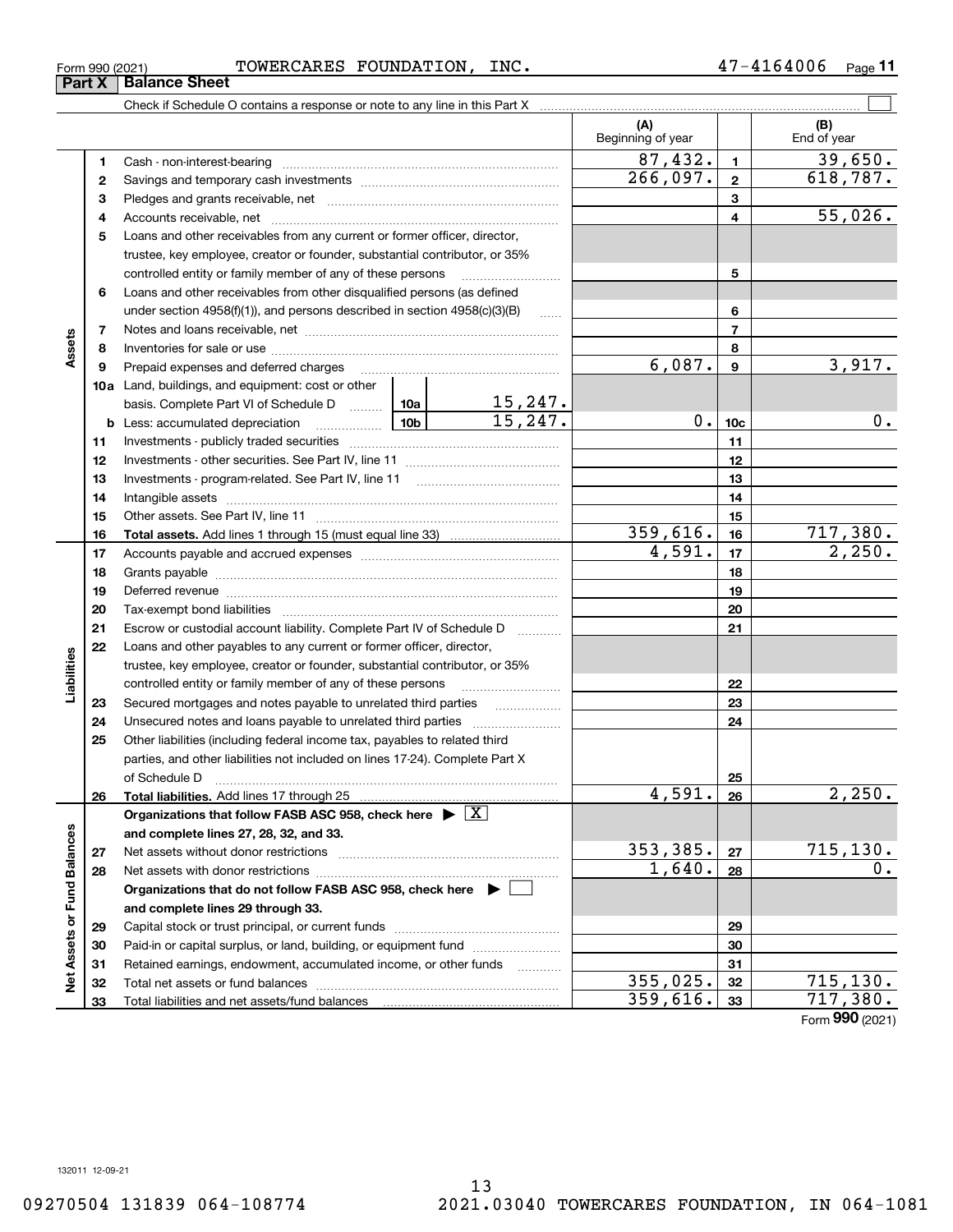|    | TOWERCARES FOUNDATION, INC.<br>Form 990 (2021)                                                                                                                                                                                 | 47-4164006     |                |            | $P_{\text{aqe}}$ 12 |
|----|--------------------------------------------------------------------------------------------------------------------------------------------------------------------------------------------------------------------------------|----------------|----------------|------------|---------------------|
|    | <b>Reconciliation of Net Assets</b><br>Part XI                                                                                                                                                                                 |                |                |            |                     |
|    |                                                                                                                                                                                                                                |                |                |            |                     |
|    |                                                                                                                                                                                                                                |                |                |            |                     |
| 1  | Total revenue (must equal Part VIII, column (A), line 12)                                                                                                                                                                      | $\mathbf{1}$   | 737,689.       |            |                     |
| 2  |                                                                                                                                                                                                                                | $\mathbf{2}$   | 377,584.       |            |                     |
| З  | Revenue less expenses. Subtract line 2 from line 1                                                                                                                                                                             | 3              | 360, 105.      |            |                     |
| 4  |                                                                                                                                                                                                                                | 4              | 355,025.       |            |                     |
| 5  |                                                                                                                                                                                                                                | 5              |                |            |                     |
| 6  | Donated services and use of facilities [111] matter contracts and the service of facilities [11] matter contracts and use of facilities [11] matter contracts and the service of facilities [11] matter contracts and the serv | 6              |                |            |                     |
| 7  | Investment expenses www.communication.com/www.communication.com/www.communication.com/www.com                                                                                                                                  | $\overline{7}$ |                |            |                     |
| 8  | Prior period adjustments                                                                                                                                                                                                       | 8              |                |            |                     |
| 9  | Other changes in net assets or fund balances (explain on Schedule O)                                                                                                                                                           | $\mathbf{Q}$   |                |            | 0.                  |
| 10 | Net assets or fund balances at end of year. Combine lines 3 through 9 (must equal Part X, line 32,                                                                                                                             |                |                |            |                     |
|    | column (B))                                                                                                                                                                                                                    | 10             | 715, 130.      |            |                     |
|    | Part XII Financial Statements and Reporting                                                                                                                                                                                    |                |                |            |                     |
|    |                                                                                                                                                                                                                                |                |                |            |                     |
|    |                                                                                                                                                                                                                                |                |                | <b>Yes</b> | No                  |
| 1. | $ X $ Accrual<br>Cash<br>Accounting method used to prepare the Form 990:<br>Other                                                                                                                                              |                |                |            |                     |
|    | If the organization changed its method of accounting from a prior year or checked "Other," explain on Schedule O.                                                                                                              |                |                |            |                     |
|    | 2a Were the organization's financial statements compiled or reviewed by an independent accountant?                                                                                                                             |                | 2a             |            | х                   |
|    | If "Yes," check a box below to indicate whether the financial statements for the year were compiled or reviewed on a                                                                                                           |                |                |            |                     |
|    | separate basis, consolidated basis, or both:                                                                                                                                                                                   |                |                |            |                     |
|    | Separate basis<br>Consolidated basis<br>Both consolidated and separate basis                                                                                                                                                   |                |                |            |                     |
|    | <b>b</b> Were the organization's financial statements audited by an independent accountant?                                                                                                                                    |                | 2 <sub>b</sub> | Χ          |                     |
|    | If "Yes," check a box below to indicate whether the financial statements for the year were audited on a separate basis,                                                                                                        |                |                |            |                     |
|    | consolidated basis, or both:                                                                                                                                                                                                   |                |                |            |                     |
|    | $\vert$ X $\vert$ Separate basis<br>Consolidated basis<br>Both consolidated and separate basis                                                                                                                                 |                |                |            |                     |
|    | c If "Yes" to line 2a or 2b, does the organization have a committee that assumes responsibility for oversight of the audit,                                                                                                    |                |                |            |                     |
|    |                                                                                                                                                                                                                                |                | 2c             | x          |                     |
|    | If the organization changed either its oversight process or selection process during the tax year, explain on Schedule O.                                                                                                      |                |                |            |                     |
|    | 3a As a result of a federal award, was the organization required to undergo an audit or audits as set forth in the Single Audit                                                                                                |                |                |            |                     |
|    |                                                                                                                                                                                                                                |                | Зa             |            | х                   |
|    | b If "Yes," did the organization undergo the required audit or audits? If the organization did not undergo the required audit                                                                                                  |                |                |            |                     |
|    |                                                                                                                                                                                                                                |                | 3b             | ההח        |                     |

Form (2021) **990**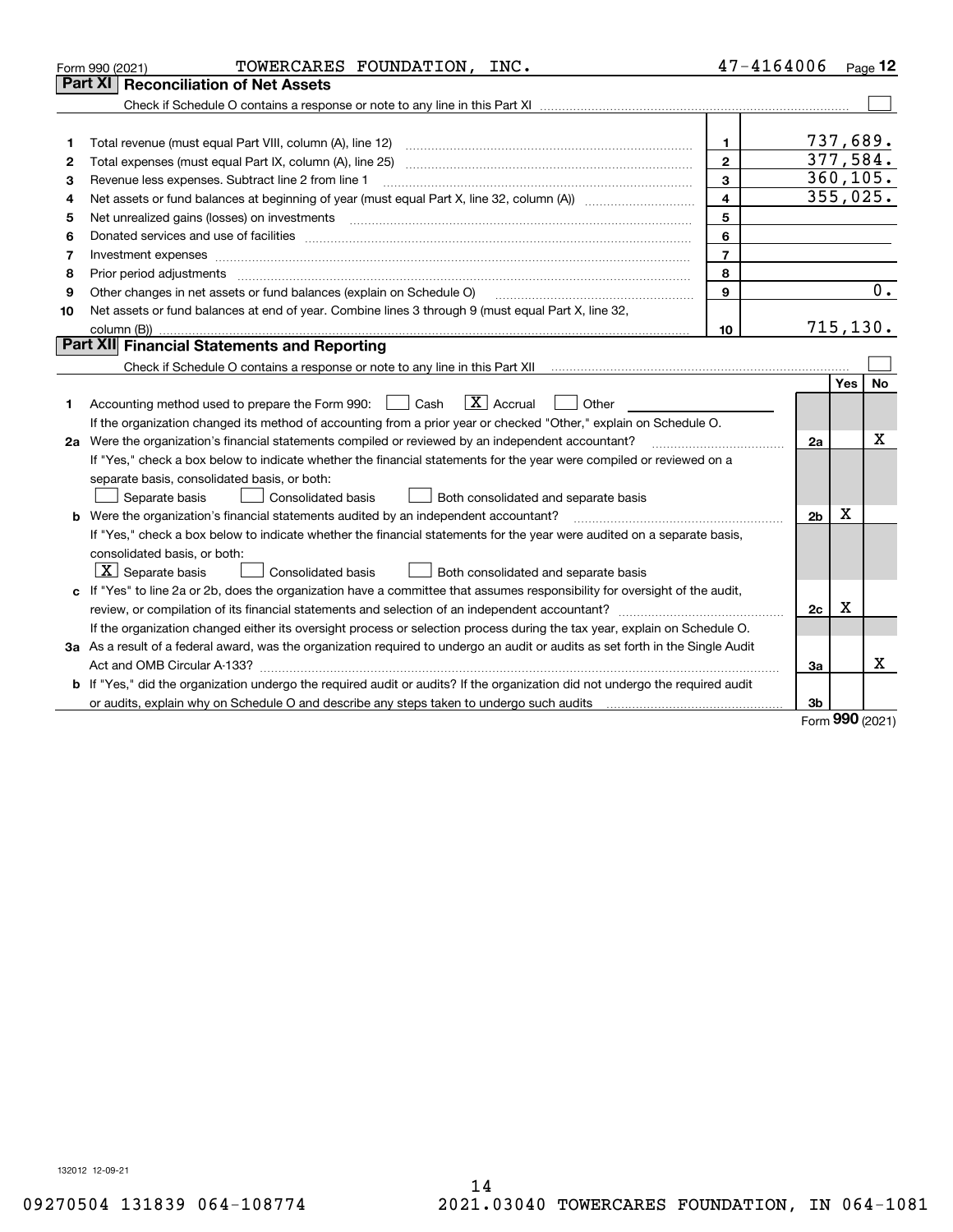Department of the Treasury Internal Revenue Service

**(Form 990)**

# **Public Charity Status and Public Support**

**Complete if the organization is a section 501(c)(3) organization or a section**

**4947(a)(1) nonexempt charitable trust. | Attach to Form 990 or Form 990-EZ.** 

**| Go to www.irs.gov/Form990 for instructions and the latest information.**

| OMB No. 1545-0047                   |
|-------------------------------------|
| 02                                  |
| <b>Open to Public</b><br>Inspection |

 $\blacksquare$ 

## **Name of the organization Employer identification number**

|       |        |                                                                                                                                              |          | TOWERCARES FOUNDATION, INC.                           |                                    |                                 |                            | 47-4164006                 |
|-------|--------|----------------------------------------------------------------------------------------------------------------------------------------------|----------|-------------------------------------------------------|------------------------------------|---------------------------------|----------------------------|----------------------------|
|       | Part I | Reason for Public Charity Status. (All organizations must complete this part.) See instructions.                                             |          |                                                       |                                    |                                 |                            |                            |
|       |        | The organization is not a private foundation because it is: (For lines 1 through 12, check only one box.)                                    |          |                                                       |                                    |                                 |                            |                            |
| 1.    |        | A church, convention of churches, or association of churches described in section 170(b)(1)(A)(i).                                           |          |                                                       |                                    |                                 |                            |                            |
| 2     |        | A school described in section 170(b)(1)(A)(ii). (Attach Schedule E (Form 990).)                                                              |          |                                                       |                                    |                                 |                            |                            |
| 3     |        | A hospital or a cooperative hospital service organization described in section 170(b)(1)(A)(iii).                                            |          |                                                       |                                    |                                 |                            |                            |
| 4     |        | A medical research organization operated in conjunction with a hospital described in section 170(b)(1)(A)(iii). Enter the hospital's name,   |          |                                                       |                                    |                                 |                            |                            |
|       |        | city, and state:                                                                                                                             |          |                                                       |                                    |                                 |                            |                            |
| 5     |        | An organization operated for the benefit of a college or university owned or operated by a governmental unit described in                    |          |                                                       |                                    |                                 |                            |                            |
|       |        | section 170(b)(1)(A)(iv). (Complete Part II.)                                                                                                |          |                                                       |                                    |                                 |                            |                            |
| 6.    |        | A federal, state, or local government or governmental unit described in section 170(b)(1)(A)(v).                                             |          |                                                       |                                    |                                 |                            |                            |
|       | 7   X  | An organization that normally receives a substantial part of its support from a governmental unit or from the general public described in    |          |                                                       |                                    |                                 |                            |                            |
|       |        | section 170(b)(1)(A)(vi). (Complete Part II.)                                                                                                |          |                                                       |                                    |                                 |                            |                            |
| 8     |        | A community trust described in section 170(b)(1)(A)(vi). (Complete Part II.)                                                                 |          |                                                       |                                    |                                 |                            |                            |
| 9     |        | An agricultural research organization described in section 170(b)(1)(A)(ix) operated in conjunction with a land-grant college                |          |                                                       |                                    |                                 |                            |                            |
|       |        | or university or a non-land-grant college of agriculture (see instructions). Enter the name, city, and state of the college or               |          |                                                       |                                    |                                 |                            |                            |
|       |        | university:                                                                                                                                  |          |                                                       |                                    |                                 |                            |                            |
| 10    |        | An organization that normally receives (1) more than 33 1/3% of its support from contributions, membership fees, and gross receipts from     |          |                                                       |                                    |                                 |                            |                            |
|       |        | activities related to its exempt functions, subject to certain exceptions; and (2) no more than 33 1/3% of its support from gross investment |          |                                                       |                                    |                                 |                            |                            |
|       |        | income and unrelated business taxable income (less section 511 tax) from businesses acquired by the organization after June 30, 1975.        |          |                                                       |                                    |                                 |                            |                            |
|       |        | See section 509(a)(2). (Complete Part III.)                                                                                                  |          |                                                       |                                    |                                 |                            |                            |
| 11    |        | An organization organized and operated exclusively to test for public safety. See section 509(a)(4).                                         |          |                                                       |                                    |                                 |                            |                            |
| 12    |        | An organization organized and operated exclusively for the benefit of, to perform the functions of, or to carry out the purposes of one or   |          |                                                       |                                    |                                 |                            |                            |
|       |        | more publicly supported organizations described in section 509(a)(1) or section 509(a)(2). See section 509(a)(3). Check the box on           |          |                                                       |                                    |                                 |                            |                            |
|       |        | lines 12a through 12d that describes the type of supporting organization and complete lines 12e, 12f, and 12g.                               |          |                                                       |                                    |                                 |                            |                            |
| а     |        | Type I. A supporting organization operated, supervised, or controlled by its supported organization(s), typically by giving                  |          |                                                       |                                    |                                 |                            |                            |
|       |        | the supported organization(s) the power to regularly appoint or elect a majority of the directors or trustees of the supporting              |          |                                                       |                                    |                                 |                            |                            |
|       |        | organization. You must complete Part IV, Sections A and B.                                                                                   |          |                                                       |                                    |                                 |                            |                            |
| b     |        | Type II. A supporting organization supervised or controlled in connection with its supported organization(s), by having                      |          |                                                       |                                    |                                 |                            |                            |
|       |        | control or management of the supporting organization vested in the same persons that control or manage the supported                         |          |                                                       |                                    |                                 |                            |                            |
|       |        | organization(s). You must complete Part IV, Sections A and C.                                                                                |          |                                                       |                                    |                                 |                            |                            |
| с     |        | Type III functionally integrated. A supporting organization operated in connection with, and functionally integrated with,                   |          |                                                       |                                    |                                 |                            |                            |
|       |        | its supported organization(s) (see instructions). You must complete Part IV, Sections A, D, and E.                                           |          |                                                       |                                    |                                 |                            |                            |
| d     |        | Type III non-functionally integrated. A supporting organization operated in connection with its supported organization(s)                    |          |                                                       |                                    |                                 |                            |                            |
|       |        | that is not functionally integrated. The organization generally must satisfy a distribution requirement and an attentiveness                 |          |                                                       |                                    |                                 |                            |                            |
|       |        | requirement (see instructions). You must complete Part IV, Sections A and D, and Part V.                                                     |          |                                                       |                                    |                                 |                            |                            |
| е     |        | Check this box if the organization received a written determination from the IRS that it is a Type I, Type II, Type III                      |          |                                                       |                                    |                                 |                            |                            |
|       |        | functionally integrated, or Type III non-functionally integrated supporting organization.                                                    |          |                                                       |                                    |                                 |                            |                            |
| f     |        | Enter the number of supported organizations                                                                                                  |          |                                                       |                                    |                                 |                            |                            |
| a     |        | Provide the following information about the supported organization(s).<br>(i) Name of supported                                              | (ii) EIN | (iii) Type of organization                            |                                    | (iv) Is the organization listed | (v) Amount of monetary     | (vi) Amount of other       |
|       |        | organization                                                                                                                                 |          | (described on lines 1-10<br>above (see instructions)) | in your governing document?<br>Yes | No                              | support (see instructions) | support (see instructions) |
|       |        |                                                                                                                                              |          |                                                       |                                    |                                 |                            |                            |
|       |        |                                                                                                                                              |          |                                                       |                                    |                                 |                            |                            |
|       |        |                                                                                                                                              |          |                                                       |                                    |                                 |                            |                            |
|       |        |                                                                                                                                              |          |                                                       |                                    |                                 |                            |                            |
|       |        |                                                                                                                                              |          |                                                       |                                    |                                 |                            |                            |
|       |        |                                                                                                                                              |          |                                                       |                                    |                                 |                            |                            |
|       |        |                                                                                                                                              |          |                                                       |                                    |                                 |                            |                            |
|       |        |                                                                                                                                              |          |                                                       |                                    |                                 |                            |                            |
|       |        |                                                                                                                                              |          |                                                       |                                    |                                 |                            |                            |
| Total |        |                                                                                                                                              |          |                                                       |                                    |                                 |                            |                            |
|       |        |                                                                                                                                              |          |                                                       |                                    |                                 |                            |                            |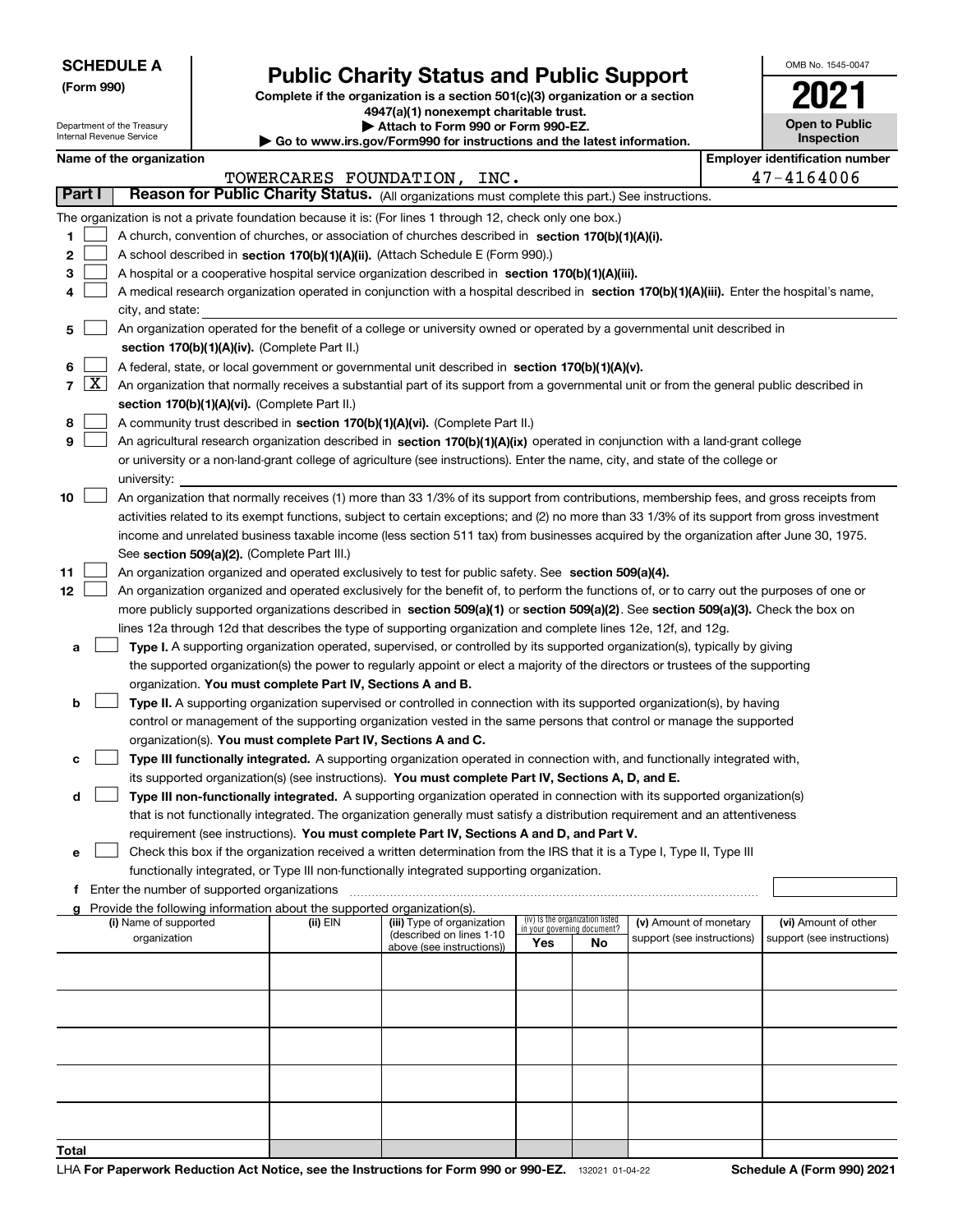Schedule A (Form 990) 2021 TOWERCARES FOUNDATION, INC 47-4164006 Page

 $47 - 4164006$  Page 2

(Complete only if you checked the box on line 5, 7, or 8 of Part I or if the organization failed to qualify under Part III. If the organization fails to qualify under the tests listed below, please complete Part III.) **Part II Support Schedule for Organizations Described in Sections 170(b)(1)(A)(iv) and 170(b)(1)(A)(vi)**

| <b>Section A. Public Support</b>                                                                                                               |          |            |                        |            |                        |                                          |
|------------------------------------------------------------------------------------------------------------------------------------------------|----------|------------|------------------------|------------|------------------------|------------------------------------------|
| Calendar year (or fiscal year beginning in)                                                                                                    | (a) 2017 | $(b)$ 2018 | $(c)$ 2019             | $(d)$ 2020 | (e) 2021               | (f) Total                                |
| 1 Gifts, grants, contributions, and<br>membership fees received. (Do not                                                                       |          |            |                        |            |                        |                                          |
| include any "unusual grants.")                                                                                                                 | 415,936. | 429,651.   | 230, 409.              | 339,925.   | 735,305.               | 2151226.                                 |
| 2 Tax revenues levied for the organ-<br>ization's benefit and either paid to<br>or expended on its behalf                                      |          |            |                        |            |                        |                                          |
| 3 The value of services or facilities<br>furnished by a governmental unit to                                                                   |          |            |                        |            |                        |                                          |
| the organization without charge                                                                                                                | 415,936. | 429,651.   | 230,409.               | 339,925.   | 735,305.               | 2151226.                                 |
| 4 Total. Add lines 1 through 3                                                                                                                 |          |            |                        |            |                        |                                          |
| 5 The portion of total contributions<br>by each person (other than a                                                                           |          |            |                        |            |                        |                                          |
| governmental unit or publicly                                                                                                                  |          |            |                        |            |                        |                                          |
| supported organization) included                                                                                                               |          |            |                        |            |                        |                                          |
| on line 1 that exceeds 2% of the                                                                                                               |          |            |                        |            |                        |                                          |
| amount shown on line 11,                                                                                                                       |          |            |                        |            |                        |                                          |
| column (f)                                                                                                                                     |          |            |                        |            |                        |                                          |
|                                                                                                                                                |          |            |                        |            |                        | 2151226.                                 |
| 6 Public support. Subtract line 5 from line 4.<br><b>Section B. Total Support</b>                                                              |          |            |                        |            |                        |                                          |
| Calendar year (or fiscal year beginning in)                                                                                                    | (a) 2017 | $(b)$ 2018 | $(c)$ 2019             | $(d)$ 2020 | (e) 2021               | (f) Total                                |
| <b>7</b> Amounts from line 4                                                                                                                   | 415,936. | 429,651.   | $\overline{230,409}$ . | 339,925.   | $\overline{735,305}$ . | 2151226.                                 |
| 8 Gross income from interest,                                                                                                                  |          |            |                        |            |                        |                                          |
| dividends, payments received on                                                                                                                |          |            |                        |            |                        |                                          |
| securities loans, rents, royalties,                                                                                                            |          |            |                        |            |                        |                                          |
| and income from similar sources                                                                                                                | 350.     | 1,699.     | 2, 273.                | 511.       | 520.                   | 5,353.                                   |
| 9 Net income from unrelated business                                                                                                           |          |            |                        |            |                        |                                          |
| activities, whether or not the                                                                                                                 |          |            |                        |            |                        |                                          |
| business is regularly carried on                                                                                                               |          |            |                        |            |                        |                                          |
| 10 Other income. Do not include gain                                                                                                           |          |            |                        |            |                        |                                          |
| or loss from the sale of capital                                                                                                               |          |            |                        |            |                        |                                          |
| assets (Explain in Part VI.)                                                                                                                   |          | 842.       | 2,034.                 | 1,636.     | 265.                   | 4,777.                                   |
| 11 Total support. Add lines 7 through 10                                                                                                       |          |            |                        |            |                        | 2161356.                                 |
| 12 Gross receipts from related activities, etc. (see instructions)                                                                             |          |            |                        |            | 12                     |                                          |
| 13 First 5 years. If the Form 990 is for the organization's first, second, third, fourth, or fifth tax year as a section 501(c)(3)             |          |            |                        |            |                        |                                          |
| organization, check this box and stop here                                                                                                     |          |            |                        |            |                        |                                          |
| <b>Section C. Computation of Public Support Percentage</b>                                                                                     |          |            |                        |            |                        |                                          |
| 14 Public support percentage for 2021 (line 6, column (f), divided by line 11, column (f) <i>mummumumum</i>                                    |          |            |                        |            | 14                     | 99.53<br>%                               |
|                                                                                                                                                |          |            |                        |            | 15                     | 99.29<br>%                               |
| 16a 33 1/3% support test - 2021. If the organization did not check the box on line 13, and line 14 is 33 1/3% or more, check this box and      |          |            |                        |            |                        |                                          |
| stop here. The organization qualifies as a publicly supported organization                                                                     |          |            |                        |            |                        | $\blacktriangleright$ $\boxed{\text{X}}$ |
| b 33 1/3% support test - 2020. If the organization did not check a box on line 13 or 16a, and line 15 is 33 1/3% or more, check this box       |          |            |                        |            |                        |                                          |
| and stop here. The organization qualifies as a publicly supported organization                                                                 |          |            |                        |            |                        |                                          |
| 17a 10% -facts-and-circumstances test - 2021. If the organization did not check a box on line 13, 16a, or 16b, and line 14 is 10% or more,     |          |            |                        |            |                        |                                          |
| and if the organization meets the facts-and-circumstances test, check this box and stop here. Explain in Part VI how the organization          |          |            |                        |            |                        |                                          |
| meets the facts-and-circumstances test. The organization qualifies as a publicly supported organization                                        |          |            |                        |            |                        |                                          |
| <b>b 10% -facts-and-circumstances test - 2020.</b> If the organization did not check a box on line 13, 16a, 16b, or 17a, and line 15 is 10% or |          |            |                        |            |                        |                                          |
| more, and if the organization meets the facts-and-circumstances test, check this box and stop here. Explain in Part VI how the                 |          |            |                        |            |                        |                                          |
| organization meets the facts-and-circumstances test. The organization qualifies as a publicly supported organization                           |          |            |                        |            |                        |                                          |
| 18 Private foundation. If the organization did not check a box on line 13, 16a, 16b, 17a, or 17b, check this box and see instructions          |          |            |                        |            |                        |                                          |
|                                                                                                                                                |          |            |                        |            |                        | Schedule A (Form 990) 2021               |

132022 01-04-22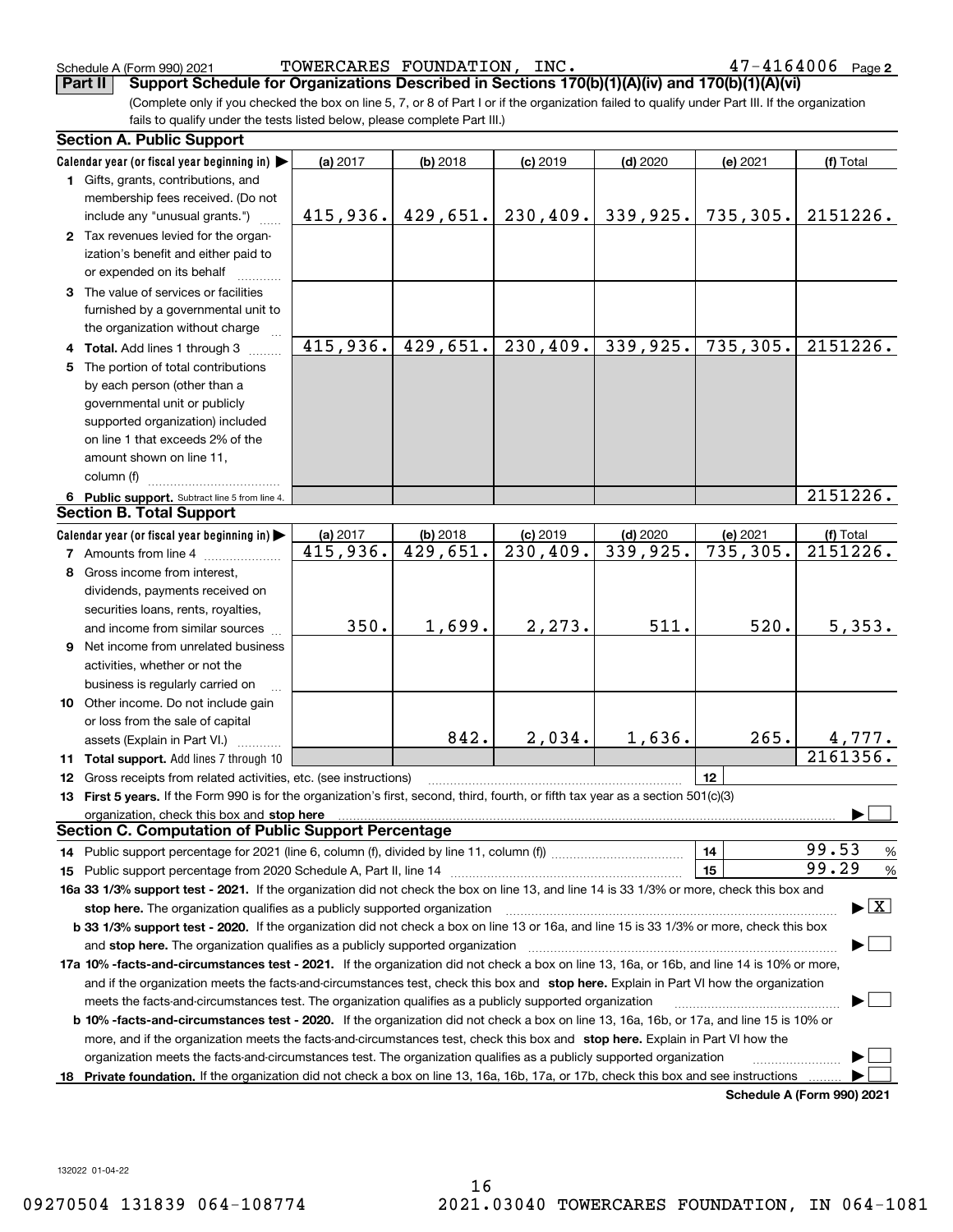| Schedule A (Form 990) 2021 |  |  |
|----------------------------|--|--|
|                            |  |  |

Schedule A (Form 990) 2021 TOWERCARES FOUNDATION, INC 47-4164006 Page

**Part III Support Schedule for Organizations Described in Section 509(a)(2)** 

(Complete only if you checked the box on line 10 of Part I or if the organization failed to qualify under Part II. If the organization fails to qualify under the tests listed below, please complete Part II.)

|    | <b>Section A. Public Support</b>                                                                                                                                                                                                                                                |          |          |            |            |          |                            |
|----|---------------------------------------------------------------------------------------------------------------------------------------------------------------------------------------------------------------------------------------------------------------------------------|----------|----------|------------|------------|----------|----------------------------|
|    | Calendar year (or fiscal year beginning in) $\blacktriangleright$                                                                                                                                                                                                               | (a) 2017 | (b) 2018 | $(c)$ 2019 | $(d)$ 2020 | (e) 2021 | (f) Total                  |
|    | 1 Gifts, grants, contributions, and                                                                                                                                                                                                                                             |          |          |            |            |          |                            |
|    | membership fees received. (Do not                                                                                                                                                                                                                                               |          |          |            |            |          |                            |
|    | include any "unusual grants.")                                                                                                                                                                                                                                                  |          |          |            |            |          |                            |
|    | <b>2</b> Gross receipts from admissions,<br>merchandise sold or services per-<br>formed, or facilities furnished in<br>any activity that is related to the<br>organization's tax-exempt purpose                                                                                 |          |          |            |            |          |                            |
|    | 3 Gross receipts from activities that<br>are not an unrelated trade or bus-<br>iness under section 513                                                                                                                                                                          |          |          |            |            |          |                            |
|    | 4 Tax revenues levied for the organ-                                                                                                                                                                                                                                            |          |          |            |            |          |                            |
|    | ization's benefit and either paid to<br>or expended on its behalf                                                                                                                                                                                                               |          |          |            |            |          |                            |
|    | .                                                                                                                                                                                                                                                                               |          |          |            |            |          |                            |
|    | 5 The value of services or facilities<br>furnished by a governmental unit to<br>the organization without charge                                                                                                                                                                 |          |          |            |            |          |                            |
|    | <b>6 Total.</b> Add lines 1 through 5                                                                                                                                                                                                                                           |          |          |            |            |          |                            |
|    | 7a Amounts included on lines 1, 2, and<br>3 received from disqualified persons                                                                                                                                                                                                  |          |          |            |            |          |                            |
|    | <b>b</b> Amounts included on lines 2 and 3 received                                                                                                                                                                                                                             |          |          |            |            |          |                            |
|    | from other than disqualified persons that<br>exceed the greater of \$5,000 or 1% of the<br>amount on line 13 for the year                                                                                                                                                       |          |          |            |            |          |                            |
|    | c Add lines 7a and 7b                                                                                                                                                                                                                                                           |          |          |            |            |          |                            |
|    | 8 Public support. (Subtract line 7c from line 6.)                                                                                                                                                                                                                               |          |          |            |            |          |                            |
|    | <b>Section B. Total Support</b>                                                                                                                                                                                                                                                 |          |          |            |            |          |                            |
|    | Calendar year (or fiscal year beginning in)                                                                                                                                                                                                                                     | (a) 2017 | (b) 2018 | $(c)$ 2019 | $(d)$ 2020 | (e) 2021 | (f) Total                  |
|    | 9 Amounts from line 6                                                                                                                                                                                                                                                           |          |          |            |            |          |                            |
|    | 10a Gross income from interest,<br>dividends, payments received on<br>securities loans, rents, royalties,<br>and income from similar sources                                                                                                                                    |          |          |            |            |          |                            |
|    | <b>b</b> Unrelated business taxable income                                                                                                                                                                                                                                      |          |          |            |            |          |                            |
|    | (less section 511 taxes) from businesses                                                                                                                                                                                                                                        |          |          |            |            |          |                            |
|    | acquired after June 30, 1975                                                                                                                                                                                                                                                    |          |          |            |            |          |                            |
|    | c Add lines 10a and 10b<br>11 Net income from unrelated business<br>activities not included on line 10b,<br>whether or not the business is<br>regularly carried on                                                                                                              |          |          |            |            |          |                            |
|    | <b>12</b> Other income. Do not include gain<br>or loss from the sale of capital<br>assets (Explain in Part VI.)                                                                                                                                                                 |          |          |            |            |          |                            |
|    | <b>13</b> Total support. (Add lines 9, 10c, 11, and 12.)                                                                                                                                                                                                                        |          |          |            |            |          |                            |
|    | 14 First 5 years. If the Form 990 is for the organization's first, second, third, fourth, or fifth tax year as a section 501(c)(3) organization,                                                                                                                                |          |          |            |            |          |                            |
|    | check this box and stop here <i>macuum content and accordination of the state of the state state state and</i> stop here and stop here and stop here and stop here and stop here and stop here and stop here and stop here and stop                                             |          |          |            |            |          |                            |
|    | <b>Section C. Computation of Public Support Percentage</b>                                                                                                                                                                                                                      |          |          |            |            |          |                            |
|    | 15 Public support percentage for 2021 (line 8, column (f), divided by line 13, column (f))                                                                                                                                                                                      |          |          |            |            | 15       | %                          |
|    | 16 Public support percentage from 2020 Schedule A, Part III, line 15                                                                                                                                                                                                            |          |          |            |            | 16       | %                          |
|    | <b>Section D. Computation of Investment Income Percentage</b>                                                                                                                                                                                                                   |          |          |            |            |          |                            |
|    | 17 Investment income percentage for 2021 (line 10c, column (f), divided by line 13, column (f))                                                                                                                                                                                 |          |          |            |            | 17       | %                          |
|    | <b>18</b> Investment income percentage from <b>2020</b> Schedule A, Part III, line 17                                                                                                                                                                                           |          |          |            |            | 18       | %                          |
|    | 19a 33 1/3% support tests - 2021. If the organization did not check the box on line 14, and line 15 is more than 33 1/3%, and line 17 is not                                                                                                                                    |          |          |            |            |          | $\sim$ 1                   |
|    | more than 33 1/3%, check this box and stop here. The organization qualifies as a publicly supported organization                                                                                                                                                                |          |          |            |            |          |                            |
|    | <b>b 33 1/3% support tests - 2020.</b> If the organization did not check a box on line 14 or line 19a, and line 16 is more than 33 1/3%, and<br>line 18 is not more than 33 1/3%, check this box and stop here. The organization qualifies as a publicly supported organization |          |          |            |            |          |                            |
| 20 | Private foundation. If the organization did not check a box on line 14, 19a, or 19b, check this box and see instructions                                                                                                                                                        |          |          |            |            |          |                            |
|    | 132023 01-04-22                                                                                                                                                                                                                                                                 |          |          |            |            |          | Schedule A (Form 990) 2021 |
|    |                                                                                                                                                                                                                                                                                 |          |          |            |            |          |                            |

17

 <sup>09270504 131839 064-108774 2021.03040</sup> TOWERCARES FOUNDATION, IN 064-1081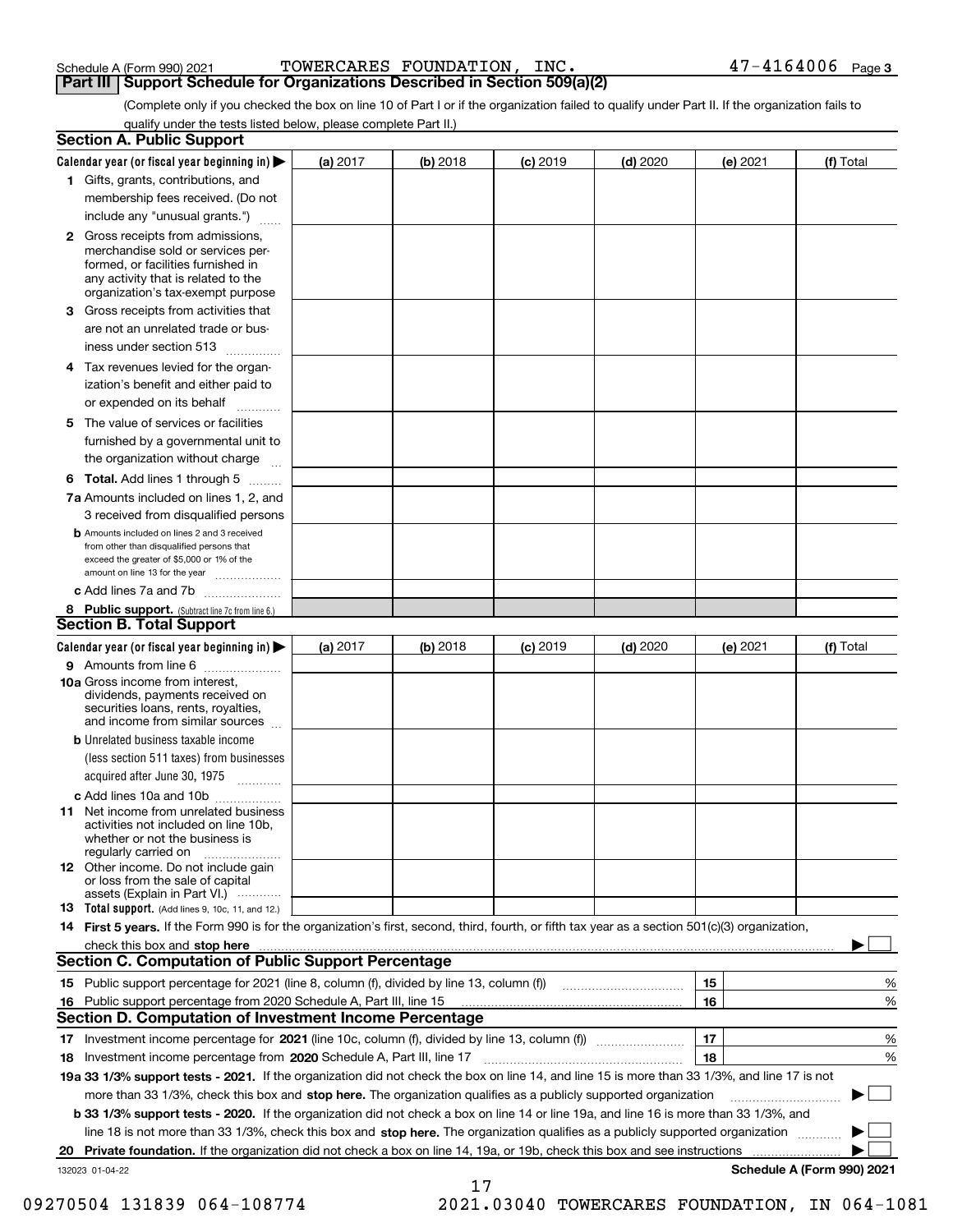### Schedule A (Form 990) 2021 TOWERCARES FOUNDATION, INC 47-4164006 Page

**1**

**2**

**3a**

**3b**

**3c**

**4a**

**4b**

**4c**

**5a**

**5b5c**

**6**

**7**

**8**

**9a**

**9b**

**9c**

**10a**

**YesNo**

## **Part IV Supporting Organizations**

(Complete only if you checked a box in line 12 on Part I. If you checked box 12a, Part I, complete Sections A and B. If you checked box 12b, Part I, complete Sections A and C. If you checked box 12c, Part I, complete Sections A, D, and E. If you checked box 12d, Part I, complete Sections A and D, and complete Part V.)

## **Section A. All Supporting Organizations**

- **1** Are all of the organization's supported organizations listed by name in the organization's governing documents? If "No," describe in **Part VI** how the supported organizations are designated. If designated by *class or purpose, describe the designation. If historic and continuing relationship, explain.*
- **2** Did the organization have any supported organization that does not have an IRS determination of status under section 509(a)(1) or (2)? If "Yes," explain in Part VI how the organization determined that the supported *organization was described in section 509(a)(1) or (2).*
- **3a** Did the organization have a supported organization described in section 501(c)(4), (5), or (6)? If "Yes," answer *lines 3b and 3c below.*
- **b** Did the organization confirm that each supported organization qualified under section 501(c)(4), (5), or (6) and satisfied the public support tests under section 509(a)(2)? If "Yes," describe in **Part VI** when and how the *organization made the determination.*
- **c**Did the organization ensure that all support to such organizations was used exclusively for section 170(c)(2)(B) purposes? If "Yes," explain in **Part VI** what controls the organization put in place to ensure such use.
- **4a***If* Was any supported organization not organized in the United States ("foreign supported organization")? *"Yes," and if you checked box 12a or 12b in Part I, answer lines 4b and 4c below.*
- **b** Did the organization have ultimate control and discretion in deciding whether to make grants to the foreign supported organization? If "Yes," describe in **Part VI** how the organization had such control and discretion *despite being controlled or supervised by or in connection with its supported organizations.*
- **c** Did the organization support any foreign supported organization that does not have an IRS determination under sections 501(c)(3) and 509(a)(1) or (2)? If "Yes," explain in **Part VI** what controls the organization used *to ensure that all support to the foreign supported organization was used exclusively for section 170(c)(2)(B) purposes.*
- **5a** Did the organization add, substitute, or remove any supported organizations during the tax year? If "Yes," answer lines 5b and 5c below (if applicable). Also, provide detail in **Part VI,** including (i) the names and EIN *numbers of the supported organizations added, substituted, or removed; (ii) the reasons for each such action; (iii) the authority under the organization's organizing document authorizing such action; and (iv) how the action was accomplished (such as by amendment to the organizing document).*
- **b** Type I or Type II only. Was any added or substituted supported organization part of a class already designated in the organization's organizing document?
- **cSubstitutions only.**  Was the substitution the result of an event beyond the organization's control?
- **6** Did the organization provide support (whether in the form of grants or the provision of services or facilities) to **Part VI.** *If "Yes," provide detail in* support or benefit one or more of the filing organization's supported organizations? anyone other than (i) its supported organizations, (ii) individuals that are part of the charitable class benefited by one or more of its supported organizations, or (iii) other supporting organizations that also
- **7**Did the organization provide a grant, loan, compensation, or other similar payment to a substantial contributor regard to a substantial contributor? If "Yes," complete Part I of Schedule L (Form 990). (as defined in section 4958(c)(3)(C)), a family member of a substantial contributor, or a 35% controlled entity with
- **8** Did the organization make a loan to a disqualified person (as defined in section 4958) not described on line 7? *If "Yes," complete Part I of Schedule L (Form 990).*
- **9a** Was the organization controlled directly or indirectly at any time during the tax year by one or more in section 509(a)(1) or (2))? If "Yes," *provide detail in* <code>Part VI.</code> disqualified persons, as defined in section 4946 (other than foundation managers and organizations described
- **b** Did one or more disqualified persons (as defined on line 9a) hold a controlling interest in any entity in which the supporting organization had an interest? If "Yes," provide detail in P**art VI**.
- **c**Did a disqualified person (as defined on line 9a) have an ownership interest in, or derive any personal benefit from, assets in which the supporting organization also had an interest? If "Yes," provide detail in P**art VI.**
- **10a** Was the organization subject to the excess business holdings rules of section 4943 because of section supporting organizations)? If "Yes," answer line 10b below. 4943(f) (regarding certain Type II supporting organizations, and all Type III non-functionally integrated
- **b** Did the organization have any excess business holdings in the tax year? (Use Schedule C, Form 4720, to *determine whether the organization had excess business holdings.)*

18

132024 01-04-21

**10bSchedule A (Form 990) 2021**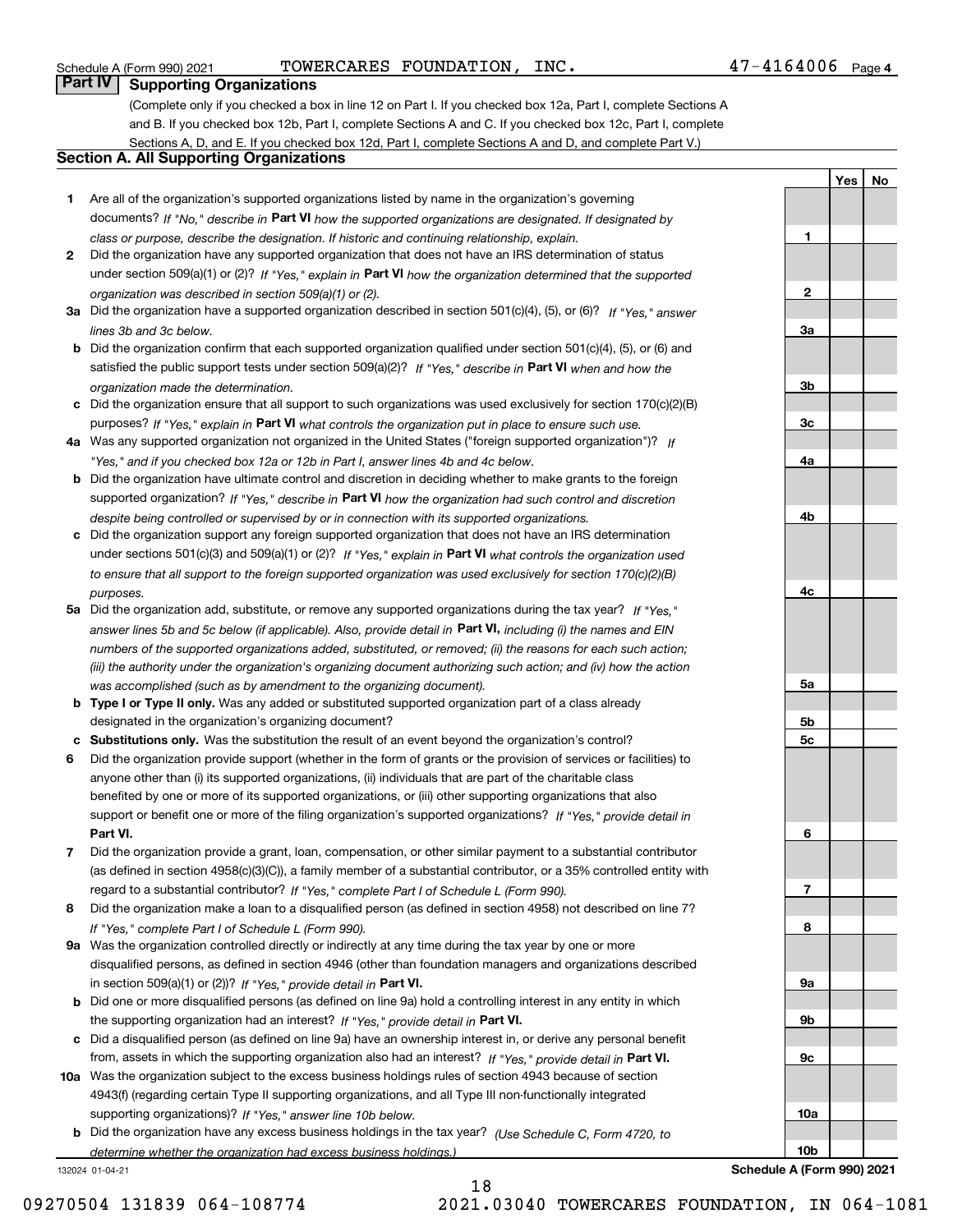|                | Schedule A (Form 990) 2021                | TOWERCARES | FOUNDATION | INC. | 04006 | Page 5 |
|----------------|-------------------------------------------|------------|------------|------|-------|--------|
| <b>Part IV</b> | Supporting Organizations $_{(continued)}$ |            |            |      |       |        |
|                |                                           |            |            |      |       |        |

|              | <b>Part IV</b><br><b>Supporting Organizations</b> (continued)                                                                                                                                                                                                                                                                                                                                                                                                                                                                                                                                                                                        |                 |     |           |
|--------------|------------------------------------------------------------------------------------------------------------------------------------------------------------------------------------------------------------------------------------------------------------------------------------------------------------------------------------------------------------------------------------------------------------------------------------------------------------------------------------------------------------------------------------------------------------------------------------------------------------------------------------------------------|-----------------|-----|-----------|
|              |                                                                                                                                                                                                                                                                                                                                                                                                                                                                                                                                                                                                                                                      |                 | Yes | No        |
| 11           | Has the organization accepted a gift or contribution from any of the following persons?                                                                                                                                                                                                                                                                                                                                                                                                                                                                                                                                                              |                 |     |           |
|              | a A person who directly or indirectly controls, either alone or together with persons described on lines 11b and                                                                                                                                                                                                                                                                                                                                                                                                                                                                                                                                     |                 |     |           |
|              | 11c below, the governing body of a supported organization?                                                                                                                                                                                                                                                                                                                                                                                                                                                                                                                                                                                           | 11a             |     |           |
|              | <b>b</b> A family member of a person described on line 11a above?                                                                                                                                                                                                                                                                                                                                                                                                                                                                                                                                                                                    | 11 <sub>b</sub> |     |           |
|              | c A 35% controlled entity of a person described on line 11a or 11b above? If "Yes" to line 11a, 11b, or 11c, provide                                                                                                                                                                                                                                                                                                                                                                                                                                                                                                                                 |                 |     |           |
|              | detail in Part VI.                                                                                                                                                                                                                                                                                                                                                                                                                                                                                                                                                                                                                                   | 11c             |     |           |
|              | <b>Section B. Type I Supporting Organizations</b>                                                                                                                                                                                                                                                                                                                                                                                                                                                                                                                                                                                                    |                 |     |           |
|              |                                                                                                                                                                                                                                                                                                                                                                                                                                                                                                                                                                                                                                                      |                 | Yes | No        |
| 1            | Did the governing body, members of the governing body, officers acting in their official capacity, or membership of one or<br>more supported organizations have the power to regularly appoint or elect at least a majority of the organization's officers,<br>directors, or trustees at all times during the tax year? If "No," describe in Part VI how the supported organization(s)<br>effectively operated, supervised, or controlled the organization's activities. If the organization had more than one supported<br>organization, describe how the powers to appoint and/or remove officers, directors, or trustees were allocated among the |                 |     |           |
|              | supported organizations and what conditions or restrictions, if any, applied to such powers during the tax year.                                                                                                                                                                                                                                                                                                                                                                                                                                                                                                                                     | 1               |     |           |
| $\mathbf{2}$ | Did the organization operate for the benefit of any supported organization other than the supported                                                                                                                                                                                                                                                                                                                                                                                                                                                                                                                                                  |                 |     |           |
|              | organization(s) that operated, supervised, or controlled the supporting organization? If "Yes," explain in                                                                                                                                                                                                                                                                                                                                                                                                                                                                                                                                           |                 |     |           |
|              | Part VI how providing such benefit carried out the purposes of the supported organization(s) that operated,                                                                                                                                                                                                                                                                                                                                                                                                                                                                                                                                          |                 |     |           |
|              | supervised, or controlled the supporting organization.<br>Section C. Type II Supporting Organizations                                                                                                                                                                                                                                                                                                                                                                                                                                                                                                                                                | $\mathbf{2}$    |     |           |
|              |                                                                                                                                                                                                                                                                                                                                                                                                                                                                                                                                                                                                                                                      |                 |     |           |
|              |                                                                                                                                                                                                                                                                                                                                                                                                                                                                                                                                                                                                                                                      |                 | Yes | No        |
| 1            | Were a majority of the organization's directors or trustees during the tax year also a majority of the directors                                                                                                                                                                                                                                                                                                                                                                                                                                                                                                                                     |                 |     |           |
|              | or trustees of each of the organization's supported organization(s)? If "No." describe in Part VI how control                                                                                                                                                                                                                                                                                                                                                                                                                                                                                                                                        |                 |     |           |
|              | or management of the supporting organization was vested in the same persons that controlled or managed                                                                                                                                                                                                                                                                                                                                                                                                                                                                                                                                               |                 |     |           |
|              | the supported organization(s).<br>Section D. All Type III Supporting Organizations                                                                                                                                                                                                                                                                                                                                                                                                                                                                                                                                                                   | 1               |     |           |
|              |                                                                                                                                                                                                                                                                                                                                                                                                                                                                                                                                                                                                                                                      |                 |     |           |
|              |                                                                                                                                                                                                                                                                                                                                                                                                                                                                                                                                                                                                                                                      |                 | Yes | <b>No</b> |
| 1            | Did the organization provide to each of its supported organizations, by the last day of the fifth month of the                                                                                                                                                                                                                                                                                                                                                                                                                                                                                                                                       |                 |     |           |
|              | organization's tax year, (i) a written notice describing the type and amount of support provided during the prior tax                                                                                                                                                                                                                                                                                                                                                                                                                                                                                                                                |                 |     |           |
|              | year, (ii) a copy of the Form 990 that was most recently filed as of the date of notification, and (iii) copies of the                                                                                                                                                                                                                                                                                                                                                                                                                                                                                                                               |                 |     |           |
|              | organization's governing documents in effect on the date of notification, to the extent not previously provided?                                                                                                                                                                                                                                                                                                                                                                                                                                                                                                                                     | 1               |     |           |
| 2            | Were any of the organization's officers, directors, or trustees either (i) appointed or elected by the supported                                                                                                                                                                                                                                                                                                                                                                                                                                                                                                                                     |                 |     |           |
|              | organization(s) or (ii) serving on the governing body of a supported organization? If "No." explain in <b>Part VI</b> how                                                                                                                                                                                                                                                                                                                                                                                                                                                                                                                            |                 |     |           |

**3** By reason of the relationship described on line 2, above, did the organization's supported organizations have a income or assets at all times during the tax year? If "Yes," describe in **Part VI** the role the organization's *the organization maintained a close and continuous working relationship with the supported organization(s).* significant voice in the organization's investment policies and in directing the use of the organization's

*supported organizations played in this regard.*

## **Section E. Type III Functionally Integrated Supporting Organizations**

| Check the box next to the method that the organization used to satisfy the Integral Part Test during the year (see instructions). |  |
|-----------------------------------------------------------------------------------------------------------------------------------|--|
|                                                                                                                                   |  |

- **a**The organization satisfied the Activities Test. *Complete* line 2 below.  $\mathcal{L}^{\text{max}}$
- **b**The organization is the parent of each of its supported organizations. *Complete* line 3 *below.*  $\mathcal{L}^{\text{max}}$

|  |  | c <u>L</u> The organization supported a governmental entity. Describe in Part VI how you supported a governmental entity (see instructions). |  |
|--|--|----------------------------------------------------------------------------------------------------------------------------------------------|--|
|--|--|----------------------------------------------------------------------------------------------------------------------------------------------|--|

- **2Answer lines 2a and 2b below. Yes No** Activities Test.
- **a** Did substantially all of the organization's activities during the tax year directly further the exempt purposes of the supported organization(s) to which the organization was responsive? If "Yes," then in **Part VI identify those supported organizations and explain**  *how these activities directly furthered their exempt purposes, how the organization was responsive to those supported organizations, and how the organization determined that these activities constituted substantially all of its activities.*
- **b** Did the activities described on line 2a, above, constitute activities that, but for the organization's involvement, **Part VI**  *the reasons for the organization's position that its supported organization(s) would have engaged in* one or more of the organization's supported organization(s) would have been engaged in? If "Yes," e*xplain in these activities but for the organization's involvement.*
- **3** Parent of Supported Organizations. Answer lines 3a and 3b below.

**a** Did the organization have the power to regularly appoint or elect a majority of the officers, directors, or trustees of each of the supported organizations? If "Yes" or "No" provide details in **Part VI.** 

132025 01-04-22 **b** Did the organization exercise a substantial degree of direction over the policies, programs, and activities of each of its supported organizations? If "Yes," describe in Part VI the role played by the organization in this regard.

**3bSchedule A (Form 990) 2021**

**2a**

**2b**

**3a**

**2**

**3**

09270504 131839 064-108774 2021.03040 TOWERCARES FOUNDATION, IN 064-1081

19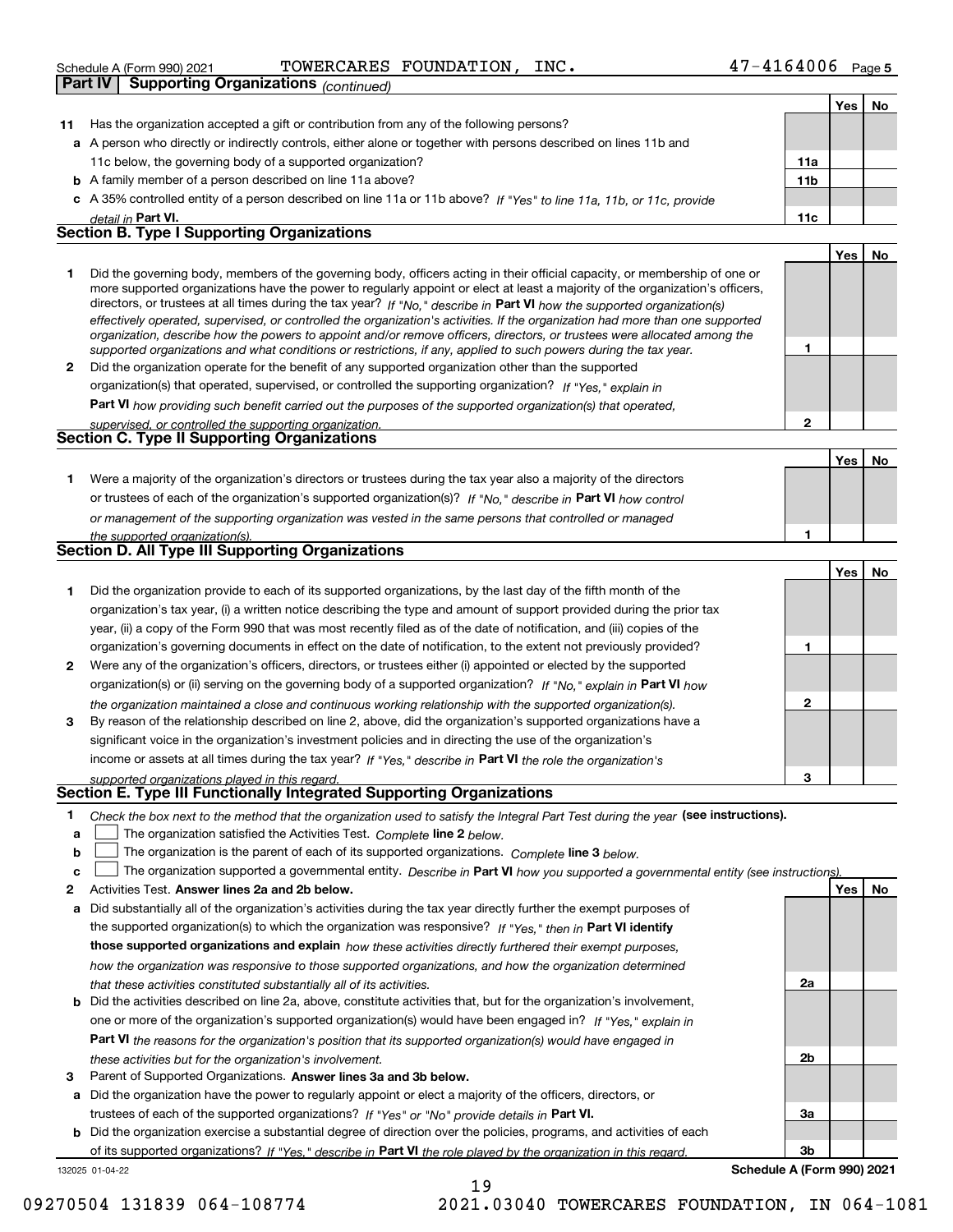| 132026 01-04-22 |
|-----------------|

|                | Section A - Adjusted Net Income                                             |                | (A) Prior Year | (B) Current Year<br>(optional) |
|----------------|-----------------------------------------------------------------------------|----------------|----------------|--------------------------------|
| 1              | Net short-term capital gain                                                 | 1              |                |                                |
| 2              | Recoveries of prior-year distributions                                      | $\mathbf{2}$   |                |                                |
| З              | Other gross income (see instructions)                                       | 3              |                |                                |
| 4              | Add lines 1 through 3.                                                      | 4              |                |                                |
| 5              | Depreciation and depletion                                                  | 5              |                |                                |
| 6              | Portion of operating expenses paid or incurred for production or            |                |                |                                |
|                | collection of gross income or for management, conservation, or              |                |                |                                |
|                | maintenance of property held for production of income (see instructions)    | 6              |                |                                |
| $\overline{7}$ | Other expenses (see instructions)                                           | $\overline{7}$ |                |                                |
| 8              | <b>Adjusted Net Income</b> (subtract lines 5, 6, and 7 from line 4)         | 8              |                |                                |
|                | Section B - Minimum Asset Amount                                            |                | (A) Prior Year | (B) Current Year<br>(optional) |
| 1              | Aggregate fair market value of all non-exempt-use assets (see               |                |                |                                |
|                | instructions for short tax year or assets held for part of year):           |                |                |                                |
|                | a Average monthly value of securities                                       | 1a             |                |                                |
|                | <b>b</b> Average monthly cash balances                                      | 1b             |                |                                |
|                | c Fair market value of other non-exempt-use assets                          | 1c             |                |                                |
|                | <b>d</b> Total (add lines 1a, 1b, and 1c)                                   | 1d             |                |                                |
|                | e Discount claimed for blockage or other factors                            |                |                |                                |
|                | (explain in detail in Part VI):                                             |                |                |                                |
| 2              | Acquisition indebtedness applicable to non-exempt-use assets                | $\mathbf{2}$   |                |                                |
| 3              | Subtract line 2 from line 1d.                                               | 3              |                |                                |
| 4              | Cash deemed held for exempt use. Enter 0.015 of line 3 (for greater amount, |                |                |                                |
|                | see instructions).                                                          | 4              |                |                                |
| 5              | Net value of non-exempt-use assets (subtract line 4 from line 3)            | 5              |                |                                |
| 6              | Multiply line 5 by 0.035.                                                   | 6              |                |                                |
| 7              | Recoveries of prior-year distributions                                      | $\overline{7}$ |                |                                |
| 8              | Minimum Asset Amount (add line 7 to line 6)                                 | 8              |                |                                |
|                | Section C - Distributable Amount                                            |                |                | <b>Current Year</b>            |
| 1              | Adjusted net income for prior year (from Section A, line 8, column A)       | 1.             |                |                                |
| 2              | Enter 0.85 of line 1.                                                       | $\mathbf{2}$   |                |                                |
| З              | Minimum asset amount for prior year (from Section B, line 8, column A)      | 3              |                |                                |
| 4              | Enter greater of line 2 or line 3.                                          | 4              |                |                                |
| 5              | Income tax imposed in prior year                                            | 5              |                |                                |
| 6              | <b>Distributable Amount.</b> Subtract line 5 from line 4, unless subject to |                |                |                                |
|                | emergency temporary reduction (see instructions).                           | 6              |                |                                |

**7**Check here if the current year is the organization's first as a non-functionally integrated Type III supporting organization (see instructions).

**Schedule A (Form 990) 2021**

| e A (Form 990) 2021 |  | TO' |
|---------------------|--|-----|
|---------------------|--|-----|

**1**

Schedule A (Form 990) 2021 TOWERCARES FOUNDATION, INC 47-4164006 Page

**Part V Type III Non-Functionally Integrated 509(a)(3) Supporting Organizations**   $\mathcal{L}^{\text{max}}$ 

**Part VI** Check here if the organization satisfied the Integral Part Test as a qualifying trust on Nov. 20, 1970 ( explain in Part **VI**). See instructions.

All other Type III non-functionally integrated supporting organizations must complete Sections A through E.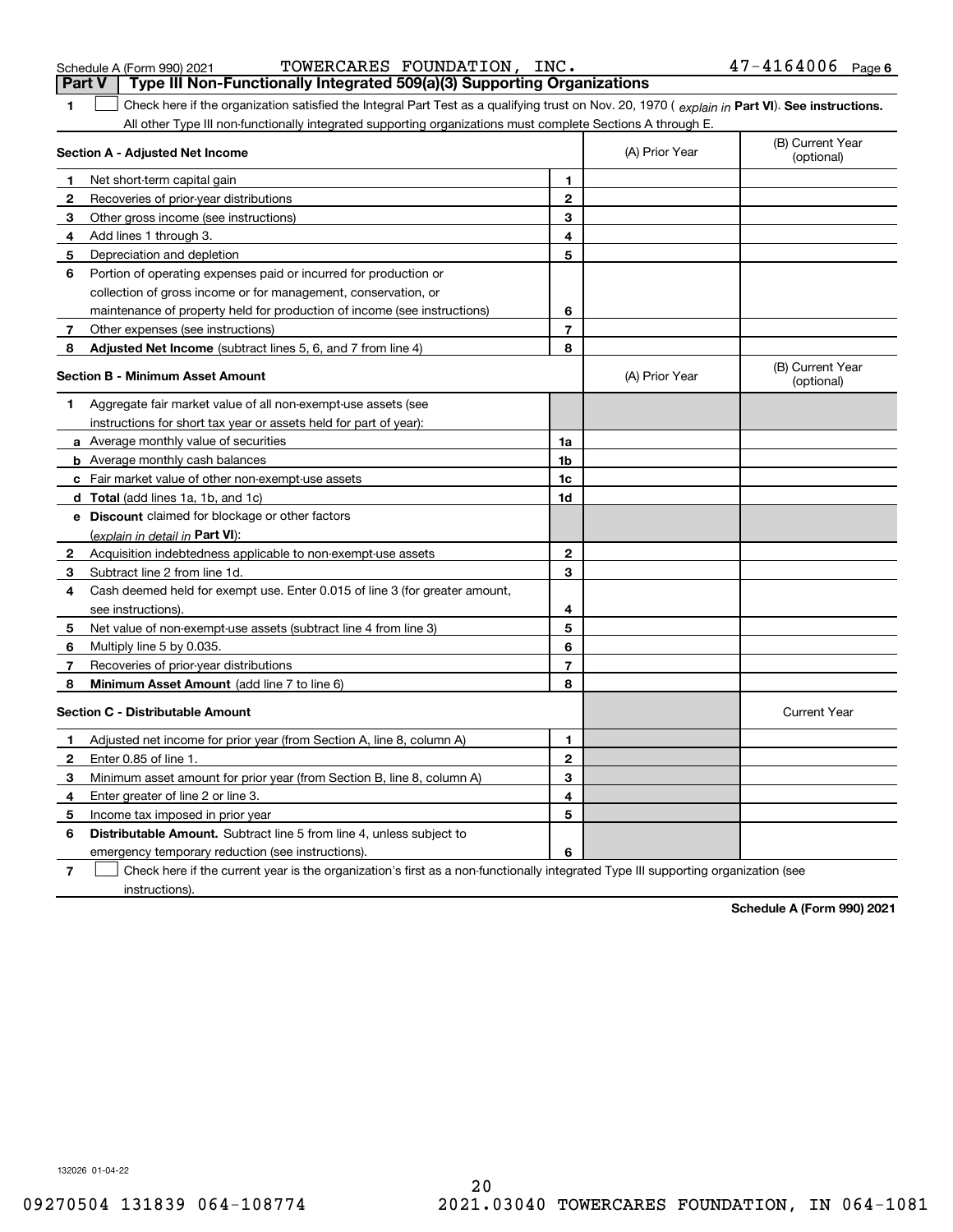**Schedule A (Form 990) 2021**

|    | organizations, in excess of income from activity                                           |                                    |                                                | 2              |                                                         |
|----|--------------------------------------------------------------------------------------------|------------------------------------|------------------------------------------------|----------------|---------------------------------------------------------|
| 3  | Administrative expenses paid to accomplish exempt purposes of supported organizations      |                                    |                                                | 3              |                                                         |
| 4  | Amounts paid to acquire exempt-use assets                                                  |                                    |                                                | 4              |                                                         |
| 5  | Qualified set-aside amounts (prior IRS approval required - provide details in Part VI)     |                                    |                                                | 5              |                                                         |
| 6  | Other distributions (describe in Part VI). See instructions.                               |                                    |                                                | 6              |                                                         |
| 7  | Total annual distributions. Add lines 1 through 6.                                         |                                    |                                                | $\overline{7}$ |                                                         |
| 8  | Distributions to attentive supported organizations to which the organization is responsive |                                    |                                                |                |                                                         |
|    | (provide details in Part VI). See instructions.                                            |                                    |                                                | 8              |                                                         |
| 9  | Distributable amount for 2021 from Section C, line 6                                       |                                    |                                                | 9              |                                                         |
| 10 | Line 8 amount divided by line 9 amount                                                     |                                    |                                                | 10             |                                                         |
|    | Section E - Distribution Allocations (see instructions)                                    | (i)<br><b>Excess Distributions</b> | (iii)<br><b>Underdistributions</b><br>Pre-2021 |                | (iii)<br><b>Distributable</b><br><b>Amount for 2021</b> |
| 1. | Distributable amount for 2021 from Section C, line 6                                       |                                    |                                                |                |                                                         |
| 2  | Underdistributions, if any, for years prior to 2021 (reason-                               |                                    |                                                |                |                                                         |
|    | able cause required - explain in Part VI). See instructions.                               |                                    |                                                |                |                                                         |
| 3  | Excess distributions carryover, if any, to 2021                                            |                                    |                                                |                |                                                         |
|    | <b>a</b> From 2016                                                                         |                                    |                                                |                |                                                         |
|    | <b>b</b> From 2017                                                                         |                                    |                                                |                |                                                         |
|    | c From 2018                                                                                |                                    |                                                |                |                                                         |
|    | <b>d</b> From 2019                                                                         |                                    |                                                |                |                                                         |
|    | e From 2020                                                                                |                                    |                                                |                |                                                         |
|    | f Total of lines 3a through 3e                                                             |                                    |                                                |                |                                                         |
|    | g Applied to underdistributions of prior years                                             |                                    |                                                |                |                                                         |
|    | <b>h</b> Applied to 2021 distributable amount                                              |                                    |                                                |                |                                                         |
| Ť. | Carryover from 2016 not applied (see instructions)                                         |                                    |                                                |                |                                                         |
|    | Remainder. Subtract lines 3g, 3h, and 3i from line 3f.                                     |                                    |                                                |                |                                                         |
| 4  | Distributions for 2021 from Section D,                                                     |                                    |                                                |                |                                                         |
|    | line $7:$                                                                                  |                                    |                                                |                |                                                         |
|    | <b>a</b> Applied to underdistributions of prior years                                      |                                    |                                                |                |                                                         |
|    | <b>b</b> Applied to 2021 distributable amount                                              |                                    |                                                |                |                                                         |
|    | <b>c</b> Remainder. Subtract lines 4a and 4b from line 4.                                  |                                    |                                                |                |                                                         |
| 5  | Remaining underdistributions for years prior to 2021, if                                   |                                    |                                                |                |                                                         |
|    | any. Subtract lines 3g and 4a from line 2. For result greater                              |                                    |                                                |                |                                                         |
|    | than zero, explain in Part VI. See instructions.                                           |                                    |                                                |                |                                                         |
| 6  | Remaining underdistributions for 2021. Subtract lines 3h                                   |                                    |                                                |                |                                                         |
|    | and 4b from line 1. For result greater than zero, explain in                               |                                    |                                                |                |                                                         |
|    | <b>Part VI.</b> See instructions.                                                          |                                    |                                                |                |                                                         |
| 7  | Excess distributions carryover to 2022. Add lines 3j                                       |                                    |                                                |                |                                                         |
|    | and 4c.                                                                                    |                                    |                                                |                |                                                         |
| 8  | Breakdown of line 7:                                                                       |                                    |                                                |                |                                                         |
|    | a Excess from 2017                                                                         |                                    |                                                |                |                                                         |
|    | <b>b</b> Excess from 2018                                                                  |                                    |                                                |                |                                                         |
|    | c Excess from 2019                                                                         |                                    |                                                |                |                                                         |
|    | d Excess from 2020                                                                         |                                    |                                                |                |                                                         |
|    | e Excess from 2021                                                                         |                                    |                                                |                |                                                         |

Schedule A (Form 990) 2021 TOWERCARES FOUNDATION, INC 47-4164006 Page

**1** Amounts paid to supported organizations to accomplish exempt purposes

Amounts paid to perform activity that directly furthers exempt purposes of supported

**Section D - Distributions Current Year** 

 $47 - 4164006$  Page 7

 $\frac{1}{1}$ 

**1**

|  | Schedule A (Form 990) 2021 |                                                                                                   | TOWERCARES FOUNDATION, INC. |  |
|--|----------------------------|---------------------------------------------------------------------------------------------------|-----------------------------|--|
|  |                            | <b>Part V</b> Type III Non-Functionally Integrated 509(a)(3) Supporting Organizations (continued) |                             |  |

**2**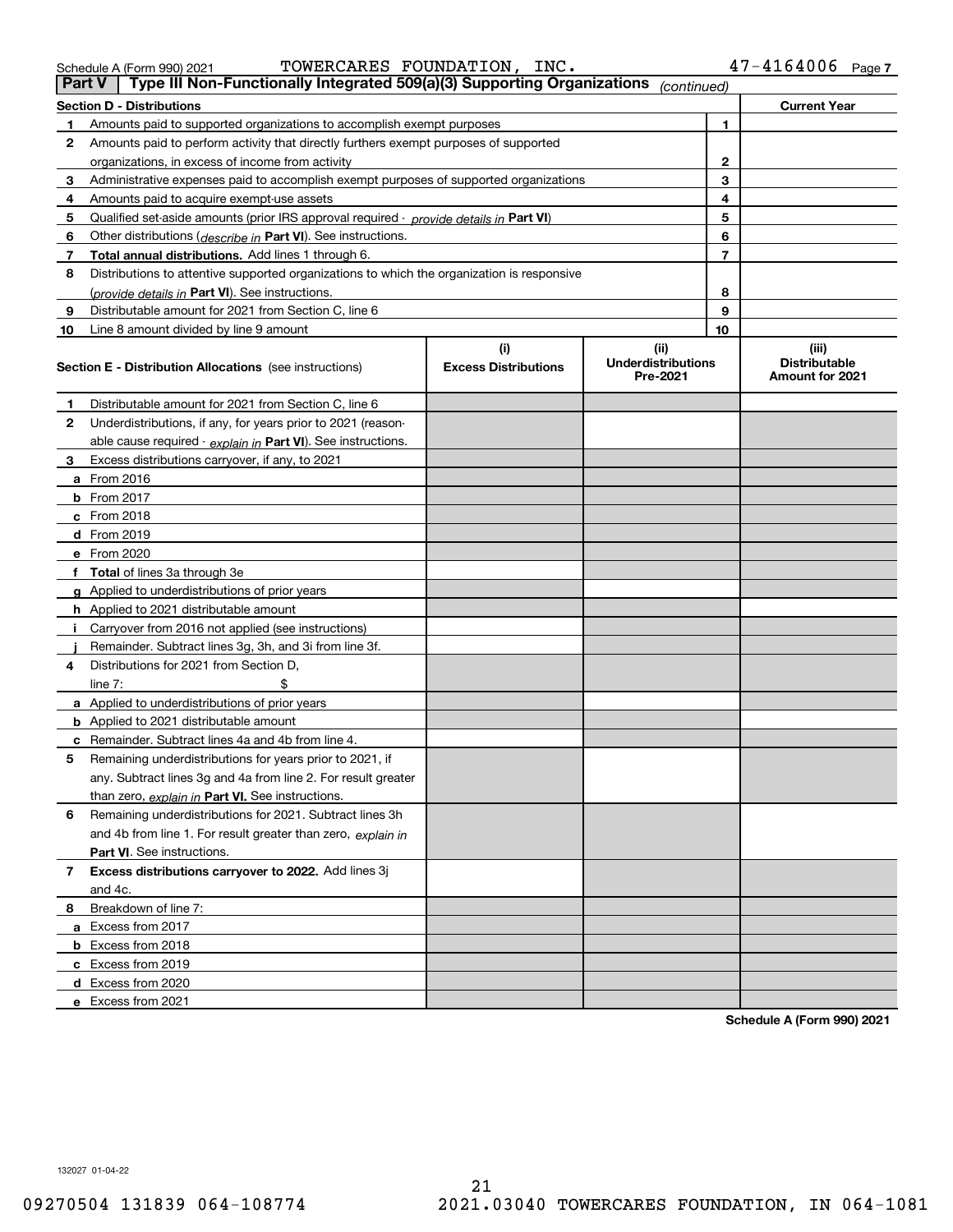|                 | Schedule A (Form 990) 2021 | TOWERCARES FOUNDATION, INC. |                                                                                                                                                                                                                                                                                                                                                                                                                                                                                                                            | $47 - 4164006$ Page 8      |
|-----------------|----------------------------|-----------------------------|----------------------------------------------------------------------------------------------------------------------------------------------------------------------------------------------------------------------------------------------------------------------------------------------------------------------------------------------------------------------------------------------------------------------------------------------------------------------------------------------------------------------------|----------------------------|
| <b>Part VI</b>  | (See instructions.)        |                             | <b>Supplemental Information.</b> Provide the explanations required by Part II, line 10; Part II, line 17a or 17b; Part III, line 12; Part IV, Section A, lines 1, 2, 3b, 3c, 4b, 4c, 5a, 6, 9a, 9b, 9c, 11a, 11b, and 11c; Part IV,<br>line 1; Part IV, Section D, lines 2 and 3; Part IV, Section E, lines 1c, 2a, 2b, 3a, and 3b; Part V, line 1; Part V, Section B, line 1e; Part V,<br>Section D, lines 5, 6, and 8; and Part V, Section E, lines 2, 5, and 6. Also complete this part for any additional information. |                            |
|                 |                            |                             |                                                                                                                                                                                                                                                                                                                                                                                                                                                                                                                            |                            |
|                 |                            |                             |                                                                                                                                                                                                                                                                                                                                                                                                                                                                                                                            |                            |
|                 |                            |                             |                                                                                                                                                                                                                                                                                                                                                                                                                                                                                                                            |                            |
|                 |                            |                             |                                                                                                                                                                                                                                                                                                                                                                                                                                                                                                                            |                            |
|                 |                            |                             |                                                                                                                                                                                                                                                                                                                                                                                                                                                                                                                            |                            |
|                 |                            |                             |                                                                                                                                                                                                                                                                                                                                                                                                                                                                                                                            |                            |
|                 |                            |                             |                                                                                                                                                                                                                                                                                                                                                                                                                                                                                                                            |                            |
|                 |                            |                             |                                                                                                                                                                                                                                                                                                                                                                                                                                                                                                                            |                            |
|                 |                            |                             |                                                                                                                                                                                                                                                                                                                                                                                                                                                                                                                            |                            |
|                 |                            |                             |                                                                                                                                                                                                                                                                                                                                                                                                                                                                                                                            |                            |
|                 |                            |                             |                                                                                                                                                                                                                                                                                                                                                                                                                                                                                                                            |                            |
|                 |                            |                             |                                                                                                                                                                                                                                                                                                                                                                                                                                                                                                                            |                            |
|                 |                            |                             |                                                                                                                                                                                                                                                                                                                                                                                                                                                                                                                            |                            |
|                 |                            |                             |                                                                                                                                                                                                                                                                                                                                                                                                                                                                                                                            |                            |
|                 |                            |                             |                                                                                                                                                                                                                                                                                                                                                                                                                                                                                                                            |                            |
|                 |                            |                             |                                                                                                                                                                                                                                                                                                                                                                                                                                                                                                                            |                            |
|                 |                            |                             |                                                                                                                                                                                                                                                                                                                                                                                                                                                                                                                            |                            |
|                 |                            |                             |                                                                                                                                                                                                                                                                                                                                                                                                                                                                                                                            |                            |
|                 |                            |                             |                                                                                                                                                                                                                                                                                                                                                                                                                                                                                                                            |                            |
|                 |                            |                             |                                                                                                                                                                                                                                                                                                                                                                                                                                                                                                                            |                            |
|                 |                            |                             |                                                                                                                                                                                                                                                                                                                                                                                                                                                                                                                            |                            |
|                 |                            |                             |                                                                                                                                                                                                                                                                                                                                                                                                                                                                                                                            |                            |
|                 |                            |                             |                                                                                                                                                                                                                                                                                                                                                                                                                                                                                                                            |                            |
|                 |                            |                             |                                                                                                                                                                                                                                                                                                                                                                                                                                                                                                                            |                            |
|                 |                            |                             |                                                                                                                                                                                                                                                                                                                                                                                                                                                                                                                            |                            |
|                 |                            |                             |                                                                                                                                                                                                                                                                                                                                                                                                                                                                                                                            |                            |
|                 |                            |                             |                                                                                                                                                                                                                                                                                                                                                                                                                                                                                                                            |                            |
|                 |                            |                             |                                                                                                                                                                                                                                                                                                                                                                                                                                                                                                                            |                            |
| 132028 01-04-22 |                            | 22                          |                                                                                                                                                                                                                                                                                                                                                                                                                                                                                                                            | Schedule A (Form 990) 2021 |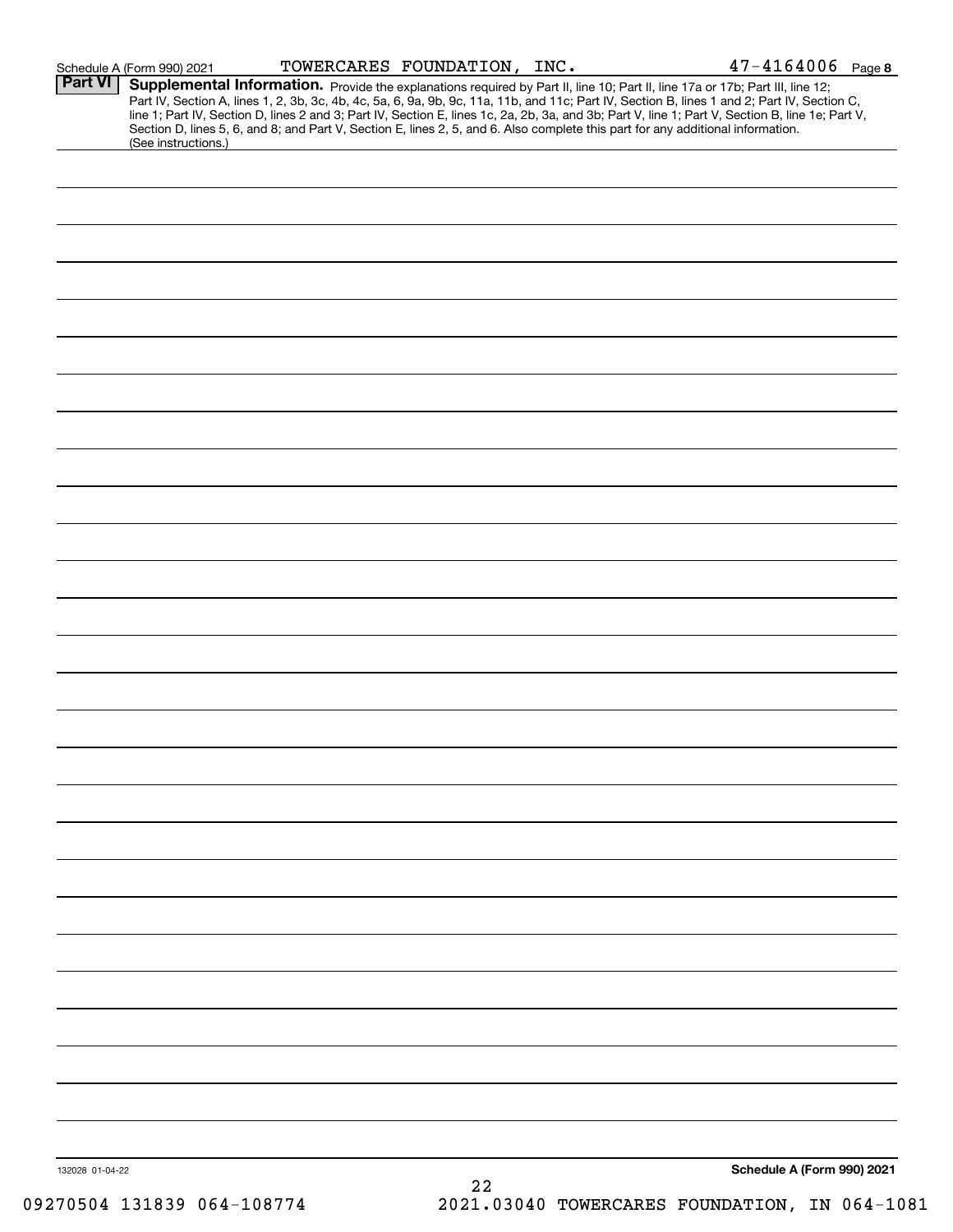|  |  | <b>SCHEDULE D</b> |
|--|--|-------------------|
|--|--|-------------------|

| (Form 990) |  |
|------------|--|
|------------|--|

# **SCHEDULE D Supplemental Financial Statements**

**| Complete if the organization answered "Yes" on Form 990, Part IV, line 6, 7, 8, 9, 10, 11a, 11b, 11c, 11d, 11e, 11f, 12a, or 12b. | Attach to Form 990.**



Internal Revenue Service

Department of the Treasury

**|Go to www.irs.gov/Form990 for instructions and the latest information.**

|         | Name of the organization<br>TOWERCARES FOUNDATION, INC.                                                                                        | <b>Employer identification number</b><br>47-4164006 |
|---------|------------------------------------------------------------------------------------------------------------------------------------------------|-----------------------------------------------------|
| Part I  | Organizations Maintaining Donor Advised Funds or Other Similar Funds or Accounts. Complete if the                                              |                                                     |
|         | organization answered "Yes" on Form 990, Part IV, line 6.                                                                                      |                                                     |
|         | (a) Donor advised funds                                                                                                                        | (b) Funds and other accounts                        |
|         |                                                                                                                                                |                                                     |
| 1       |                                                                                                                                                |                                                     |
| 2       | Aggregate value of contributions to (during year)                                                                                              |                                                     |
| з       | Aggregate value of grants from (during year)                                                                                                   |                                                     |
| 4       |                                                                                                                                                |                                                     |
| 5       | Did the organization inform all donors and donor advisors in writing that the assets held in donor advised funds                               |                                                     |
|         |                                                                                                                                                | Yes<br><b>No</b>                                    |
| 6       | Did the organization inform all grantees, donors, and donor advisors in writing that grant funds can be used only                              |                                                     |
|         | for charitable purposes and not for the benefit of the donor or donor advisor, or for any other purpose conferring                             |                                                     |
|         |                                                                                                                                                | Yes<br>No                                           |
| Part II | <b>Conservation Easements.</b> Complete if the organization answered "Yes" on Form 990, Part IV, line 7.                                       |                                                     |
| 1       | Purpose(s) of conservation easements held by the organization (check all that apply).                                                          |                                                     |
|         | Preservation of land for public use (for example, recreation or education)                                                                     | Preservation of a historically important land area  |
|         | Protection of natural habitat                                                                                                                  | Preservation of a certified historic structure      |
|         | Preservation of open space                                                                                                                     |                                                     |
| 2       | Complete lines 2a through 2d if the organization held a qualified conservation contribution in the form of a conservation easement on the last |                                                     |
|         | day of the tax year.                                                                                                                           | Held at the End of the Tax Year                     |
|         | a Total number of conservation easements                                                                                                       | 2a                                                  |
| b       | Total acreage restricted by conservation easements                                                                                             | 2b                                                  |
| с       |                                                                                                                                                | 2c                                                  |
|         | d Number of conservation easements included in (c) acquired after 7/25/06, and not on a historic structure                                     |                                                     |
|         |                                                                                                                                                | 2d                                                  |
| 3       | Number of conservation easements modified, transferred, released, extinguished, or terminated by the organization during the tax               |                                                     |
|         | $year \triangleright$                                                                                                                          |                                                     |
| 4       | Number of states where property subject to conservation easement is located >                                                                  |                                                     |
| 5       | Does the organization have a written policy regarding the periodic monitoring, inspection, handling of                                         |                                                     |
|         | violations, and enforcement of the conservation easements it holds?                                                                            | Yes<br><b>No</b>                                    |
| 6       | Staff and volunteer hours devoted to monitoring, inspecting, handling of violations, and enforcing conservation easements during the year      |                                                     |
|         |                                                                                                                                                |                                                     |
| 7       | Amount of expenses incurred in monitoring, inspecting, handling of violations, and enforcing conservation easements during the year            |                                                     |
|         | $\blacktriangleright$ \$                                                                                                                       |                                                     |
| 8       | Does each conservation easement reported on line 2(d) above satisfy the requirements of section 170(h)(4)(B)(i)                                |                                                     |
|         |                                                                                                                                                | Yes<br><b>No</b>                                    |
| 9       | In Part XIII, describe how the organization reports conservation easements in its revenue and expense statement and                            |                                                     |
|         | balance sheet, and include, if applicable, the text of the footnote to the organization's financial statements that describes the              |                                                     |
|         | organization's accounting for conservation easements.                                                                                          |                                                     |
|         | Organizations Maintaining Collections of Art, Historical Treasures, or Other Similar Assets.<br>Part III                                       |                                                     |
|         | Complete if the organization answered "Yes" on Form 990, Part IV, line 8.                                                                      |                                                     |
|         | 1a If the organization elected, as permitted under FASB ASC 958, not to report in its revenue statement and balance sheet works                |                                                     |
|         | of art, historical treasures, or other similar assets held for public exhibition, education, or research in furtherance of public              |                                                     |
|         | service, provide in Part XIII the text of the footnote to its financial statements that describes these items.                                 |                                                     |
| b       | If the organization elected, as permitted under FASB ASC 958, to report in its revenue statement and balance sheet works of                    |                                                     |
|         | art, historical treasures, or other similar assets held for public exhibition, education, or research in furtherance of public service,        |                                                     |
|         | provide the following amounts relating to these items:                                                                                         |                                                     |
|         |                                                                                                                                                | $\blacktriangleright$ \$                            |
|         | (ii) Assets included in Form 990, Part X                                                                                                       | $\blacktriangleright$ \$                            |
| 2       | If the organization received or held works of art, historical treasures, or other similar assets for financial gain, provide                   |                                                     |
|         | the following amounts required to be reported under FASB ASC 958 relating to these items:                                                      |                                                     |
| а       |                                                                                                                                                | $\blacktriangleright$ s                             |
|         |                                                                                                                                                | $\blacktriangleright$ \$                            |

**b**Assets included in Form 990, Part X

| LHA For Paperwork Reduction Act Notice, see the Instructions for Form 990 |  |  |  |
|---------------------------------------------------------------------------|--|--|--|
| 132051 10-28-21                                                           |  |  |  |

**For Paperwork Reduction Act Notice, Schedule D (Form 990) 2021** 

23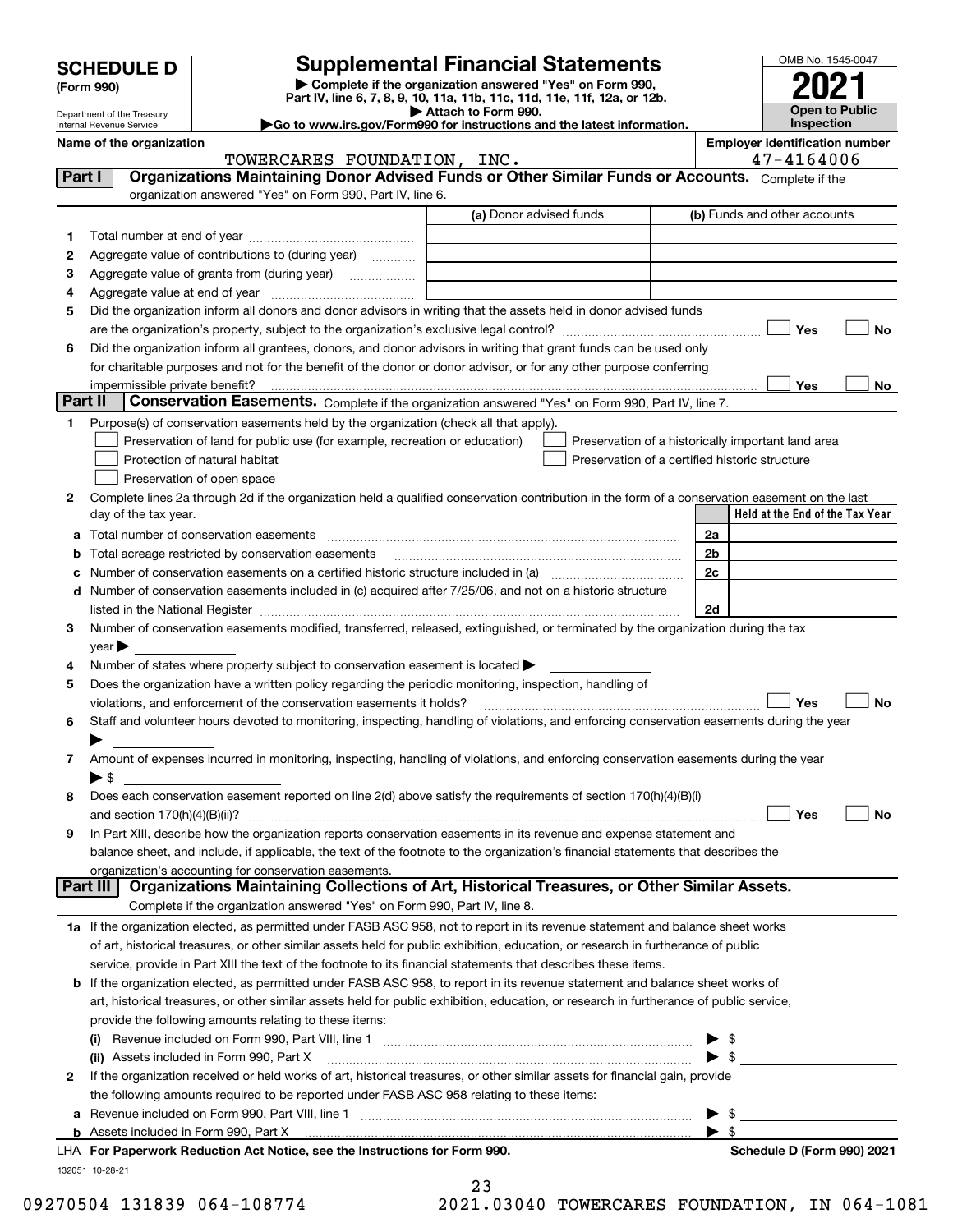|        | Schedule D (Form 990) 2021                                                                                                                                                                                                     | TOWERCARES FOUNDATION, INC. |   |                |                                                                                                                                                                                                                               |                 | $47 - 4164006$ Page 2 |                     |            |           |
|--------|--------------------------------------------------------------------------------------------------------------------------------------------------------------------------------------------------------------------------------|-----------------------------|---|----------------|-------------------------------------------------------------------------------------------------------------------------------------------------------------------------------------------------------------------------------|-----------------|-----------------------|---------------------|------------|-----------|
|        | Organizations Maintaining Collections of Art, Historical Treasures, or Other Similar Assets (continued)<br>Part III                                                                                                            |                             |   |                |                                                                                                                                                                                                                               |                 |                       |                     |            |           |
| 3      | Using the organization's acquisition, accession, and other records, check any of the following that make significant use of its                                                                                                |                             |   |                |                                                                                                                                                                                                                               |                 |                       |                     |            |           |
|        | collection items (check all that apply):                                                                                                                                                                                       |                             |   |                |                                                                                                                                                                                                                               |                 |                       |                     |            |           |
| a      | Public exhibition                                                                                                                                                                                                              |                             |   |                | Loan or exchange program                                                                                                                                                                                                      |                 |                       |                     |            |           |
| b      | Scholarly research                                                                                                                                                                                                             |                             |   |                | Other and the contract of the contract of the contract of the contract of the contract of the contract of the contract of the contract of the contract of the contract of the contract of the contract of the contract of the |                 |                       |                     |            |           |
| с      | Preservation for future generations                                                                                                                                                                                            |                             |   |                |                                                                                                                                                                                                                               |                 |                       |                     |            |           |
| 4      | Provide a description of the organization's collections and explain how they further the organization's exempt purpose in Part XIII.                                                                                           |                             |   |                |                                                                                                                                                                                                                               |                 |                       |                     |            |           |
| 5      | During the year, did the organization solicit or receive donations of art, historical treasures, or other similar assets                                                                                                       |                             |   |                |                                                                                                                                                                                                                               |                 |                       |                     |            |           |
|        | to be sold to raise funds rather than to be maintained as part of the organization's collection?<br><b>Part IV</b>                                                                                                             |                             |   |                |                                                                                                                                                                                                                               |                 |                       | Yes                 |            | No        |
|        | Escrow and Custodial Arrangements. Complete if the organization answered "Yes" on Form 990, Part IV, line 9, or<br>reported an amount on Form 990, Part X, line 21.                                                            |                             |   |                |                                                                                                                                                                                                                               |                 |                       |                     |            |           |
|        |                                                                                                                                                                                                                                |                             |   |                |                                                                                                                                                                                                                               |                 |                       |                     |            |           |
|        | 1a Is the organization an agent, trustee, custodian or other intermediary for contributions or other assets not included                                                                                                       |                             |   |                |                                                                                                                                                                                                                               |                 |                       | Yes                 |            | No        |
|        | on Form 990, Part X? [11] matter contracts and contracts and contracts are contracted as a form 990, Part X?<br><b>b</b> If "Yes," explain the arrangement in Part XIII and complete the following table:                      |                             |   |                |                                                                                                                                                                                                                               |                 |                       |                     |            |           |
|        |                                                                                                                                                                                                                                |                             |   |                |                                                                                                                                                                                                                               |                 |                       | Amount              |            |           |
| c      | Beginning balance <u>www.marent.com married was contracted</u> and the contracted and the contracted and the contracted                                                                                                        |                             |   |                |                                                                                                                                                                                                                               | 1c              |                       |                     |            |           |
|        | d Additions during the year measurements are all an according to the year.                                                                                                                                                     |                             |   |                |                                                                                                                                                                                                                               | 1d              |                       |                     |            |           |
|        | e Distributions during the year manufactured and continuum and contained and the year manufactured and contained and the year manufactured and contained and contained and contained and contained and contained and contained |                             |   |                |                                                                                                                                                                                                                               | 1e              |                       |                     |            |           |
|        |                                                                                                                                                                                                                                |                             |   |                |                                                                                                                                                                                                                               | 1f              |                       |                     |            |           |
|        | 2a Did the organization include an amount on Form 990, Part X, line 21, for escrow or custodial account liability?                                                                                                             |                             |   |                |                                                                                                                                                                                                                               |                 | .                     | Yes                 |            | No        |
|        | <b>b</b> If "Yes," explain the arrangement in Part XIII. Check here if the explanation has been provided on Part XIII                                                                                                          |                             |   |                |                                                                                                                                                                                                                               |                 |                       |                     |            |           |
| Part V | Endowment Funds. Complete if the organization answered "Yes" on Form 990, Part IV, line 10.                                                                                                                                    |                             |   |                |                                                                                                                                                                                                                               |                 |                       |                     |            |           |
|        |                                                                                                                                                                                                                                | (a) Current year            |   | (b) Prior year | (c) Two years back $\vert$ (d) Three years back $\vert$                                                                                                                                                                       |                 |                       | (e) Four years back |            |           |
|        | 1a Beginning of year balance                                                                                                                                                                                                   |                             |   |                |                                                                                                                                                                                                                               |                 |                       |                     |            |           |
| b      |                                                                                                                                                                                                                                |                             |   |                |                                                                                                                                                                                                                               |                 |                       |                     |            |           |
|        | Net investment earnings, gains, and losses                                                                                                                                                                                     |                             |   |                |                                                                                                                                                                                                                               |                 |                       |                     |            |           |
|        |                                                                                                                                                                                                                                |                             |   |                |                                                                                                                                                                                                                               |                 |                       |                     |            |           |
|        | e Other expenditures for facilities                                                                                                                                                                                            |                             |   |                |                                                                                                                                                                                                                               |                 |                       |                     |            |           |
|        |                                                                                                                                                                                                                                |                             |   |                |                                                                                                                                                                                                                               |                 |                       |                     |            |           |
|        | f Administrative expenses                                                                                                                                                                                                      |                             |   |                |                                                                                                                                                                                                                               |                 |                       |                     |            |           |
| g      | End of year balance <i>manually contained</i>                                                                                                                                                                                  |                             |   |                |                                                                                                                                                                                                                               |                 |                       |                     |            |           |
| 2      | Provide the estimated percentage of the current year end balance (line 1g, column (a)) held as:                                                                                                                                |                             |   |                |                                                                                                                                                                                                                               |                 |                       |                     |            |           |
| а      | Board designated or quasi-endowment >                                                                                                                                                                                          |                             | % |                |                                                                                                                                                                                                                               |                 |                       |                     |            |           |
| b      | Permanent endowment >                                                                                                                                                                                                          | %                           |   |                |                                                                                                                                                                                                                               |                 |                       |                     |            |           |
|        | <b>c</b> Term endowment $\blacktriangleright$                                                                                                                                                                                  | %                           |   |                |                                                                                                                                                                                                                               |                 |                       |                     |            |           |
|        | The percentages on lines 2a, 2b, and 2c should equal 100%.                                                                                                                                                                     |                             |   |                |                                                                                                                                                                                                                               |                 |                       |                     |            |           |
|        | 3a Are there endowment funds not in the possession of the organization that are held and administered for the organization                                                                                                     |                             |   |                |                                                                                                                                                                                                                               |                 |                       |                     | <b>Yes</b> | <b>No</b> |
|        | by:                                                                                                                                                                                                                            |                             |   |                |                                                                                                                                                                                                                               |                 |                       |                     |            |           |
|        | (i)                                                                                                                                                                                                                            |                             |   |                |                                                                                                                                                                                                                               |                 |                       | 3a(i)               |            |           |
|        |                                                                                                                                                                                                                                |                             |   |                |                                                                                                                                                                                                                               |                 |                       | 3a(ii)<br>3b        |            |           |
|        | Describe in Part XIII the intended uses of the organization's endowment funds.                                                                                                                                                 |                             |   |                |                                                                                                                                                                                                                               |                 |                       |                     |            |           |
|        | Part VI<br>Land, Buildings, and Equipment.                                                                                                                                                                                     |                             |   |                |                                                                                                                                                                                                                               |                 |                       |                     |            |           |
|        | Complete if the organization answered "Yes" on Form 990, Part IV, line 11a. See Form 990, Part X, line 10.                                                                                                                     |                             |   |                |                                                                                                                                                                                                                               |                 |                       |                     |            |           |
|        | Description of property                                                                                                                                                                                                        | (a) Cost or other           |   |                | (b) Cost or other                                                                                                                                                                                                             | (c) Accumulated |                       | (d) Book value      |            |           |
|        |                                                                                                                                                                                                                                | basis (investment)          |   |                | basis (other)                                                                                                                                                                                                                 | depreciation    |                       |                     |            |           |
|        |                                                                                                                                                                                                                                |                             |   |                |                                                                                                                                                                                                                               |                 |                       |                     |            |           |
| b      |                                                                                                                                                                                                                                |                             |   |                |                                                                                                                                                                                                                               |                 |                       |                     |            |           |
|        |                                                                                                                                                                                                                                |                             |   |                |                                                                                                                                                                                                                               |                 |                       |                     |            |           |
|        |                                                                                                                                                                                                                                |                             |   |                |                                                                                                                                                                                                                               |                 |                       |                     |            |           |
|        |                                                                                                                                                                                                                                |                             |   |                | 15,247.                                                                                                                                                                                                                       | 15,247.         |                       |                     |            | 0.        |
|        |                                                                                                                                                                                                                                |                             |   |                |                                                                                                                                                                                                                               |                 |                       |                     |            | 0.        |

**Schedule D (Form 990) 2021**

132052 10-28-21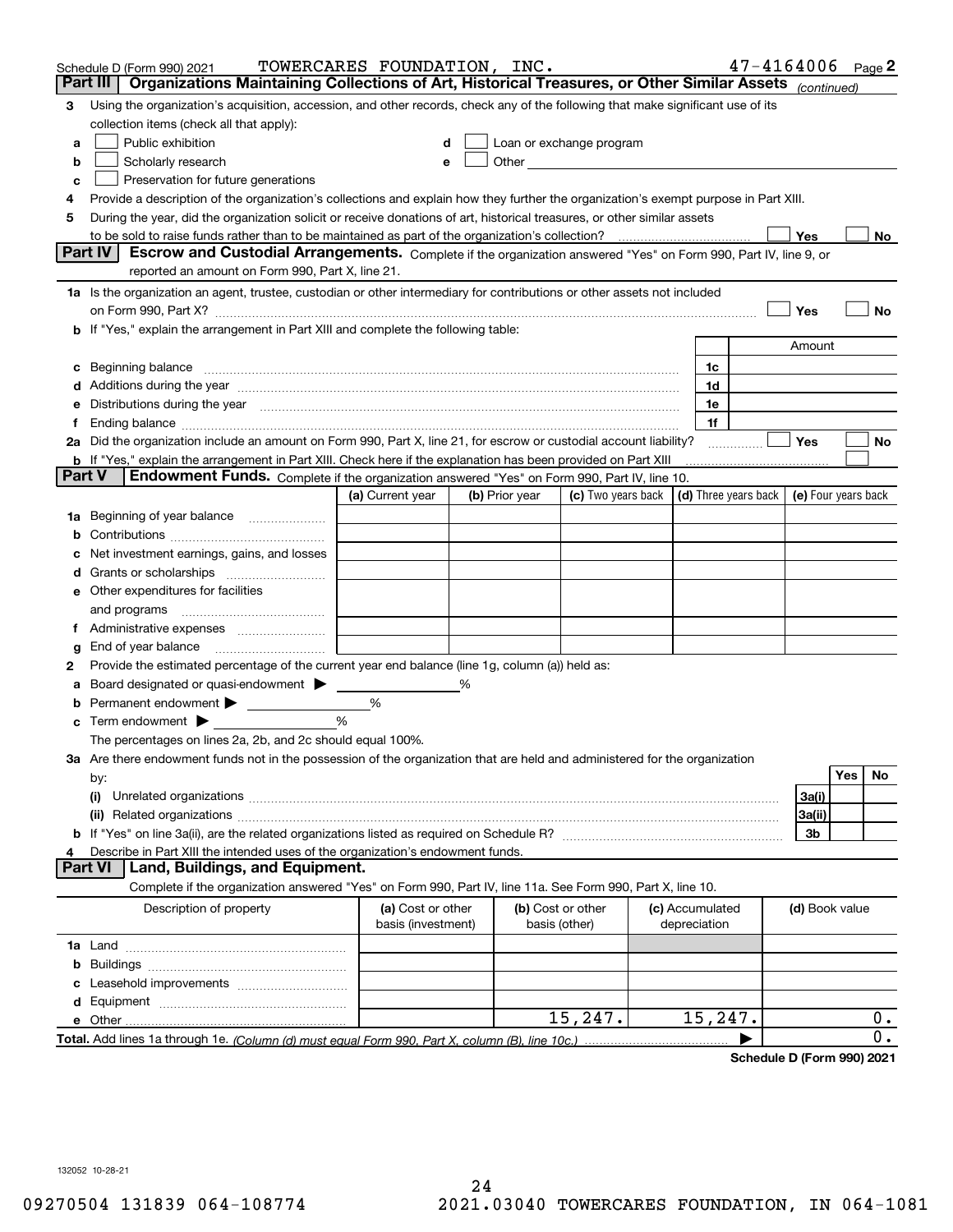| (a) Description of security or category (including name of security)                                                                                 | (b) Book value  | (c) Method of valuation: Cost or end-of-year market value |                |
|------------------------------------------------------------------------------------------------------------------------------------------------------|-----------------|-----------------------------------------------------------|----------------|
| (1) Financial derivatives                                                                                                                            |                 |                                                           |                |
| (2) Closely held equity interests                                                                                                                    |                 |                                                           |                |
| (3) Other                                                                                                                                            |                 |                                                           |                |
| (A)                                                                                                                                                  |                 |                                                           |                |
| (B)                                                                                                                                                  |                 |                                                           |                |
| (C)                                                                                                                                                  |                 |                                                           |                |
| (D)                                                                                                                                                  |                 |                                                           |                |
| (E)                                                                                                                                                  |                 |                                                           |                |
| (F)                                                                                                                                                  |                 |                                                           |                |
| (G)                                                                                                                                                  |                 |                                                           |                |
| (H)                                                                                                                                                  |                 |                                                           |                |
| Total. (Col. (b) must equal Form 990, Part X, col. (B) line 12.) $\blacktriangleright$                                                               |                 |                                                           |                |
| Part VIII Investments - Program Related.                                                                                                             |                 |                                                           |                |
| Complete if the organization answered "Yes" on Form 990, Part IV, line 11c. See Form 990, Part X, line 13.                                           |                 |                                                           |                |
| (a) Description of investment                                                                                                                        | (b) Book value  | (c) Method of valuation: Cost or end-of-year market value |                |
| (1)                                                                                                                                                  |                 |                                                           |                |
| (2)                                                                                                                                                  |                 |                                                           |                |
| (3)                                                                                                                                                  |                 |                                                           |                |
| (4)                                                                                                                                                  |                 |                                                           |                |
| (5)                                                                                                                                                  |                 |                                                           |                |
| (6)                                                                                                                                                  |                 |                                                           |                |
| (7)                                                                                                                                                  |                 |                                                           |                |
| (8)                                                                                                                                                  |                 |                                                           |                |
| (9)                                                                                                                                                  |                 |                                                           |                |
| Total. (Col. (b) must equal Form 990, Part X, col. (B) line 13.)                                                                                     |                 |                                                           |                |
| <b>Other Assets.</b><br>Part IX                                                                                                                      |                 |                                                           |                |
| Complete if the organization answered "Yes" on Form 990, Part IV, line 11d. See Form 990, Part X, line 15.                                           |                 |                                                           |                |
|                                                                                                                                                      | (a) Description |                                                           | (b) Book value |
| (1)                                                                                                                                                  |                 |                                                           |                |
| (2)                                                                                                                                                  |                 |                                                           |                |
| (3)                                                                                                                                                  |                 |                                                           |                |
| (4)                                                                                                                                                  |                 |                                                           |                |
| (5)                                                                                                                                                  |                 |                                                           |                |
| (6)                                                                                                                                                  |                 |                                                           |                |
| (7)                                                                                                                                                  |                 |                                                           |                |
| (8)                                                                                                                                                  |                 |                                                           |                |
| (9)                                                                                                                                                  |                 |                                                           |                |
|                                                                                                                                                      |                 |                                                           |                |
| <b>Other Liabilities.</b><br>Part X                                                                                                                  |                 |                                                           |                |
| Complete if the organization answered "Yes" on Form 990, Part IV, line 11e or 11f. See Form 990, Part X, line 25.                                    |                 |                                                           |                |
| (a) Description of liability<br>1.                                                                                                                   |                 |                                                           | (b) Book value |
| (1)<br>Federal income taxes                                                                                                                          |                 |                                                           |                |
| (2)                                                                                                                                                  |                 |                                                           |                |
| (3)                                                                                                                                                  |                 |                                                           |                |
| (4)                                                                                                                                                  |                 |                                                           |                |
| (5)                                                                                                                                                  |                 |                                                           |                |
| (6)                                                                                                                                                  |                 |                                                           |                |
| (7)                                                                                                                                                  |                 |                                                           |                |
| (8)                                                                                                                                                  |                 |                                                           |                |
| (9)                                                                                                                                                  |                 |                                                           |                |
| Total. (Column (b) must equal Form 990, Part X, col. (B) line 25.)                                                                                   |                 |                                                           |                |
| 2. Liability for uncertain tax positions. In Part XIII, provide the text of the footnote to the organization's financial statements that reports the |                 |                                                           |                |

organization's liability for uncertain tax positions under FASB ASC 740. Check here if the text of the footnote has been provided in Part XIII

 $\mathcal{L}^{\text{max}}$ 

 $\overline{L}$  Description of security or estegeny  $\overline{L}$ Complete if the organization answered "Yes" on Form 990, Part IV, line 11b. See Form 990, Part X, line 12.

| lead in a consultation on a contrario and a consultation of the contrario or contrario                     |                |                                                           |
|------------------------------------------------------------------------------------------------------------|----------------|-----------------------------------------------------------|
| (1) Financial derivatives                                                                                  |                |                                                           |
| (2) Closely held equity interests                                                                          |                |                                                           |
| (3) Other                                                                                                  |                |                                                           |
| (A)                                                                                                        |                |                                                           |
| (B)                                                                                                        |                |                                                           |
| (C)                                                                                                        |                |                                                           |
| (D)                                                                                                        |                |                                                           |
| (E)                                                                                                        |                |                                                           |
| (F)                                                                                                        |                |                                                           |
| (G)                                                                                                        |                |                                                           |
| (H)                                                                                                        |                |                                                           |
| Total. (Col. (b) must equal Form 990, Part X, col. (B) line 12.) $\blacktriangleright$                     |                |                                                           |
| Part VIII Investments - Program Related.                                                                   |                |                                                           |
| Complete if the organization answered "Yes" on Form 990, Part IV, line 11c. See Form 990, Part X, line 13. |                |                                                           |
| (a) Description of investment                                                                              | (b) Book value | (c) Method of valuation: Cost or end-of-year market value |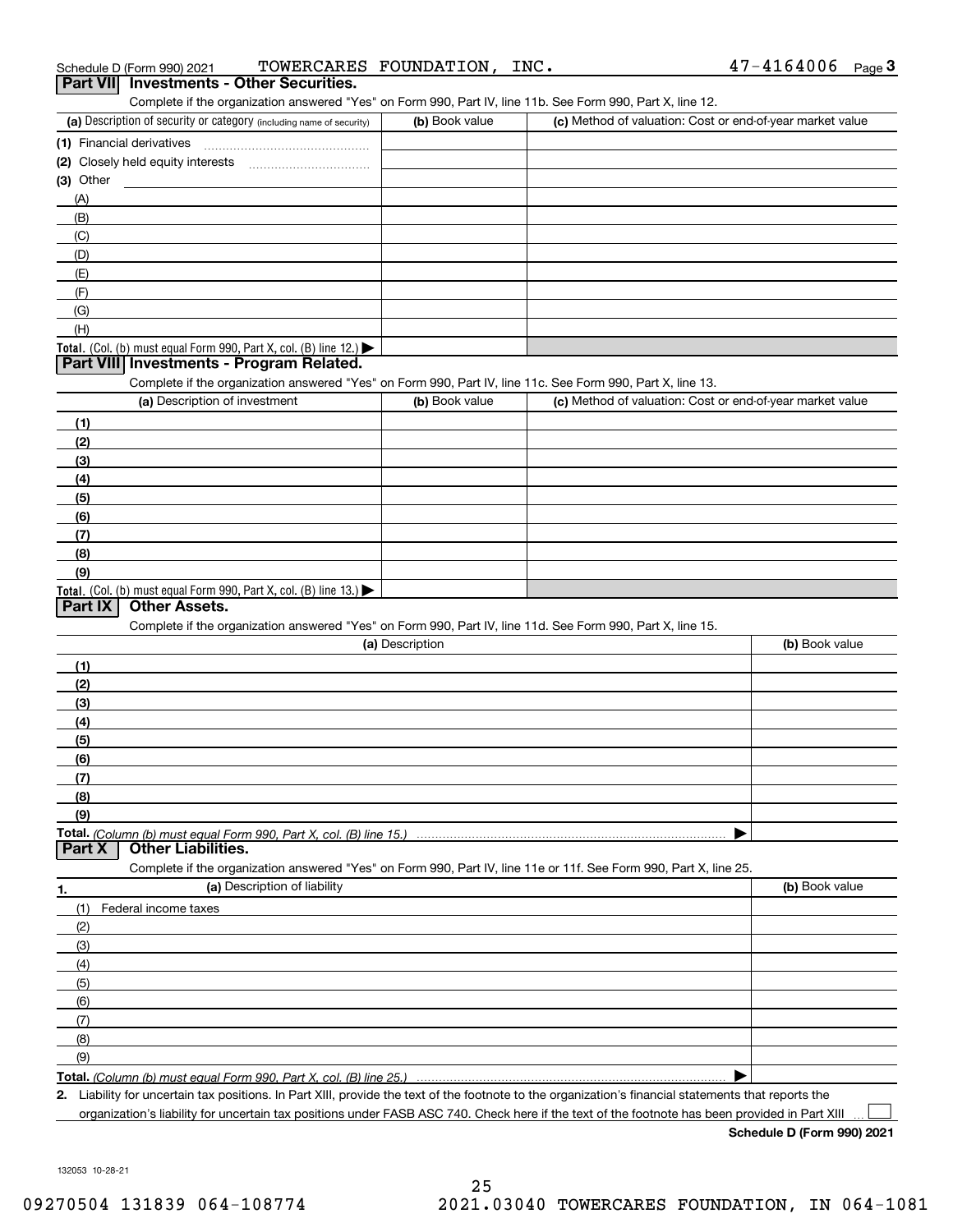|                | TOWERCARES FOUNDATION, INC.<br>Schedule D (Form 990) 2021                                                                                                      |                |         |                | $47 - 4164006$ Page 4 |                        |
|----------------|----------------------------------------------------------------------------------------------------------------------------------------------------------------|----------------|---------|----------------|-----------------------|------------------------|
| <b>Part XI</b> | Reconciliation of Revenue per Audited Financial Statements With Revenue per Return.                                                                            |                |         |                |                       |                        |
|                | Complete if the organization answered "Yes" on Form 990, Part IV, line 12a.                                                                                    |                |         |                |                       |                        |
| 1              | Total revenue, gains, and other support per audited financial statements                                                                                       |                |         | 1.             |                       | $\overline{783,613}$ . |
| 2              | Amounts included on line 1 but not on Form 990, Part VIII, line 12:                                                                                            |                |         |                |                       |                        |
| a              | Net unrealized gains (losses) on investments [11] [12] [12] [13] [13] [14] [15] [15] [15] [15] [15] [15] [15] [                                                | 2a             |         |                |                       |                        |
| b              |                                                                                                                                                                | 2 <sub>b</sub> | 33,308. |                |                       |                        |
| с              |                                                                                                                                                                | 2c             |         |                |                       |                        |
| d              | Other (Describe in Part XIII.)                                                                                                                                 | 2d             | 12,616. |                |                       |                        |
| е              | Add lines 2a through 2d                                                                                                                                        |                |         | 2e             |                       | <u>45,924.</u>         |
| 3              | Subtract line 2e from line 1                                                                                                                                   |                |         | 3              |                       | 737,689.               |
| 4              | Amounts included on Form 990, Part VIII, line 12, but not on line 1:                                                                                           |                |         |                |                       |                        |
|                | Investment expenses not included on Form 990, Part VIII, line 7b                                                                                               | 4a             |         |                |                       |                        |
| b              |                                                                                                                                                                | 4b.            |         |                |                       |                        |
|                | c Add lines 4a and 4b                                                                                                                                          |                |         | 4c             |                       | $0 \cdot$              |
| 5.             |                                                                                                                                                                |                |         | 5              |                       | 737,689.               |
|                | Part XII   Reconciliation of Expenses per Audited Financial Statements With Expenses per Return.                                                               |                |         |                |                       |                        |
|                | Complete if the organization answered "Yes" on Form 990, Part IV, line 12a.                                                                                    |                |         |                |                       |                        |
| 1              | Total expenses and losses per audited financial statements                                                                                                     |                |         | $\blacksquare$ |                       | 423,508.               |
| 2              | Amounts included on line 1 but not on Form 990, Part IX, line 25:                                                                                              |                |         |                |                       |                        |
| a              |                                                                                                                                                                | 2a             | 33,308. |                |                       |                        |
| b              |                                                                                                                                                                | 2 <sub>b</sub> |         |                |                       |                        |
|                |                                                                                                                                                                | 2c             |         |                |                       |                        |
| d              |                                                                                                                                                                | 2d             | 12,616. |                |                       |                        |
| е              | Add lines 2a through 2d                                                                                                                                        |                |         | 2e             | 377,584.              | 45,924.                |
| 3              |                                                                                                                                                                |                |         | 3              |                       |                        |
| 4              | Amounts included on Form 990, Part IX, line 25, but not on line 1:                                                                                             |                |         |                |                       |                        |
| а              | Investment expenses not included on Form 990, Part VIII, line 7b                                                                                               | 4a             |         |                |                       |                        |
| b              | Other (Describe in Part XIII.) [100] [100] [100] [100] [100] [100] [100] [100] [100] [100] [100] [100] [100] [                                                 | 4 <sub>h</sub> |         |                |                       |                        |
|                | c Add lines 4a and 4b                                                                                                                                          |                |         | 4c             |                       |                        |
| 5.             |                                                                                                                                                                |                |         | 5              |                       | 377,584.               |
|                | Part XIII Supplemental Information.                                                                                                                            |                |         |                |                       |                        |
|                | Provide the descriptions required for Part II, lines 3, 5, and 9; Part III, lines 1a and 4; Part IV, lines 1b and 2b; Part V, line 4; Part X, line 2; Part XI, |                |         |                |                       |                        |
|                | lines 2d and 4b; and Part XII, lines 2d and 4b. Also complete this part to provide any additional information.                                                 |                |         |                |                       |                        |
|                |                                                                                                                                                                |                |         |                |                       |                        |

## PART XI, LINE 2D - OTHER ADJUSTMENTS:

#### SPECIAL EVENT EXPENSES 2008 12,616.

PART XII, LINE 2D - OTHER ADJUSTMENTS:

SPECIAL EVENT EXPENSES 22, 12, 616.

PART X, LINE 2:

TOWERCARES FOUNDATION, INC. (FOUNDATION) IS OPERATED EXCLUSIVELY FOR

CHARITABLE AND EDUCATIONAL PURPOSES WITHIN THE MEANING OF THE INTERNAL

REVENUE SERVICE CODE SECTIONS  $501(C)(3)$ . THE FOUNDATION IS FUNDED

PREDOMINANTLY THROUGH DONATIONS MADE TO IT BY INDIVIDUALS, FUNDRAISERS

#### CONDUCTED ON ITS BEHALF BY VOLUNTEERS, AND IN-KIND AND CASH CORPORATE

132054 10-28-21

**Schedule D (Form 990) 2021**

26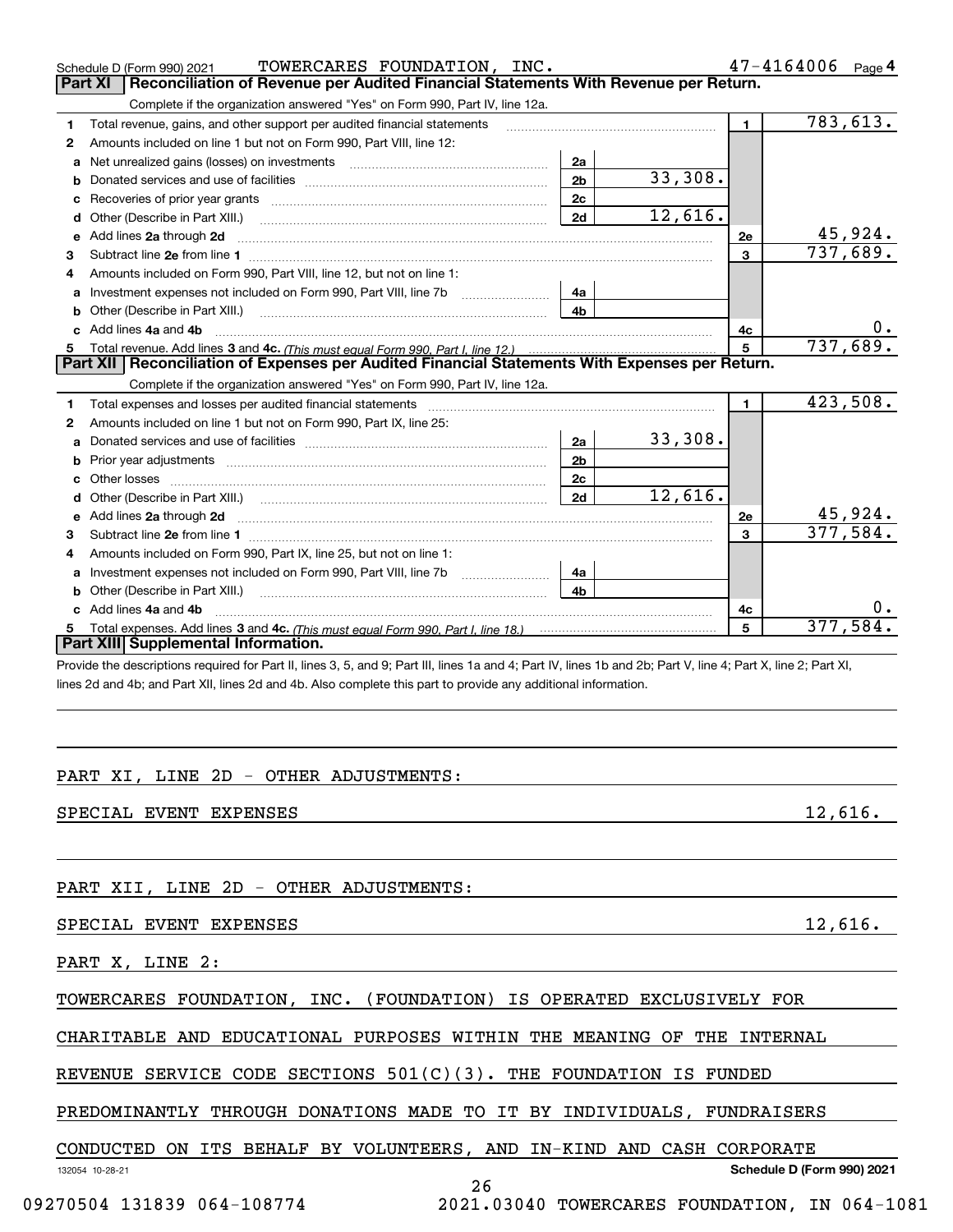DONATIONS AND CORPORATE SPONSORSHIPS OF EVENTS.

THE FOUNDATION QUALIFIES AS TAX-EXEMPT ORGANIZATION UNDER IRS SECTION

501(C)(3) OF THE CODE AND WITH THE EXCEPTION OF ANY UNRELATED BUSINESS

INCOME IS NOT SUBJECT TO FEDERAL OR STATE INCOME TAX.

**Schedule D (Form 990) 2021**

132055 10-28-21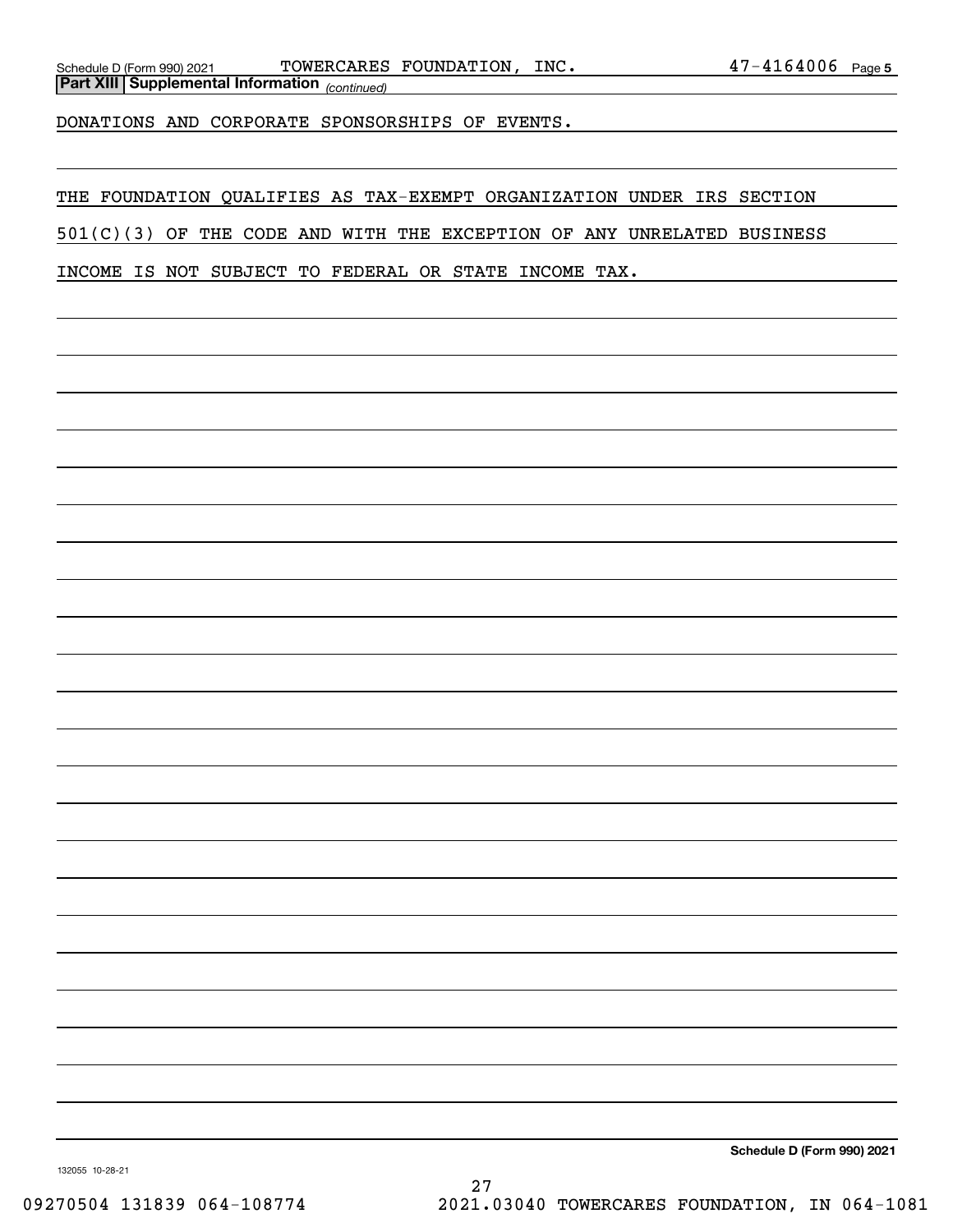| <b>SCHEDULE G</b>                                                                                                                             |                                  | <b>Supplemental Information Regarding Fundraising or Gaming Activities</b>                                                                                                                                                                                                                                                                                                                                                                                                                                                                         |                                                                            |    |                                                                            |                                                                            | OMB No. 1545-0047                                       |  |
|-----------------------------------------------------------------------------------------------------------------------------------------------|----------------------------------|----------------------------------------------------------------------------------------------------------------------------------------------------------------------------------------------------------------------------------------------------------------------------------------------------------------------------------------------------------------------------------------------------------------------------------------------------------------------------------------------------------------------------------------------------|----------------------------------------------------------------------------|----|----------------------------------------------------------------------------|----------------------------------------------------------------------------|---------------------------------------------------------|--|
| (Form 990)                                                                                                                                    |                                  | Complete if the organization answered "Yes" on Form 990, Part IV, line 17, 18, or 19, or if the<br>organization entered more than \$15,000 on Form 990-EZ, line 6a.                                                                                                                                                                                                                                                                                                                                                                                |                                                                            |    |                                                                            |                                                                            | 2021                                                    |  |
| Department of the Treasury                                                                                                                    |                                  | Attach to Form 990 or Form 990-EZ.                                                                                                                                                                                                                                                                                                                                                                                                                                                                                                                 |                                                                            |    |                                                                            |                                                                            | <b>Open to Public</b>                                   |  |
| Internal Revenue Service<br>Name of the organization                                                                                          |                                  | Go to www.irs.gov/Form990 for instructions and the latest information.                                                                                                                                                                                                                                                                                                                                                                                                                                                                             |                                                                            |    |                                                                            |                                                                            | Inspection<br><b>Employer identification number</b>     |  |
|                                                                                                                                               |                                  | TOWERCARES FOUNDATION, INC.                                                                                                                                                                                                                                                                                                                                                                                                                                                                                                                        |                                                                            |    |                                                                            | 47-4164006                                                                 |                                                         |  |
| Part I                                                                                                                                        | required to complete this part.  | Fundraising Activities. Complete if the organization answered "Yes" on Form 990, Part IV, line 17. Form 990-EZ filers are not                                                                                                                                                                                                                                                                                                                                                                                                                      |                                                                            |    |                                                                            |                                                                            |                                                         |  |
| Mail solicitations<br>a<br>b<br>Phone solicitations<br>c<br>In-person solicitations<br>d<br>compensated at least \$5,000 by the organization. | Internet and email solicitations | 1 Indicate whether the organization raised funds through any of the following activities. Check all that apply.<br>e<br>f<br>Special fundraising events<br>g<br>2 a Did the organization have a written or oral agreement with any individual (including officers, directors, trustees, or<br>key employees listed in Form 990, Part VII) or entity in connection with professional fundraising services?<br>b If "Yes," list the 10 highest paid individuals or entities (fundraisers) pursuant to agreements under which the fundraiser is to be |                                                                            |    | Solicitation of non-government grants<br>Solicitation of government grants | <b>Yes</b>                                                                 | No                                                      |  |
| (i) Name and address of individual<br>or entity (fundraiser)                                                                                  |                                  | (ii) Activity                                                                                                                                                                                                                                                                                                                                                                                                                                                                                                                                      | (iii) Did<br>fundraiser<br>have custody<br>or control of<br>contributions? |    | (iv) Gross receipts<br>from activity                                       | (v) Amount paid<br>to (or retained by)<br>fundraiser<br>listed in col. (i) | (vi) Amount paid<br>to (or retained by)<br>organization |  |
|                                                                                                                                               |                                  |                                                                                                                                                                                                                                                                                                                                                                                                                                                                                                                                                    | Yes                                                                        | No |                                                                            |                                                                            |                                                         |  |
|                                                                                                                                               |                                  |                                                                                                                                                                                                                                                                                                                                                                                                                                                                                                                                                    |                                                                            |    |                                                                            |                                                                            |                                                         |  |
|                                                                                                                                               |                                  |                                                                                                                                                                                                                                                                                                                                                                                                                                                                                                                                                    |                                                                            |    |                                                                            |                                                                            |                                                         |  |
|                                                                                                                                               |                                  |                                                                                                                                                                                                                                                                                                                                                                                                                                                                                                                                                    |                                                                            |    |                                                                            |                                                                            |                                                         |  |
|                                                                                                                                               |                                  |                                                                                                                                                                                                                                                                                                                                                                                                                                                                                                                                                    |                                                                            |    |                                                                            |                                                                            |                                                         |  |
|                                                                                                                                               |                                  |                                                                                                                                                                                                                                                                                                                                                                                                                                                                                                                                                    |                                                                            |    |                                                                            |                                                                            |                                                         |  |
|                                                                                                                                               |                                  |                                                                                                                                                                                                                                                                                                                                                                                                                                                                                                                                                    |                                                                            |    |                                                                            |                                                                            |                                                         |  |
|                                                                                                                                               |                                  |                                                                                                                                                                                                                                                                                                                                                                                                                                                                                                                                                    |                                                                            |    |                                                                            |                                                                            |                                                         |  |
|                                                                                                                                               |                                  |                                                                                                                                                                                                                                                                                                                                                                                                                                                                                                                                                    |                                                                            |    |                                                                            |                                                                            |                                                         |  |
|                                                                                                                                               |                                  |                                                                                                                                                                                                                                                                                                                                                                                                                                                                                                                                                    |                                                                            |    |                                                                            |                                                                            |                                                         |  |
|                                                                                                                                               |                                  |                                                                                                                                                                                                                                                                                                                                                                                                                                                                                                                                                    |                                                                            |    |                                                                            |                                                                            |                                                         |  |
|                                                                                                                                               |                                  |                                                                                                                                                                                                                                                                                                                                                                                                                                                                                                                                                    |                                                                            |    |                                                                            |                                                                            |                                                         |  |
|                                                                                                                                               |                                  |                                                                                                                                                                                                                                                                                                                                                                                                                                                                                                                                                    |                                                                            |    |                                                                            |                                                                            |                                                         |  |
|                                                                                                                                               |                                  |                                                                                                                                                                                                                                                                                                                                                                                                                                                                                                                                                    |                                                                            |    |                                                                            |                                                                            |                                                         |  |
|                                                                                                                                               |                                  |                                                                                                                                                                                                                                                                                                                                                                                                                                                                                                                                                    |                                                                            |    |                                                                            |                                                                            |                                                         |  |
| Total<br>or licensing.                                                                                                                        |                                  | 3 List all states in which the organization is registered or licensed to solicit contributions or has been notified it is exempt from registration                                                                                                                                                                                                                                                                                                                                                                                                 |                                                                            |    |                                                                            |                                                                            |                                                         |  |
|                                                                                                                                               |                                  |                                                                                                                                                                                                                                                                                                                                                                                                                                                                                                                                                    |                                                                            |    |                                                                            |                                                                            |                                                         |  |
|                                                                                                                                               |                                  |                                                                                                                                                                                                                                                                                                                                                                                                                                                                                                                                                    |                                                                            |    |                                                                            |                                                                            |                                                         |  |
|                                                                                                                                               |                                  |                                                                                                                                                                                                                                                                                                                                                                                                                                                                                                                                                    |                                                                            |    |                                                                            |                                                                            |                                                         |  |
|                                                                                                                                               |                                  |                                                                                                                                                                                                                                                                                                                                                                                                                                                                                                                                                    |                                                                            |    |                                                                            |                                                                            |                                                         |  |
|                                                                                                                                               |                                  |                                                                                                                                                                                                                                                                                                                                                                                                                                                                                                                                                    |                                                                            |    |                                                                            |                                                                            |                                                         |  |
|                                                                                                                                               |                                  |                                                                                                                                                                                                                                                                                                                                                                                                                                                                                                                                                    |                                                                            |    |                                                                            |                                                                            |                                                         |  |
|                                                                                                                                               |                                  |                                                                                                                                                                                                                                                                                                                                                                                                                                                                                                                                                    |                                                                            |    |                                                                            |                                                                            |                                                         |  |
|                                                                                                                                               |                                  | LHA For Paperwork Reduction Act Notice, see the Instructions for Form 990 or 990-EZ.                                                                                                                                                                                                                                                                                                                                                                                                                                                               |                                                                            |    |                                                                            |                                                                            | Schedule G (Form 990) 2021                              |  |

132081 10-21-21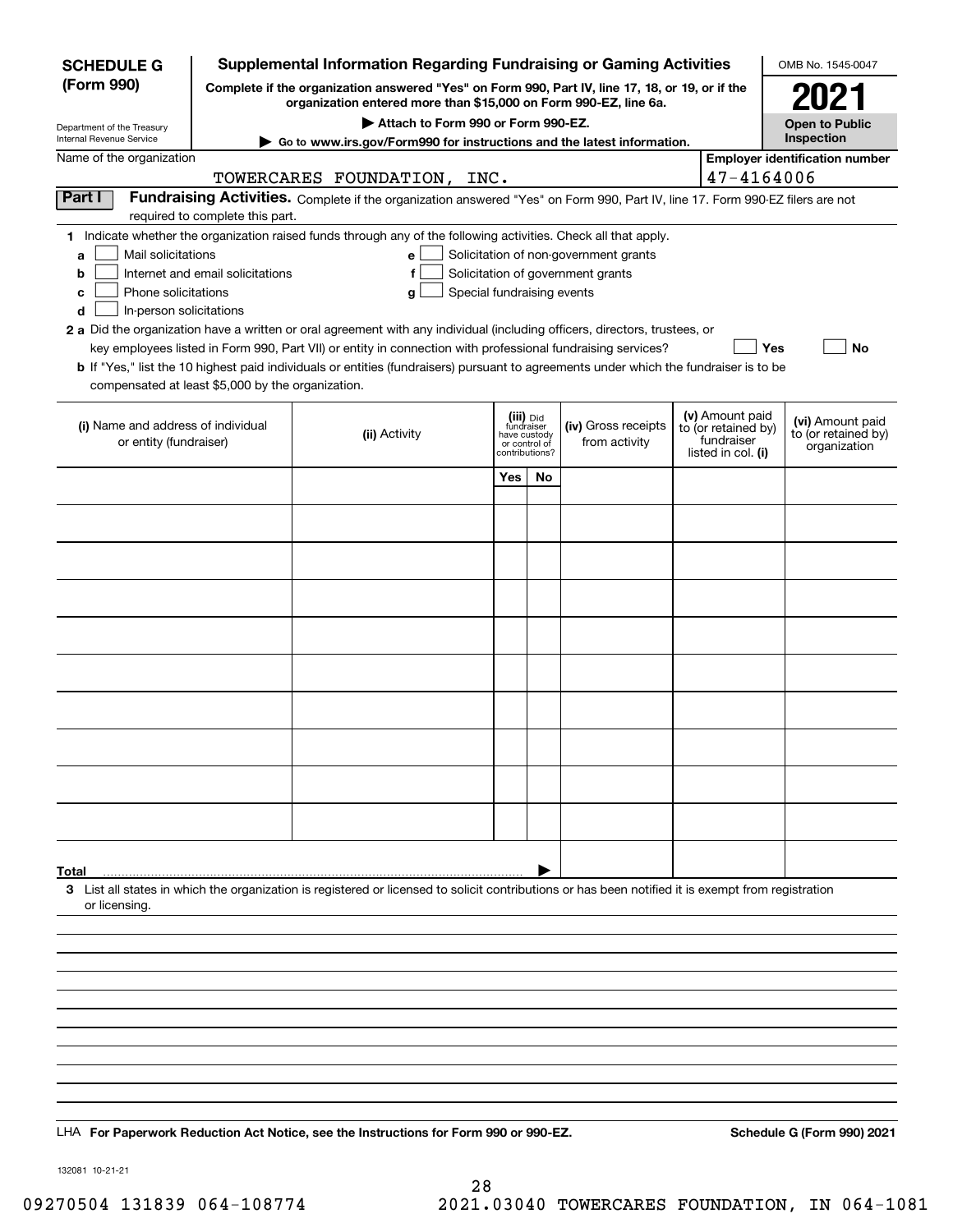Schedule G (Form 990) 2021 Page TOWERCARES FOUNDATION, INC. 47-4164006

**2**

**Part II** | Fundraising Events. Complete if the organization answered "Yes" on Form 990, Part IV, line 18, or reported more than \$15,000

|                    |          | of fundraising event contributions and gross income on Form 990-EZ, lines 1 and 6b. List events with gross receipts greater than \$5,000. |                                         |                                                  |                                 |                                                       |
|--------------------|----------|-------------------------------------------------------------------------------------------------------------------------------------------|-----------------------------------------|--------------------------------------------------|---------------------------------|-------------------------------------------------------|
|                    |          |                                                                                                                                           | (a) Event $#1$<br>TOWER GOLF<br>CLASSIC | $(b)$ Event #2                                   | (c) Other events<br><b>NONE</b> | (d) Total events<br>(add col. (a) through<br>col. (c) |
|                    |          |                                                                                                                                           | (event type)                            | (event type)                                     | (total number)                  |                                                       |
| Revenue            | 1.       |                                                                                                                                           | 25,455.                                 |                                                  |                                 | <u>25,455.</u>                                        |
|                    |          |                                                                                                                                           | 13,785.                                 |                                                  |                                 | 13,785.                                               |
|                    |          | 3 Gross income (line 1 minus line 2)                                                                                                      | 11,670.                                 |                                                  |                                 | <u>11,670.</u>                                        |
|                    |          |                                                                                                                                           |                                         |                                                  |                                 |                                                       |
|                    | 5        |                                                                                                                                           |                                         |                                                  |                                 |                                                       |
| Direct Expense     |          |                                                                                                                                           | 11,670.                                 |                                                  |                                 | 11,670.                                               |
|                    |          | 7 Food and beverages                                                                                                                      |                                         |                                                  |                                 |                                                       |
|                    |          |                                                                                                                                           |                                         |                                                  |                                 |                                                       |
|                    | 9        |                                                                                                                                           | 946.                                    |                                                  |                                 | 946.                                                  |
|                    | 10       | Direct expense summary. Add lines 4 through 9 in column (d)                                                                               |                                         |                                                  | ▶                               | 12,616.                                               |
|                    | Part III | 11 Net income summary. Subtract line 10 from line 3, column (d)                                                                           |                                         |                                                  |                                 | $-946.$                                               |
|                    |          |                                                                                                                                           |                                         |                                                  |                                 |                                                       |
|                    |          | Gaming. Complete if the organization answered "Yes" on Form 990, Part IV, line 19, or reported more than                                  |                                         |                                                  |                                 |                                                       |
|                    |          | \$15,000 on Form 990-EZ, line 6a.                                                                                                         | (a) Bingo                               | (b) Pull tabs/instant<br>bingo/progressive bingo | (c) Other gaming                | (d) Total gaming (add<br>col. (a) through col. (c))   |
| Revenue            |          |                                                                                                                                           |                                         |                                                  |                                 |                                                       |
|                    |          |                                                                                                                                           |                                         |                                                  | 0.                              |                                                       |
|                    |          |                                                                                                                                           |                                         |                                                  |                                 |                                                       |
|                    |          |                                                                                                                                           |                                         |                                                  |                                 |                                                       |
| Expenses<br>Direct |          |                                                                                                                                           |                                         |                                                  |                                 |                                                       |
|                    | 5        | Other direct expenses                                                                                                                     |                                         |                                                  |                                 |                                                       |
|                    | 6        | Volunteer labor                                                                                                                           | %<br>Yes<br>No                          | $\%$<br>Yes<br>No                                | %<br>Yes<br>$\overline{X}$ No   |                                                       |
|                    | 7        | Direct expense summary. Add lines 2 through 5 in column (d)                                                                               |                                         |                                                  |                                 |                                                       |
|                    | 8        |                                                                                                                                           |                                         |                                                  |                                 |                                                       |
| 9                  |          | Enter the state(s) in which the organization conducts gaming activities:<br><b>b</b> If "No," explain:                                    |                                         |                                                  |                                 | Yes<br>No                                             |

**10a** Were any of the organization's gaming licenses revoked, suspended, or terminated during the tax year? \_\_\_\_\_\_\_\_\_\_\_\_\_\_\_\_ **b** If "Yes," explain: **Yes No**

132082 10-21-21

**Schedule G (Form 990) 2021**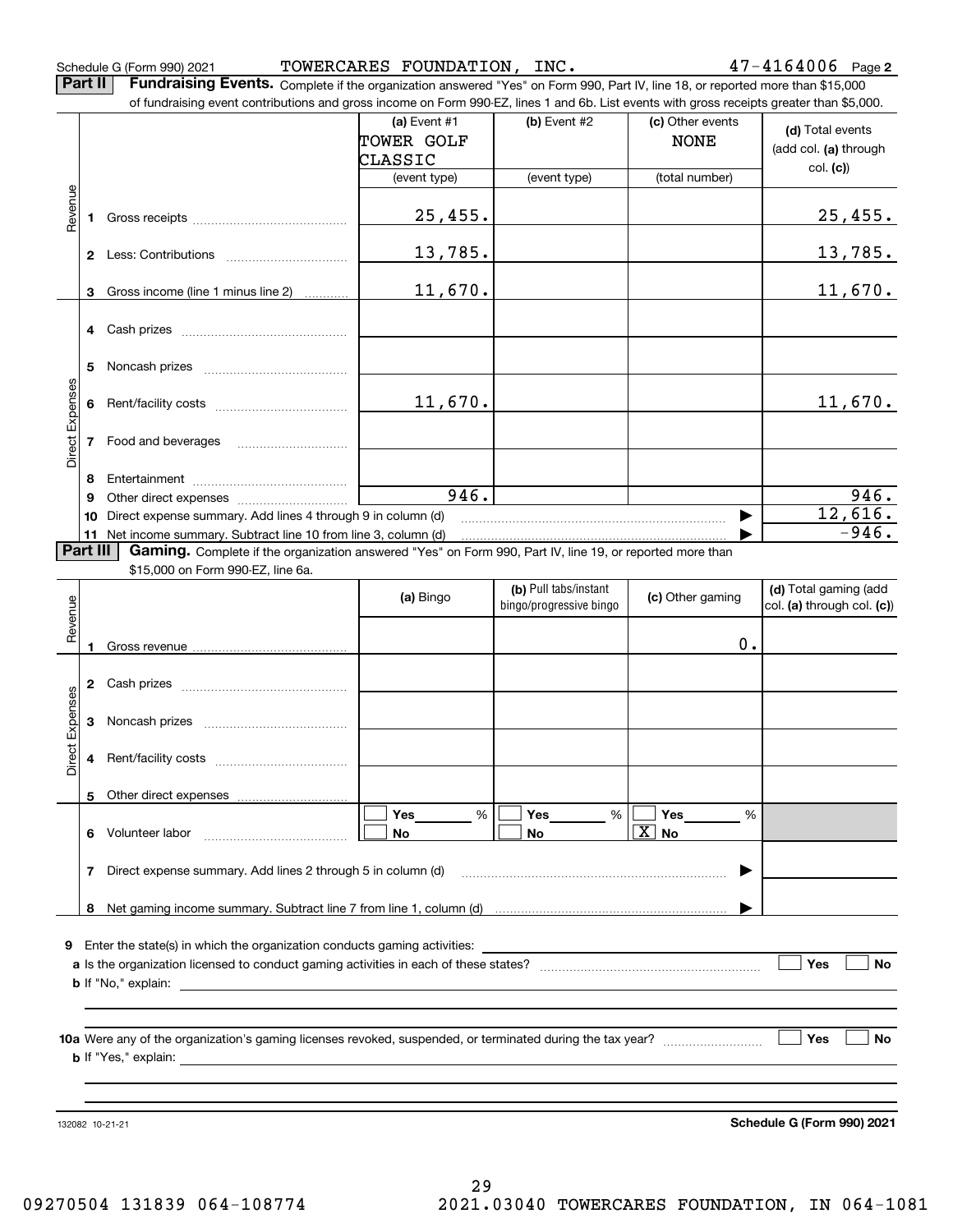|    | Schedule G (Form 990) 2021                                                                                                 |          |    | TOWERCARES FOUNDATION, INC.                                                                                                                                                                                                                           | $47 - 4164006$ Page 3      |
|----|----------------------------------------------------------------------------------------------------------------------------|----------|----|-------------------------------------------------------------------------------------------------------------------------------------------------------------------------------------------------------------------------------------------------------|----------------------------|
|    |                                                                                                                            |          |    |                                                                                                                                                                                                                                                       | Yes<br>$\sim 10$<br>No     |
|    | 12 Is the organization a grantor, beneficiary or trustee of a trust, or a member of a partnership or other entity formed   |          |    |                                                                                                                                                                                                                                                       |                            |
|    |                                                                                                                            |          |    |                                                                                                                                                                                                                                                       | Yes<br>No                  |
|    | 13 Indicate the percentage of gaming activity conducted in:                                                                |          |    |                                                                                                                                                                                                                                                       |                            |
|    |                                                                                                                            |          |    |                                                                                                                                                                                                                                                       | 13a<br>%                   |
|    |                                                                                                                            |          |    | <b>b</b> An outside facility <i>www.communicality www.communicality.communicality www.communicality www.communicality.com</i><br>14 Enter the name and address of the person who prepares the organization's gaming/special events books and records: | $\%$<br>13b                |
|    |                                                                                                                            |          |    |                                                                                                                                                                                                                                                       |                            |
|    |                                                                                                                            |          |    |                                                                                                                                                                                                                                                       |                            |
|    |                                                                                                                            |          |    |                                                                                                                                                                                                                                                       |                            |
|    |                                                                                                                            |          |    |                                                                                                                                                                                                                                                       | Yes<br>No                  |
|    |                                                                                                                            |          |    |                                                                                                                                                                                                                                                       |                            |
|    | of gaming revenue retained by the third party $\triangleright$ \$ $\_\_\_\_\_\_\_\_\_\_\_\_\_\_\_\_\_\_\_\_\_\_\_\_\_\_\_$ |          |    |                                                                                                                                                                                                                                                       |                            |
|    | c If "Yes," enter name and address of the third party:                                                                     |          |    |                                                                                                                                                                                                                                                       |                            |
|    |                                                                                                                            |          |    |                                                                                                                                                                                                                                                       |                            |
|    | Name $\blacktriangleright$ $\_\_\_\_\_\_\_\_\$                                                                             |          |    |                                                                                                                                                                                                                                                       |                            |
|    |                                                                                                                            |          |    |                                                                                                                                                                                                                                                       |                            |
|    |                                                                                                                            |          |    |                                                                                                                                                                                                                                                       |                            |
| 16 | Gaming manager information:                                                                                                |          |    |                                                                                                                                                                                                                                                       |                            |
|    |                                                                                                                            |          |    |                                                                                                                                                                                                                                                       |                            |
|    | <u> 1989 - Andrea Stadt Britain, amerikansk politiker (</u><br>Name $\blacktriangleright$                                  |          |    |                                                                                                                                                                                                                                                       |                            |
|    |                                                                                                                            |          |    |                                                                                                                                                                                                                                                       |                            |
|    | Gaming manager compensation > \$                                                                                           |          |    |                                                                                                                                                                                                                                                       |                            |
|    |                                                                                                                            |          |    | Description of services provided $\blacktriangleright$ $\_\_\_\_\_\_\_\_\_\_\_\_\_\_\_\_\_$                                                                                                                                                           |                            |
|    |                                                                                                                            |          |    |                                                                                                                                                                                                                                                       |                            |
|    |                                                                                                                            |          |    |                                                                                                                                                                                                                                                       |                            |
|    |                                                                                                                            |          |    |                                                                                                                                                                                                                                                       |                            |
|    | Director/officer                                                                                                           | Employee |    | Independent contractor                                                                                                                                                                                                                                |                            |
|    | 17 Mandatory distributions:                                                                                                |          |    |                                                                                                                                                                                                                                                       |                            |
|    | a Is the organization required under state law to make charitable distributions from the gaming proceeds to                |          |    |                                                                                                                                                                                                                                                       |                            |
|    | retain the state gaming license?                                                                                           |          |    |                                                                                                                                                                                                                                                       | _∣ Yes<br>$\Box$ No        |
|    |                                                                                                                            |          |    | <b>b</b> Enter the amount of distributions required under state law to be distributed to other exempt organizations or spent in the                                                                                                                   |                            |
|    | organization's own exempt activities during the tax year $\triangleright$ \$                                               |          |    |                                                                                                                                                                                                                                                       |                            |
|    | <b>Part IV</b>                                                                                                             |          |    | Supplemental Information. Provide the explanations required by Part I, line 2b, columns (iii) and (v); and Part III, lines 9, 9b, 10b,                                                                                                                |                            |
|    | 15b, 15c, 16, and 17b, as applicable. Also provide any additional information. See instructions.                           |          |    |                                                                                                                                                                                                                                                       |                            |
|    |                                                                                                                            |          |    |                                                                                                                                                                                                                                                       |                            |
|    |                                                                                                                            |          |    |                                                                                                                                                                                                                                                       |                            |
|    |                                                                                                                            |          |    |                                                                                                                                                                                                                                                       |                            |
|    |                                                                                                                            |          |    |                                                                                                                                                                                                                                                       |                            |
|    |                                                                                                                            |          |    |                                                                                                                                                                                                                                                       |                            |
|    |                                                                                                                            |          |    |                                                                                                                                                                                                                                                       |                            |
|    |                                                                                                                            |          |    |                                                                                                                                                                                                                                                       |                            |
|    |                                                                                                                            |          |    |                                                                                                                                                                                                                                                       |                            |
|    |                                                                                                                            |          |    |                                                                                                                                                                                                                                                       |                            |
|    |                                                                                                                            |          |    |                                                                                                                                                                                                                                                       |                            |
|    |                                                                                                                            |          |    |                                                                                                                                                                                                                                                       |                            |
|    |                                                                                                                            |          |    |                                                                                                                                                                                                                                                       |                            |
|    |                                                                                                                            |          |    |                                                                                                                                                                                                                                                       |                            |
|    |                                                                                                                            |          |    |                                                                                                                                                                                                                                                       |                            |
|    | 132083 10-21-21                                                                                                            |          |    |                                                                                                                                                                                                                                                       | Schedule G (Form 990) 2021 |
|    |                                                                                                                            |          | 30 |                                                                                                                                                                                                                                                       |                            |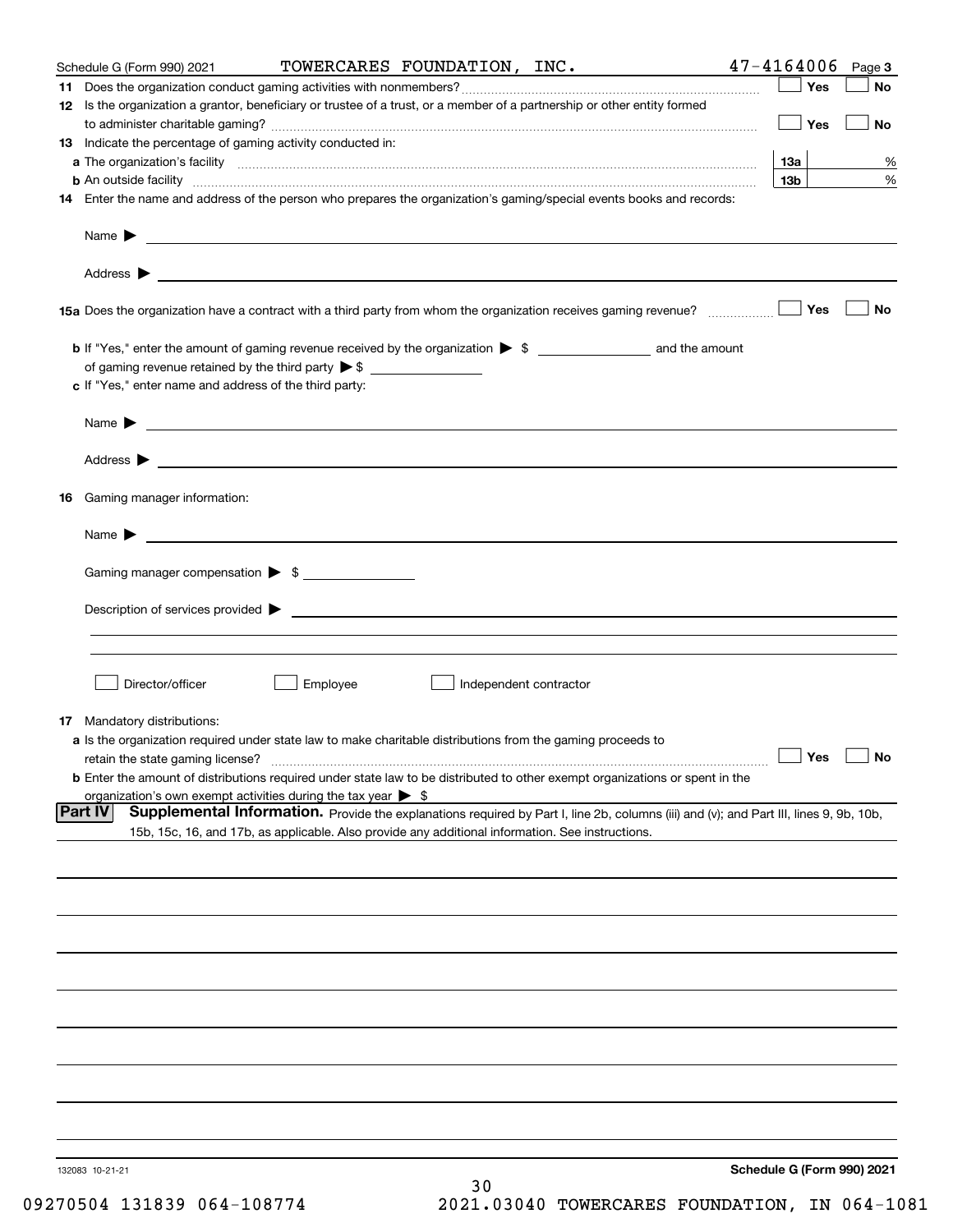| Schedule G (Form 990) |  |
|-----------------------|--|
|                       |  |

|                 | <b>Part IV   Supplemental Information</b> (continued) |
|-----------------|-------------------------------------------------------|
|                 |                                                       |
|                 |                                                       |
|                 |                                                       |
|                 |                                                       |
|                 |                                                       |
|                 |                                                       |
|                 |                                                       |
|                 |                                                       |
|                 |                                                       |
|                 |                                                       |
|                 |                                                       |
|                 |                                                       |
|                 |                                                       |
|                 |                                                       |
|                 |                                                       |
|                 |                                                       |
|                 |                                                       |
|                 |                                                       |
|                 |                                                       |
|                 |                                                       |
|                 |                                                       |
|                 |                                                       |
|                 |                                                       |
|                 |                                                       |
|                 |                                                       |
|                 |                                                       |
|                 |                                                       |
|                 |                                                       |
|                 |                                                       |
|                 |                                                       |
|                 |                                                       |
|                 |                                                       |
|                 |                                                       |
|                 |                                                       |
|                 | Schedule G (Form 990)                                 |
| 132084 11-18-21 |                                                       |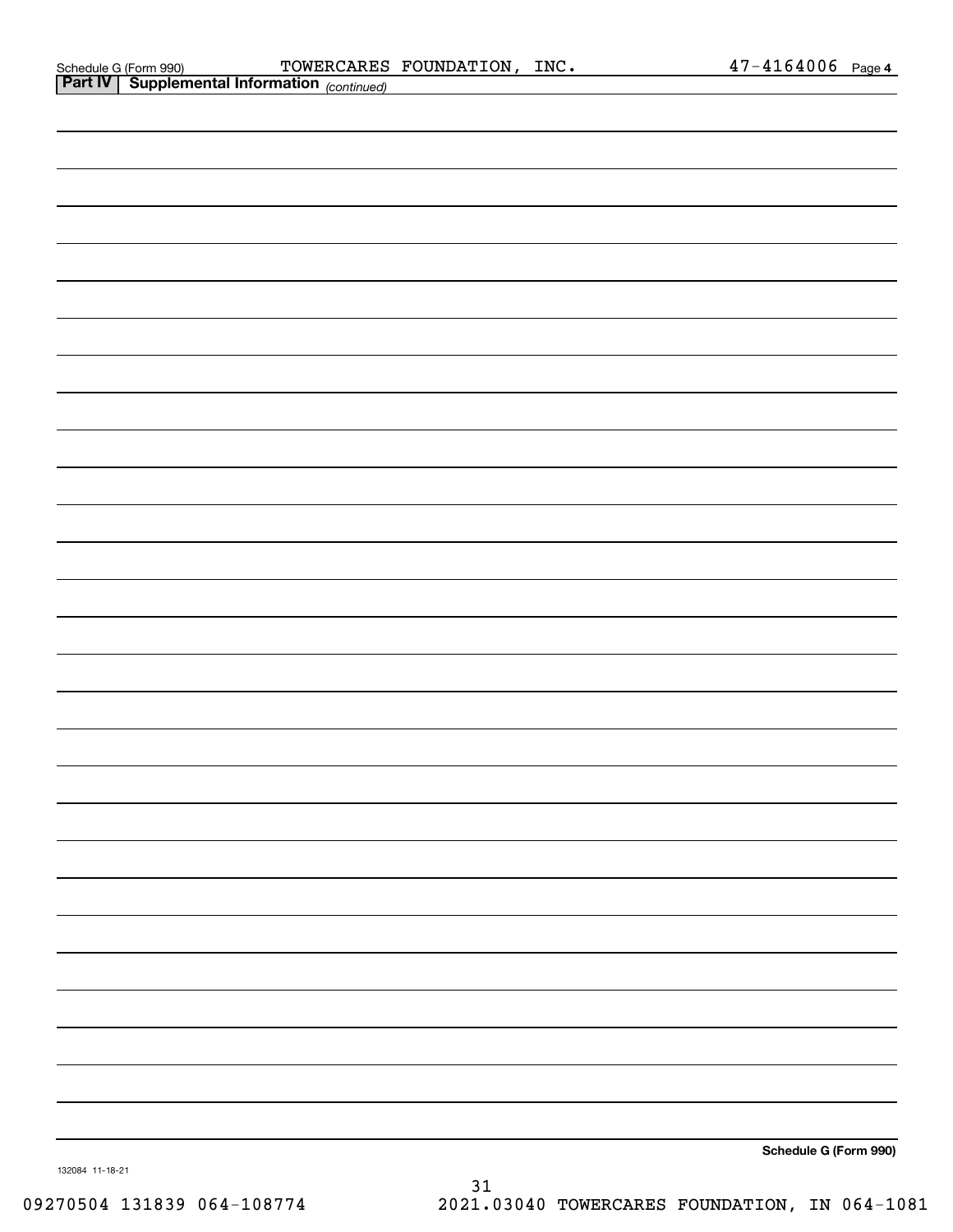| <b>SCHEDULE I</b>                                                                                                                                                                        |                            | <b>Grants and Other Assistance to Organizations,</b> |                             |                                        |                                               |                                          | OMB No. 1545-0047                                            |
|------------------------------------------------------------------------------------------------------------------------------------------------------------------------------------------|----------------------------|------------------------------------------------------|-----------------------------|----------------------------------------|-----------------------------------------------|------------------------------------------|--------------------------------------------------------------|
| (Form 990)<br>Governments, and Individuals in the United States<br>Complete if the organization answered "Yes" on Form 990, Part IV, line 21 or 22.                                      |                            |                                                      |                             |                                        |                                               |                                          | 2021                                                         |
| Department of the Treasury                                                                                                                                                               |                            |                                                      | Attach to Form 990.         |                                        |                                               |                                          | <b>Open to Public</b>                                        |
| Internal Revenue Service<br>Inspection<br>Go to www.irs.gov/Form990 for the latest information.                                                                                          |                            |                                                      |                             |                                        |                                               |                                          |                                                              |
| <b>Employer identification number</b><br>Name of the organization<br>47-4164006<br>TOWERCARES FOUNDATION, INC.                                                                           |                            |                                                      |                             |                                        |                                               |                                          |                                                              |
| Part I<br><b>General Information on Grants and Assistance</b>                                                                                                                            |                            |                                                      |                             |                                        |                                               |                                          |                                                              |
| Does the organization maintain records to substantiate the amount of the grants or assistance, the grantees' eligibility for the grants or assistance, and the selection<br>$\mathbf{1}$ |                            |                                                      |                             |                                        |                                               |                                          |                                                              |
|                                                                                                                                                                                          |                            |                                                      |                             |                                        |                                               |                                          | $\boxed{\text{X}}$ Yes<br>  No                               |
| Describe in Part IV the organization's procedures for monitoring the use of grant funds in the United States.<br>$\mathbf{2}$                                                            |                            |                                                      |                             |                                        |                                               |                                          |                                                              |
| Part II<br>Grants and Other Assistance to Domestic Organizations and Domestic Governments. Complete if the organization answered "Yes" on Form 990, Part IV, line 21, for any            |                            |                                                      |                             |                                        |                                               |                                          |                                                              |
| recipient that received more than \$5,000. Part II can be duplicated if additional space is needed.                                                                                      |                            |                                                      |                             |                                        | (f) Method of                                 |                                          |                                                              |
| 1 (a) Name and address of organization<br>or government                                                                                                                                  | $(b)$ EIN                  | (c) IRC section<br>(if applicable)                   | (d) Amount of<br>cash grant | (e) Amount of<br>noncash<br>assistance | valuation (book,<br>FMV, appraisal,<br>other) | (g) Description of<br>noncash assistance | (h) Purpose of grant<br>or assistance                        |
| A WIDER CIRCLE                                                                                                                                                                           |                            |                                                      |                             |                                        |                                               |                                          | HOMELESS VETERAN                                             |
| 9159 BROOKEVILLE RD, #C                                                                                                                                                                  |                            |                                                      |                             |                                        |                                               |                                          | ESSENTIAL NEEDS SUPPORT                                      |
| SILVER SPRING, MD 20910                                                                                                                                                                  | $52 - 2345144$ $501(C)(3)$ |                                                      | 10,000,                     | 0.                                     |                                               |                                          | PROGRAM.                                                     |
| ANNE ARUNDEL COUNTY FOOD BANK<br>120 MARBURY DRIVE                                                                                                                                       |                            |                                                      |                             |                                        |                                               |                                          | AFTER-SCHOOL AND WEEKEND<br>FOOD PACKAGES FOR LOW            |
| CROWNSVILLE, MD 21032                                                                                                                                                                    | $52 - 1660473$ $501(C)(3)$ |                                                      | 7,500                       | 0.                                     |                                               |                                          | INCOME STUDENTS.                                             |
| BOYS & GIRLS CLUB OF ANNAPOLIS &<br>ANNE ARUNDEL COUNTY - 121 S VILLA<br>AVENUE - ANNAPOLIS, MD 21401                                                                                    | $52 - 1736346$ $501(C)(3)$ |                                                      | 10,650,                     | $\mathbf{0}$ .                         |                                               |                                          | SUMMER CAMP SUBSIDY FOR<br>AT-RISK YOUTH.                    |
| CASEY CARES<br>7100 COLUMBIA GATEWAY DR. SUITE 155<br>COLUMBIA, MD 21046                                                                                                                 | $52 - 2259802$ 501(C)(3)   |                                                      | 7,500                       | 0.                                     |                                               |                                          | FAMILY FESTIVITIES<br>PROGRAM FOR<br>CRITICALLY-ILL CHILDREN |
| COMFORT CASES<br>15825 SHADY GROVE RD, #60<br>ROCKVILLE, MD 20850                                                                                                                        | $46 - 4044090$ 501(C)(3)   |                                                      | 10,000,                     | 0.                                     |                                               |                                          | COMFORT XL PROGRAM FOR<br>CHILDREN ENTERING FOSTER<br>CARE   |
| GIGI'S PLAYHOUSE<br>129 LUBRANO DR, STE L104<br>ANNAPOLIS, MD 21401                                                                                                                      | $82 - 3220127$ 501(C)(3)   |                                                      | 5,370.                      | $\mathbf{0}$ .                         |                                               |                                          | MATH TUTORING PROGRAM FOR<br>CHILDREN WITH DOWN<br>SYNDROME  |
| 2 Enter total number of section 501(c)(3) and government organizations listed in the line 1 table                                                                                        |                            |                                                      |                             |                                        |                                               |                                          | 15.                                                          |
| Enter total number of other organizations listed in the line 1 table<br>3                                                                                                                |                            |                                                      |                             |                                        |                                               |                                          |                                                              |

**For Paperwork Reduction Act Notice, see the Instructions for Form 990. Schedule I (Form 990) 2021** LHA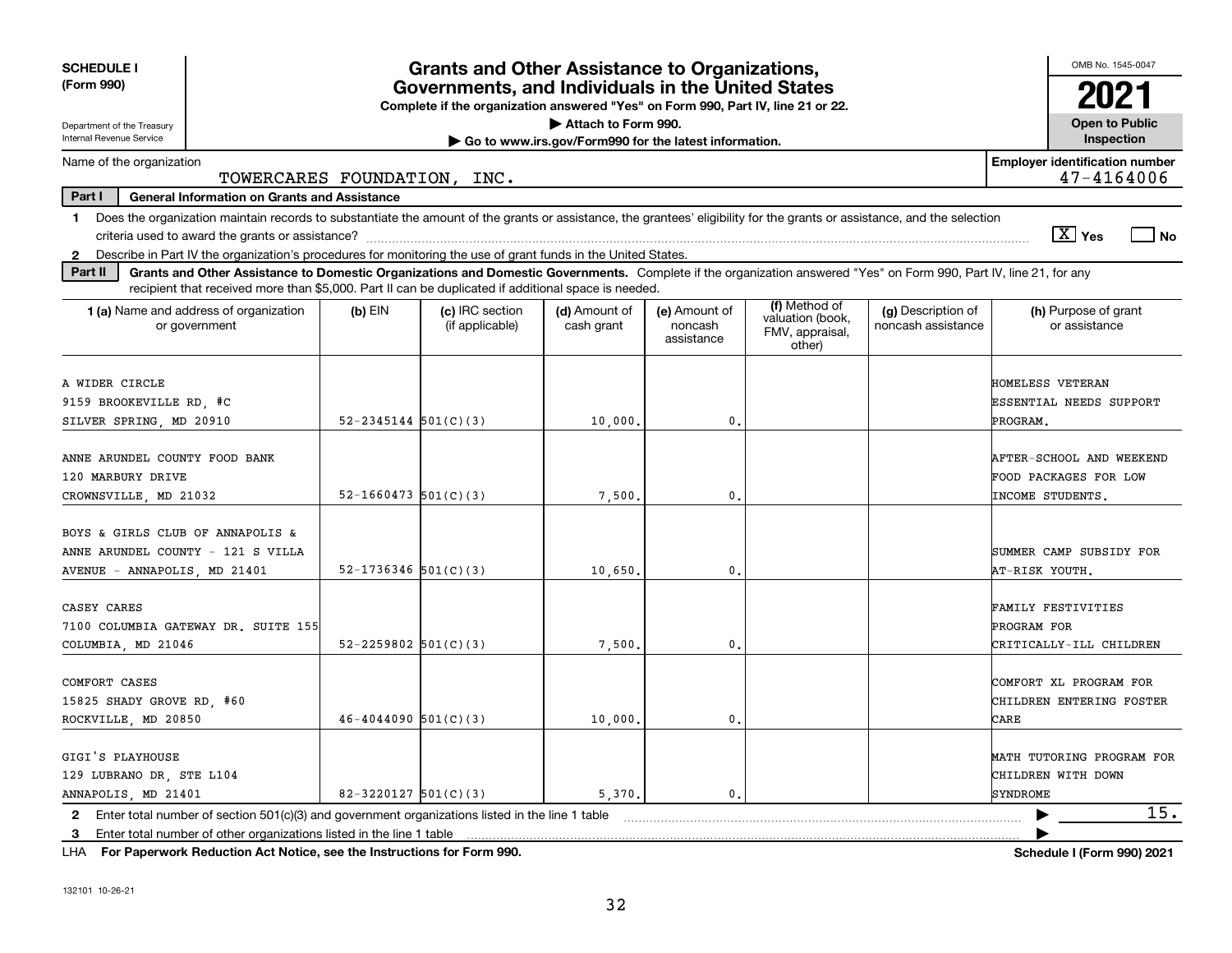#### Schedule I (Form 990)  ${\tt TOWERCARES}$   ${\tt FOUNDATION}$  , INC  ${\tt .}$

| Part II   Continuation of Grants and Other Assistance to Domestic Organizations and Domestic Governments (Schedule I (Form 990), Part II.) |                            |                                  |                             |                                        |                                                                |                                           |                                       |
|--------------------------------------------------------------------------------------------------------------------------------------------|----------------------------|----------------------------------|-----------------------------|----------------------------------------|----------------------------------------------------------------|-------------------------------------------|---------------------------------------|
| (a) Name and address of<br>organization or government                                                                                      | $(b)$ EIN                  | (c) IRC section<br>if applicable | (d) Amount of<br>cash grant | (e) Amount of<br>noncash<br>assistance | (f) Method of<br>valuation<br>(book, FMV,<br>appraisal, other) | (g) Description of<br>non-cash assistance | (h) Purpose of grant<br>or assistance |
| HOSPICE OF THE CHESAPEAKE                                                                                                                  |                            |                                  |                             |                                        |                                                                |                                           | WE HONOR VETERANS PROGRAM             |
| 90 RITCHIE HWY                                                                                                                             |                            |                                  |                             |                                        |                                                                |                                           | FOR MILITARY HEROES IN                |
| PASADENA, MD 21122                                                                                                                         | $52 - 1457419$ $501(C)(3)$ |                                  | 10,000.                     | 0.                                     |                                                                |                                           | HOSPICE                               |
|                                                                                                                                            |                            |                                  |                             |                                        |                                                                |                                           |                                       |
| JOHNS HOPKINS CHILDREN'S CENTER                                                                                                            |                            |                                  |                             |                                        |                                                                |                                           |                                       |
| 750 EAST PRATT STREET, SUITE 1700                                                                                                          |                            |                                  |                             |                                        |                                                                |                                           | SUPPORT FOR CHILD LIFE                |
| BALTIMORE, MD 21202                                                                                                                        | 52-0591656 $501(C)(3)$     |                                  | 16,330.                     | 0.                                     |                                                                |                                           | <b>SERVICES</b>                       |
| LITERACY COUNCIL OF CARROLL COUNTY                                                                                                         |                            |                                  |                             |                                        |                                                                |                                           |                                       |
| 255 CLIFTON BLVD, STE 314                                                                                                                  |                            |                                  |                             |                                        |                                                                |                                           | CARROLL VETERANS                      |
| WESTMINSTER, MD 21157                                                                                                                      | $31 - 1656872$ 501(C)(3)   |                                  | 5,500.                      | 0.                                     |                                                                |                                           | ASSISTANCE PROGRAM                    |
|                                                                                                                                            |                            |                                  |                             |                                        |                                                                |                                           |                                       |
| MARYLAND THERAPEUTIC RIDING                                                                                                                |                            |                                  |                             |                                        |                                                                |                                           |                                       |
| 1141 SUNRISE BEACH RD                                                                                                                      |                            |                                  |                             |                                        |                                                                |                                           | <b>EQUINE SERVICES FOR</b>            |
| CROWNSVILLE, MD 21032                                                                                                                      | $52 - 2035698$ $501(C)(3)$ |                                  | 15,000.                     | 0.                                     |                                                                |                                           | HEROES PROGRAM                        |
|                                                                                                                                            |                            |                                  |                             |                                        |                                                                |                                           |                                       |
| NATIONAL MILITARY FAMILY                                                                                                                   |                            |                                  |                             |                                        |                                                                |                                           | MILITARY SPOUSE                       |
| ASSOCIATION - 2800 EISENHOWER AVE                                                                                                          |                            |                                  |                             |                                        |                                                                |                                           | SCHOLARSHIP AND                       |
| STE 250 - ALEXANDRIA, VA 22314                                                                                                             | 52-0899384 $501(C)(3)$     |                                  | 10,000.                     | 0.                                     |                                                                |                                           | EMPLOYMENT PROGRAM                    |
|                                                                                                                                            |                            |                                  |                             |                                        |                                                                |                                           |                                       |
| OPERATION FIRST RESPONSE                                                                                                                   |                            |                                  |                             |                                        |                                                                |                                           |                                       |
| 20037 DOVE HILL ROAD                                                                                                                       |                            |                                  |                             |                                        |                                                                |                                           | MILITARY FAMILY EMERGENCY             |
| CULPEPER, VA 22701                                                                                                                         | $20-1622436$ 501(C)(3)     |                                  | 10,000.                     | 0.                                     |                                                                |                                           | ASSISTANCE                            |
| PARTNERS IN CARE                                                                                                                           |                            |                                  |                             |                                        |                                                                |                                           |                                       |
| 8151C RITCHIE HWY                                                                                                                          |                            |                                  |                             |                                        |                                                                |                                           | <b>WETERANS HELPING VETERANS</b>      |
| PASADENA, MD 21122                                                                                                                         | 52-1911806 $501(C)(3)$     |                                  | 7,500.                      | 0.                                     |                                                                |                                           | PROGRAM                               |
|                                                                                                                                            |                            |                                  |                             |                                        |                                                                |                                           |                                       |
| PAUL'S PLACE                                                                                                                               |                            |                                  |                             |                                        |                                                                |                                           | AFTER 3 PROGRAM FOR                   |
| 1118 WARD ST                                                                                                                               |                            |                                  |                             |                                        |                                                                |                                           | AT-RISK YOUTH IN                      |
| BALTIMORE, MD 21230                                                                                                                        | 52-1372359 $501(C)(3)$     |                                  | 10,000.                     | 0.                                     |                                                                |                                           | BALTIMORE CITY                        |
|                                                                                                                                            |                            |                                  |                             |                                        |                                                                |                                           |                                       |
| USO METRO - FORT MEADE                                                                                                                     |                            |                                  |                             |                                        |                                                                |                                           |                                       |
| 228 MCNAIR ROAD, BLDG 405                                                                                                                  |                            |                                  |                             |                                        |                                                                |                                           | <b>EQUINE SERVICES FOR</b>            |
| FORT MYER, VA 22211                                                                                                                        | 53-0204665 $501(C)(3)$     |                                  | 10,000.                     | $\mathfrak{o}$ .                       |                                                                |                                           | HEROES PROGRAM                        |

**Schedule I (Form 990)**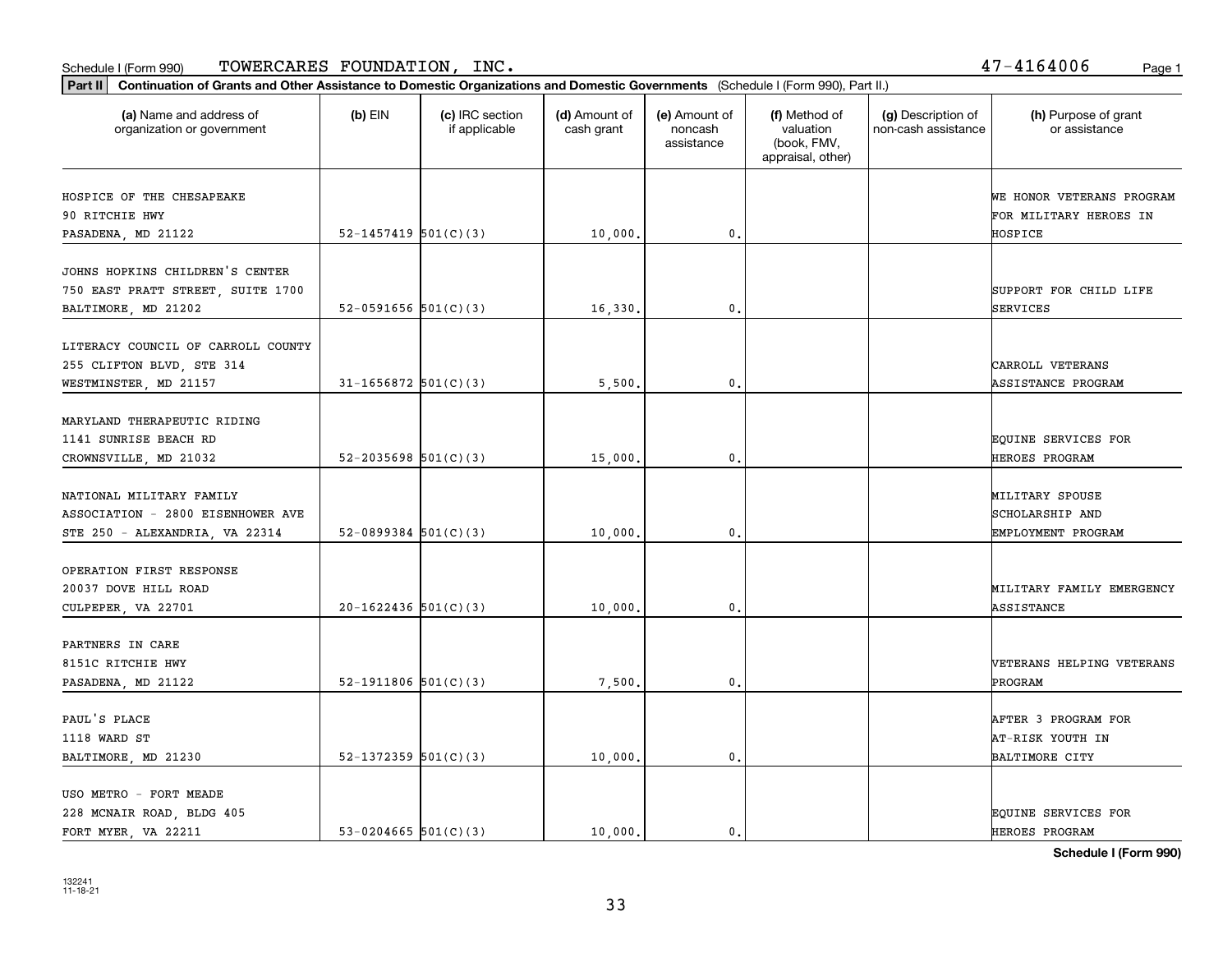#### Schedule I (Form 990) 2021

| TOWERCARES | FOUNDATION. | INC |
|------------|-------------|-----|
|------------|-------------|-----|

47-4164006

**2**

**Part III Grants and Other Assistance to Domestic Individuals.**  Complete if the organization answered "Yes" on Form 990, Part IV, line 22. Part III can be duplicated if additional space is needed.

| (a) Type of grant or assistance                                                                                                                      | (b) Number of<br>recipients | (c) Amount of<br>cash grant | (d) Amount of non-<br>cash assistance | (e) Method of valuation<br>(book, FMV, appraisal, other) | (f) Description of noncash assistance |  |  |
|------------------------------------------------------------------------------------------------------------------------------------------------------|-----------------------------|-----------------------------|---------------------------------------|----------------------------------------------------------|---------------------------------------|--|--|
| PROVIDED TEN \$5,000 SCHOLARSHIPS TO STUDENTS                                                                                                        |                             |                             |                                       |                                                          |                                       |  |  |
| PURSUING STEM STUDIES AS THEIR COLLEGE MAJOR TO<br>SUPPORT OUR MISSION TO ASSIST CHILDREN IN NEED                                                    | 10                          | 50,000.                     | 0,                                    |                                                          |                                       |  |  |
|                                                                                                                                                      |                             |                             |                                       |                                                          |                                       |  |  |
|                                                                                                                                                      |                             |                             |                                       |                                                          |                                       |  |  |
|                                                                                                                                                      |                             |                             |                                       |                                                          |                                       |  |  |
|                                                                                                                                                      |                             |                             |                                       |                                                          |                                       |  |  |
|                                                                                                                                                      |                             |                             |                                       |                                                          |                                       |  |  |
|                                                                                                                                                      |                             |                             |                                       |                                                          |                                       |  |  |
|                                                                                                                                                      |                             |                             |                                       |                                                          |                                       |  |  |
|                                                                                                                                                      |                             |                             |                                       |                                                          |                                       |  |  |
| Part IV<br>Supplemental Information. Provide the information required in Part I, line 2; Part III, column (b); and any other additional information. |                             |                             |                                       |                                                          |                                       |  |  |
| PART I, LINE 2:                                                                                                                                      |                             |                             |                                       |                                                          |                                       |  |  |

TOWERCARES AWARDS GRANTS TO U.S. 501(C)3 DESIGNATED ORGANIZATIONS THAT ARE

IN ALIGNMENT WITH OUR MISSION. WE GENERALLY PROVIDE RESTRICTED FUNDS

DIRECTED TO SUPPORT SPECIFIC PROGRAMS; THIS ALLOWS US GREATER ABILITY TO

MONITOR HOW FUNDS ARE UTILIZED. GRANTEES PROVIDE US WITH DETAILS ABOUT THE

PROGRAMS INCLUDING: DESCRIPTION OF SERVICES OFFERED, GEOGRAPHIC AREA OF

FOCUS, MISSION STATEMENT, OPERATING BUDGET, NUMBER OF PEOPLE SERVED, NUMBER

OF PAID STAFF, SPECIFIC PROGRAM OVERVIEW INCLUDING HOW FUNDS ARE USED,

#### BUDGET, TIMETABLE, GOALS, FINANCIAL STATEMENTS AND A LIST OF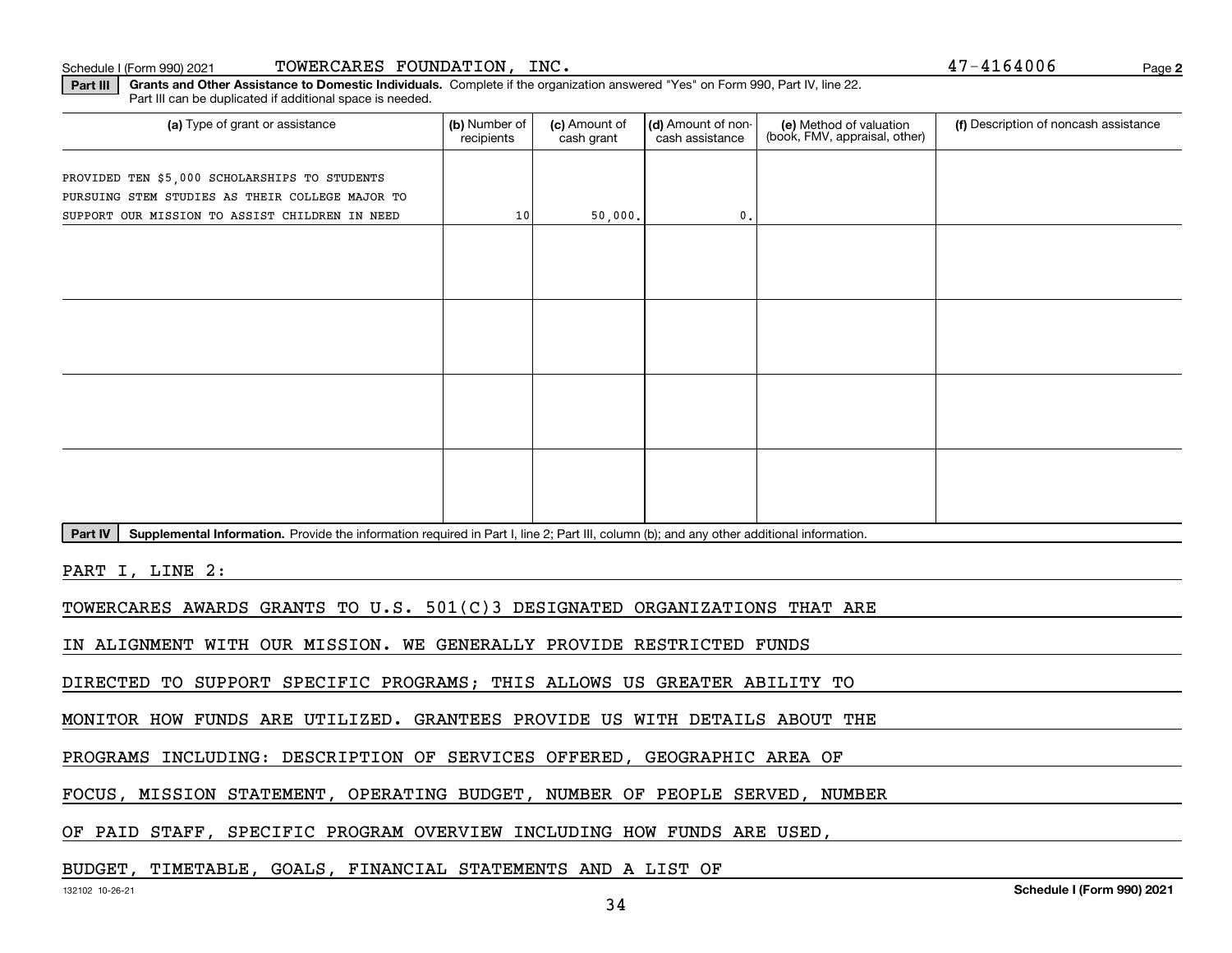| Schedule I (Form 990) TOWERCARES FOUNDATION, INC.                         | $47 - 4164006$ Page 2 |
|---------------------------------------------------------------------------|-----------------------|
| <b>Part IV   Supplemental Information</b>                                 |                       |
|                                                                           |                       |
| BOARD/MANAGEMENT/TRUSTEES. EACH ORGANIZATION IS FULLY                     | VETTED PRIOR TO       |
| RECOMMENDING FOR A GRANT. WE FOLLOW THE PROGRAM'S PROGRESS AND ASK FOR    |                       |
|                                                                           |                       |
| FOLLOW-UP INFORMATION TO ENSURE FUNDS ARE USED AS INTENDED.               | WHERE GRANTS          |
| ARE PROVIDED ON AN UNRESTRICTED BASIS, AS WITH OTHER GRANTEES, RECIPIENTS |                       |
| ARE CAREFULLY VETTED AND REVIEWED TO ENSURE THAT THEY ARE WELL-MANAGED    |                       |
| ORGANIZATIONS.                                                            |                       |
|                                                                           |                       |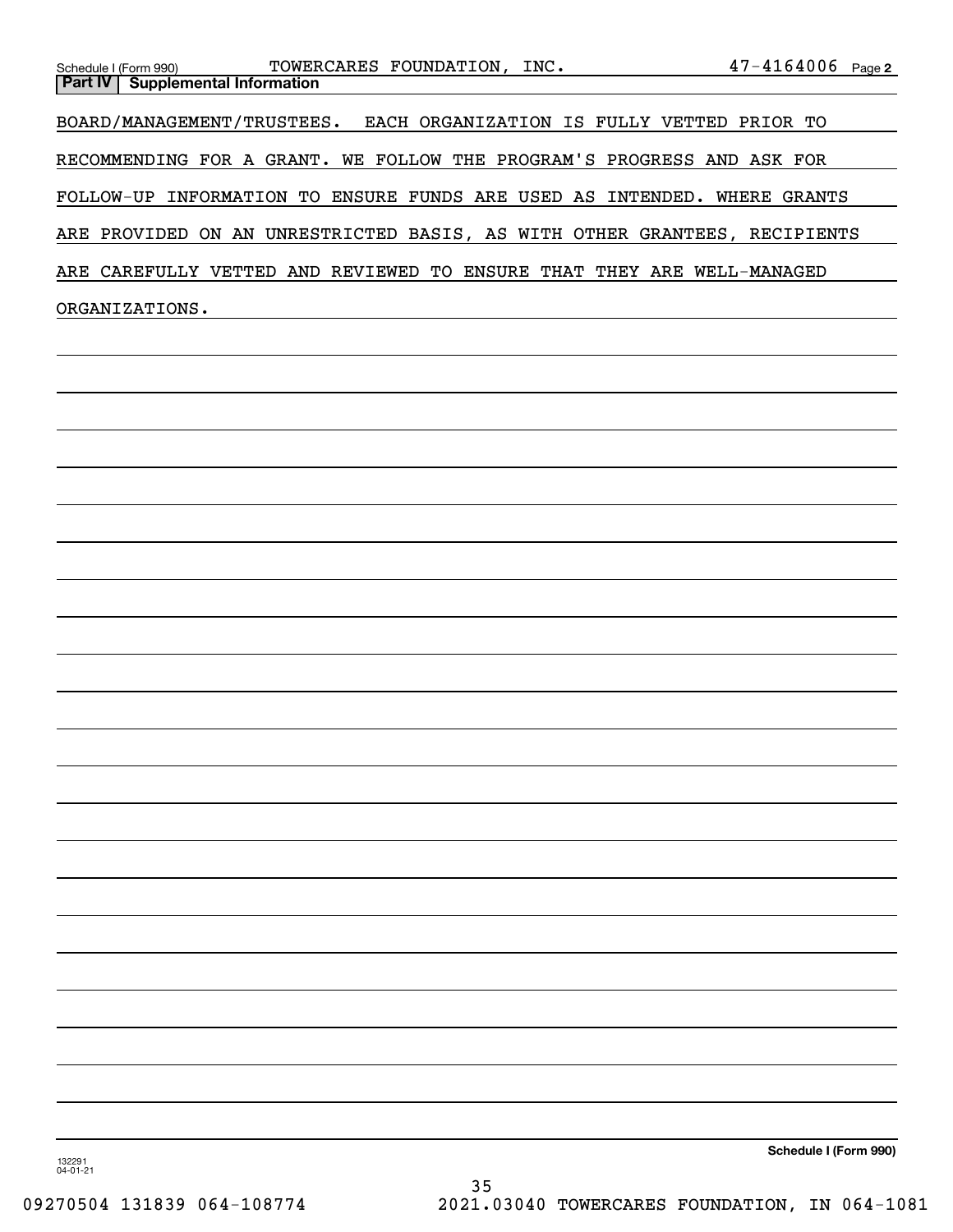**(Form 990)**

**Complete to provide information for responses to specific questions on Form 990 or 990-EZ or to provide any additional information. | Attach to Form 990 or Form 990-EZ. | Go to www.irs.gov/Form990 for the latest information. SCHEDULE O Supplemental Information to Form 990 or 990-EZ**



**Employer identification number** TOWERCARES FOUNDATION, INC.  $47-4164006$ 

FORM 990, PART VI, SECTION B, LINE 11B:

THE FORM 990 IS PREPARED BY THE ORGANIZATION'S PUBLIC ACCOUNTING FIRM BASED

ON INFORMATION PROVIDED. ONCE THE DRAFT IS AVAILABLE, IT WILL BE REVIEWED

BY ALL BOARD MEMBERS AND ANY CHANGES MADE TO THE FILING PRIOR TO SUBMISSION

FORM 990, PART VI, SECTION B, LINE 12C:

ALL OFFICERS AND VOLUNTEER STAFF ARE COVERED. AN ANNUAL SURVEY IS CONDUCTED

REQUESTING DISCLOSURE OF CONFLICTS OF INTEREST. THIS IS IMPOSED AT ALL

LEVELS OF THE ORGANIZATION AND ALL LEVELS ARE REVIEWED. RESTRICTIONS FOR

CONFLICTS WOULD INCLUDE REMOVAL OF ACCESS TO FUNDS AND CONFIDENTIAL

INFORMATION AND MAY INCLUDE TERMINATION. THE ORGANIZATION DOCUMENTS ALL

PROCEEDINGS RELATING TO POTENTIAL/ACTUAL CONFLICTS OF INTEREST.

FORM 990, PART VI, SECTION C, LINE 18:

THE 990 IS POSTED ON THE ORGANIZATION'S WEBSITE. OTHER DOCUMENTS ARE

PRODUCED UPON REQUEST.

FORM 990, PART VI, SECTION C, LINE 19:

THE ORGANIZATON MAKES ITS GOVERNING DOCUMENTS, CONFLICT OF INTEREST

POLICIES, OR FINANCIAL STATEMENTS AVAILABLE UPON REQUEST.

132211 11-11-21 LHA For Paperwork Reduction Act Notice, see the Instructions for Form 990 or 990-EZ. Schedule O (Form 990) 2021

36